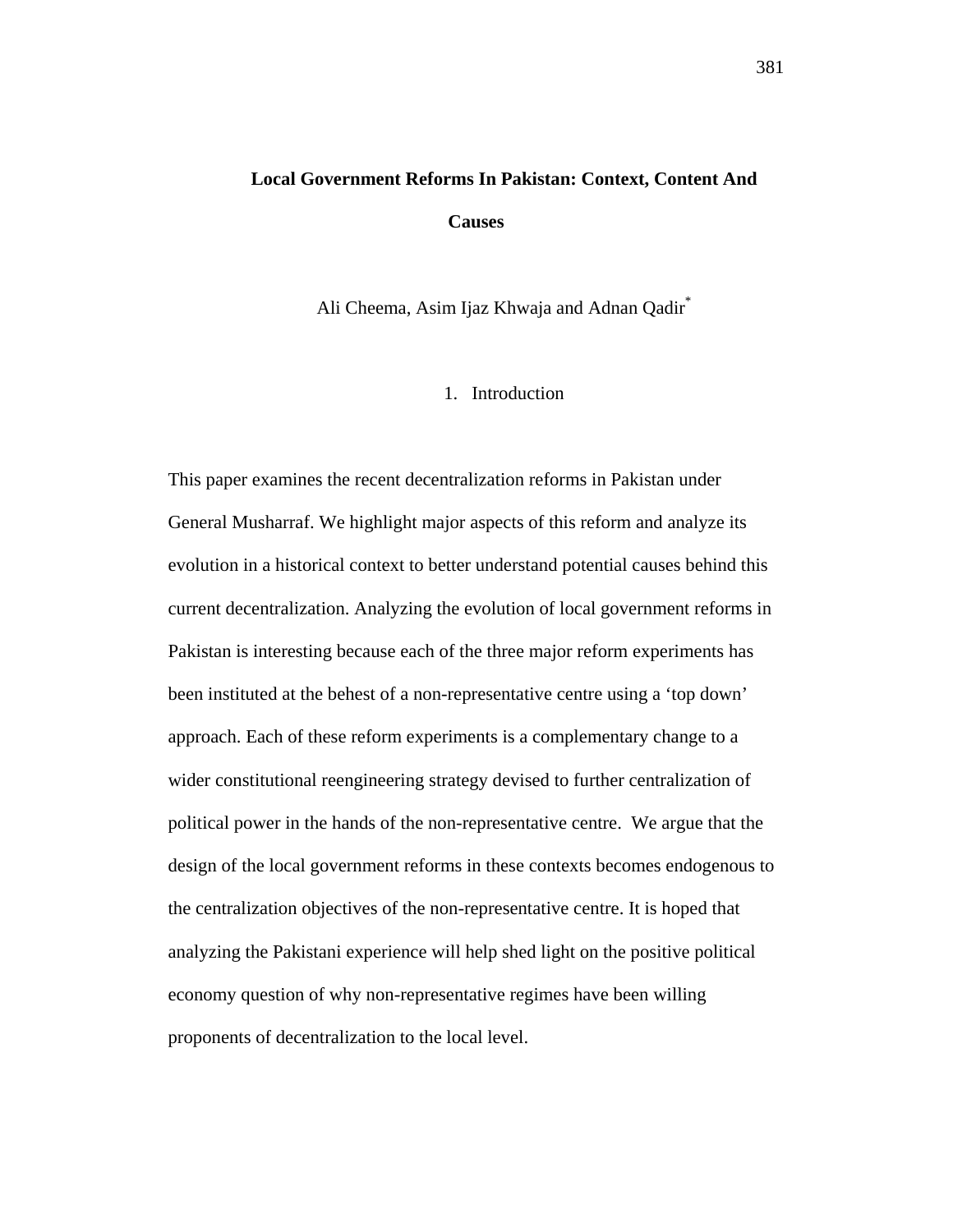Section 2 provides a historical overview of decentralization reforms starting with the pre-independence period up to the revival of local governments under General Musharraf. Section 3 then provides a description of salient features of the current decentralization reform. Finally, section 4 interprets the current reform in light of the historical context outlined in section 2. This paper does not examine the potential impact of the current decentralization reforms in Pakistan as that is addressed in the next chapter.

# 2. History Of Decentralization In Pakistan

While providing a detailed history of local governments is beyond the scope of this paper, it is instructive to mention aspects of this history that shed light in understanding the current decentralization. After briefly examining the pre and post independence period, we looking at the two most significant decentralization reforms prior to the current one, both interestingly also at the behest of nonrepresentative military regimes under Generals Zia-ul-Haq and Ayub Khan respectively.

2.1 The Pre-Independence Period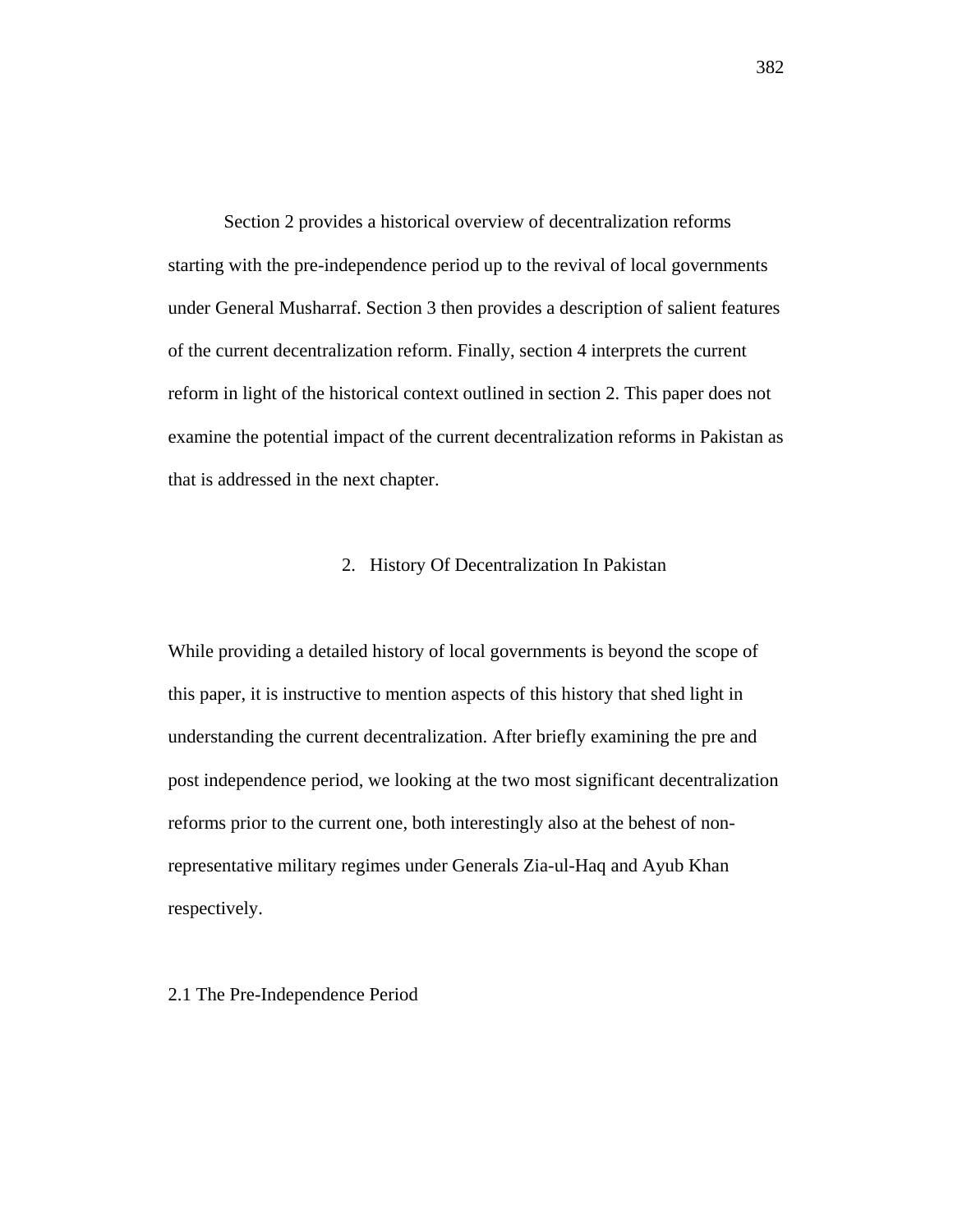**Local Governments under the British**: The British introduced local governments in India $<sup>1</sup>$  not by building on the traditional structures of local</sup> governance, such as the village panchayats, but instead from scratch, following the annexation of Sindh in 1843 and of Punjab in 1849 (Nath 1929, Tinker 1968, Venkatarangaiya and Pattabhiram 1969). The main objective of the system was to co opt the native elite by establishing representative local governments. However, local governments were never substantively empowered as they were formed in a "top-down" manner in urban and rural areas, with extremely circumscribed functions and members who were not locally elected but nominated by the British bureaucracy (Tinker 1968). Instead, the Deputy Commissioner  $(DC)$ , a district<sup>2</sup> level agent of the non-representative central bureaucracy, emerged as principle actor at the local level (Ahmed 1964).

**Democratic Processes at the Provincial Level**: Given the structure of the nonrepresentative state it is not surprising that the initial focus of political demands made by nationalist parties was for greater representation in provincial and central governments where substantive power lay. This shifted focus away from local governments and the strength of the nationalist movement in the early  $20<sup>th</sup>$ century prompted the British government to make political concessions to Indian political parties by granting more autonomy at the provincial level.<sup>3</sup> These changes are important in understanding the evolution of local governments since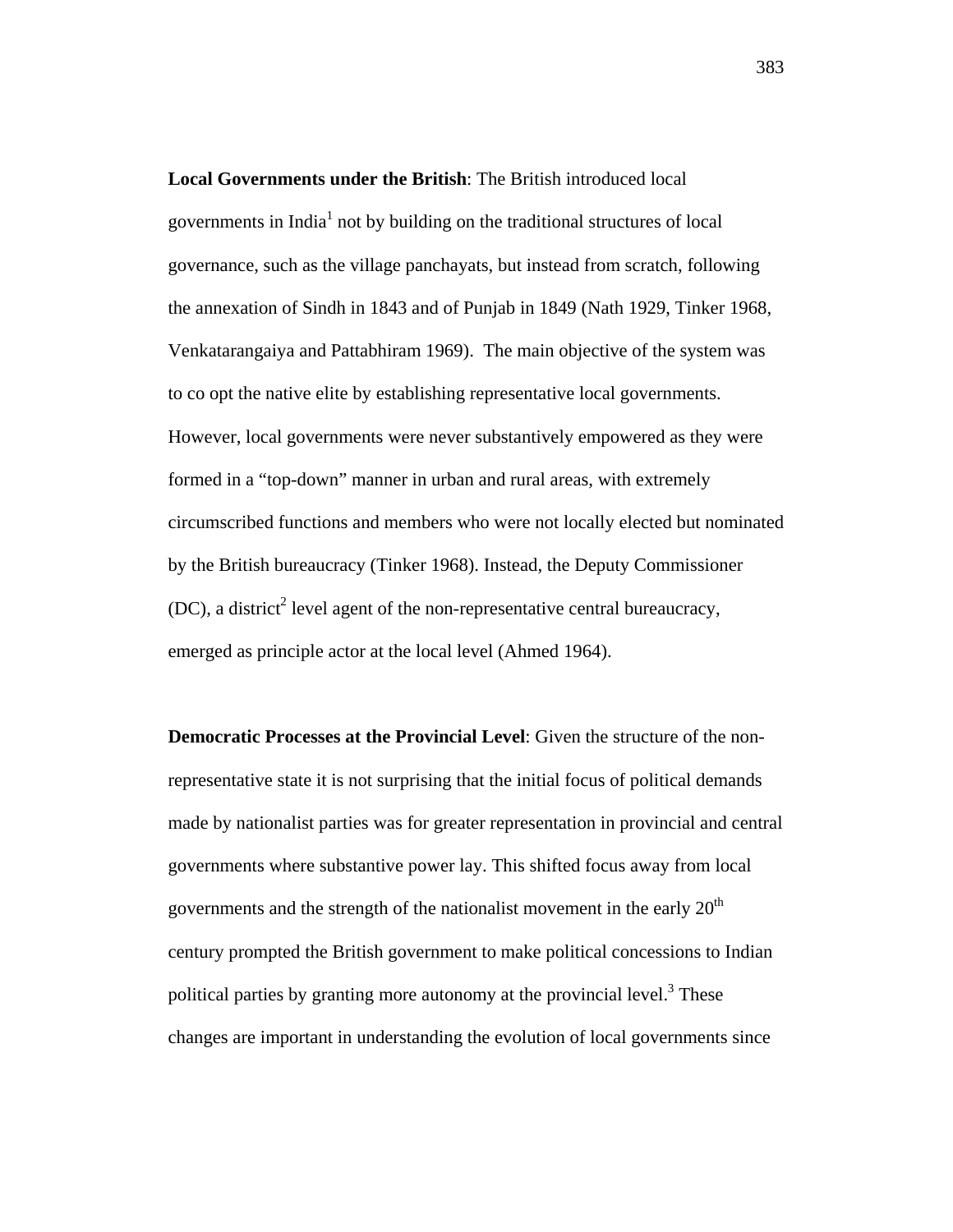they sharpened the contrast between these nascent representative governments at the centre/province and the existing local governments, as the latter became less relevant as means of representation; the public debate having shifted to the more regional and central arena of the nationalist movement. This shift in political emphasis was a major factor behind the dormancy of local governments in the areas that were to constitute Pakistan (Rizvi 1976).

**Patronage and Rural Biases under the British**: Another important feature of the British system of administration and local government was the creation of a rural-urban divide. Urban local councils were established by the British to provide essential municipal services in urban areas. In contrast, rural councils were explicitly used to co-opt the local elite by giving them limited representation and as a result their capacity to provide essential municipal services became even more circumscribed than the capacity found in urban areas (Siddiqui 1992).

The British centre used the deconcentrated agents of the central district bureaucracy to co-opt and entrench local elites through a selective but extensive system of patronage (van den Dungen 1972). This was particularly true of the Punjab where the colonial bureaucracy had ample opportunities for providing patronage through land settlement policy, grant of colony lands in the canal colony districts of Punjab and the use of protective legislation like the Punjab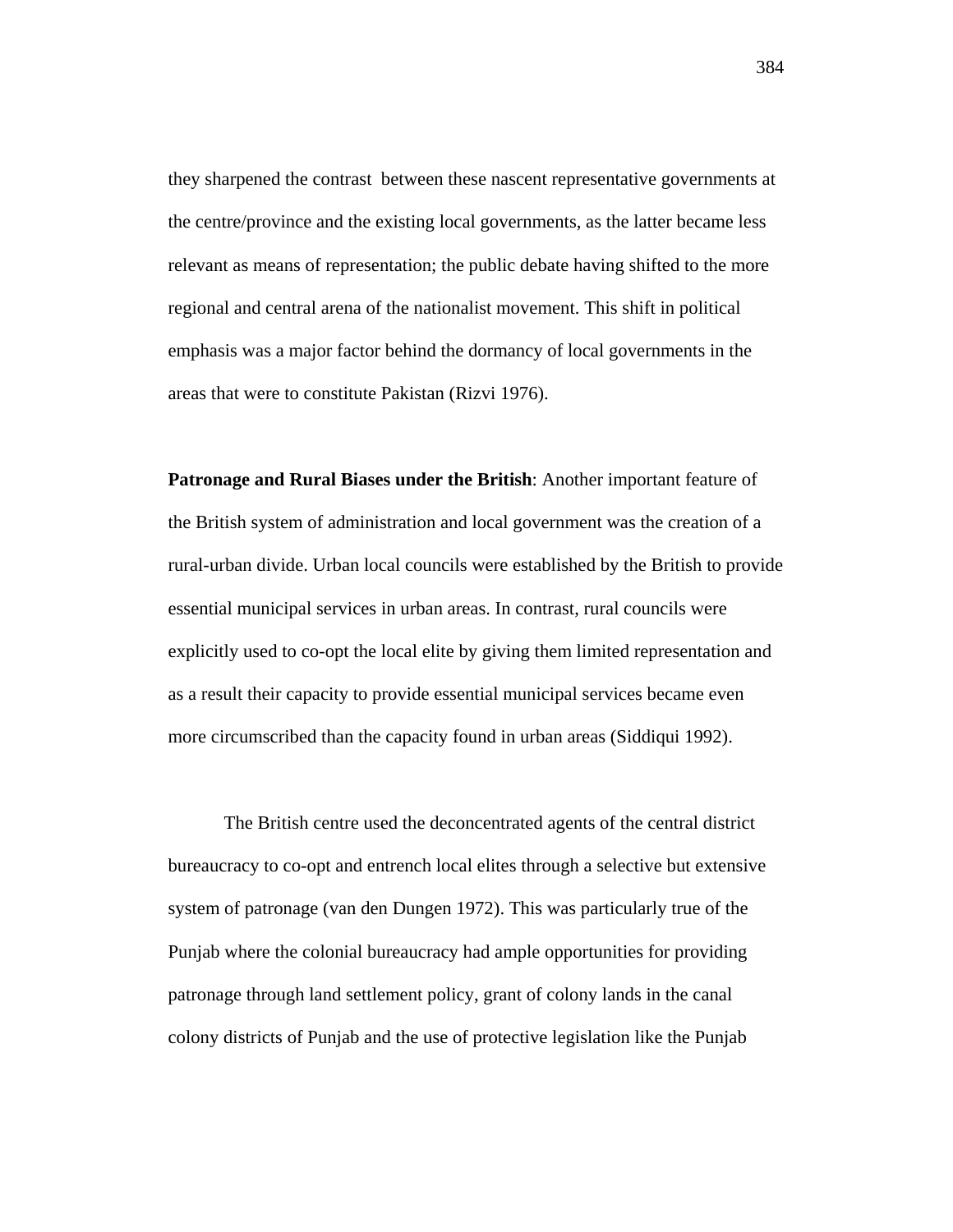Land Alienation Act 1900 and the Punjab Pre-Emption Act, 1913 which prohibited transfer of land from agricultural to non-agricultural classes (Ali 1988, Pasha 1998, Metcalfe 1962).

The Punjab tradition of establishing patron-client relationships between the central bureaucracy and the local elite resulted in a rural-urban division, which restricted politics away from the urban middle classes. Safeguarding the loyal landowning classes from economic and political domination by the urban elites became colonial policy (Talbot 1996). The dominance of the Unionist Party (representing large landowners of all religions) in Punjab's politics during the early decades of this century was a direct manifestation of this phenomenon.

Thus what emerges from this brief history of colonial local governments is that the system was not introduced in response to popular demand or local pressure, but primarily as a result of the central government's initiative and functioned under the imperial bureaucracy's control. Moreover, from the beginning, there was a contradiction between the development of autonomous local self-governing institutions and imperialist local level bureaucratic control with the imperative of creating a loyal native class, and it is the latter that dominated. The rise of the nationalist movement, during the early twentieth century, demanded more political space at the central and provincial level. As a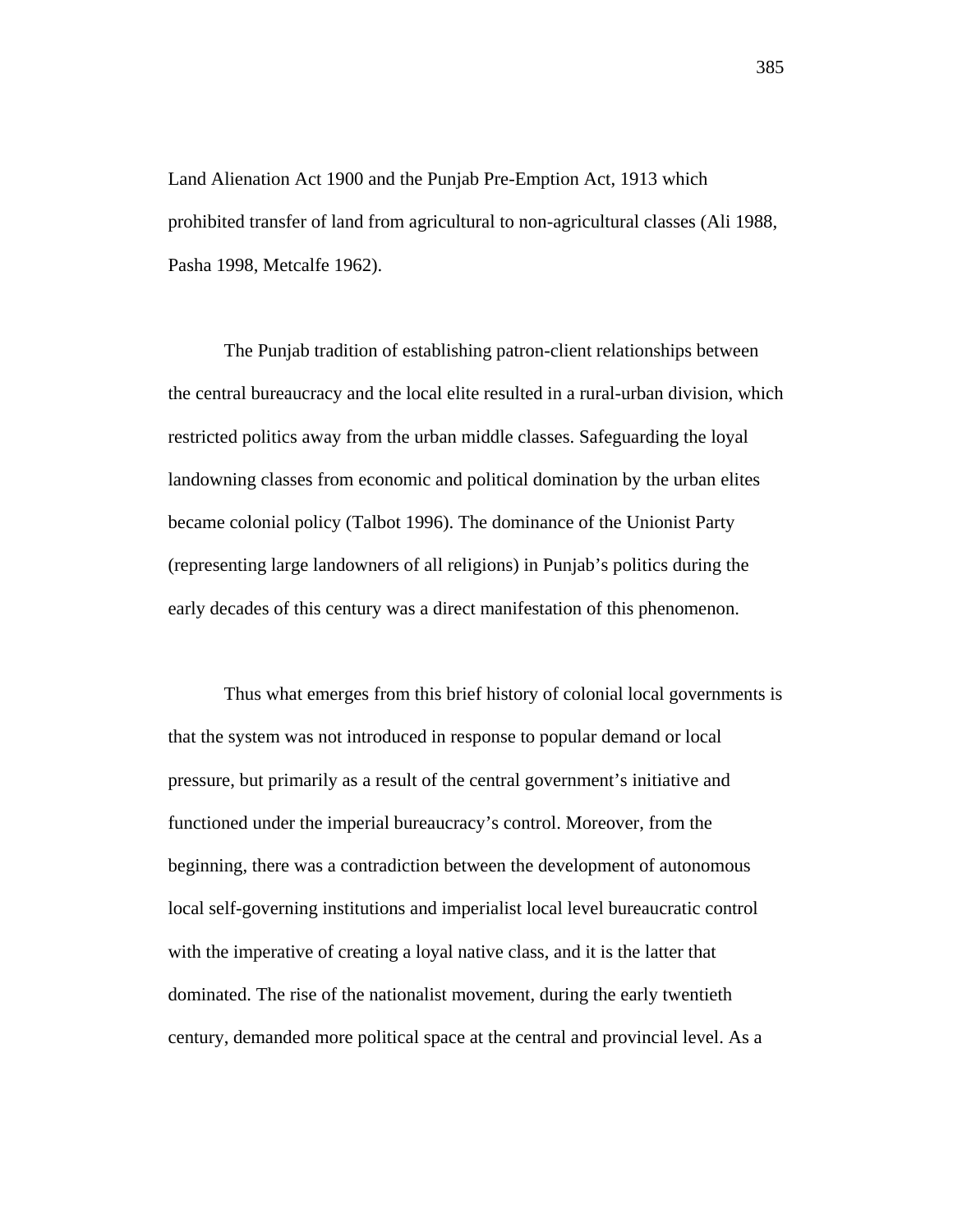result these higher tiers emerged as the hub of political activity, which not only shifted political focus away from local governments, but also resulted in a lack of political ownership to build local governments by nationalist politicians. However, even the provincial autonomy that was granted was heavily circumscribed and extensively loaded in favor of the non-representative bureaucracy at the imperial centre.

# 2.2 Post-Independence To Ayub

Given that the independence movement was driven by political party mobilizations at the provincial and higher levels, post independence, there was understandably little emphasis on local governments. The limited local governments that existed were controlled and superseded by the central bureaucracy by not holding elections and where elections were held, by limited 'franchise' and massive malpractices (Waseem 1994). During the decade of the 1950s, weakening local governments coincided with increasing centralization and a centre increasingly dominated by the civil and armed bureaucracy (Jalal 1995, Callard 1957, Talbot 1998).

2.3 The Ayub Period: Decentralization and the Politics of Legitimacy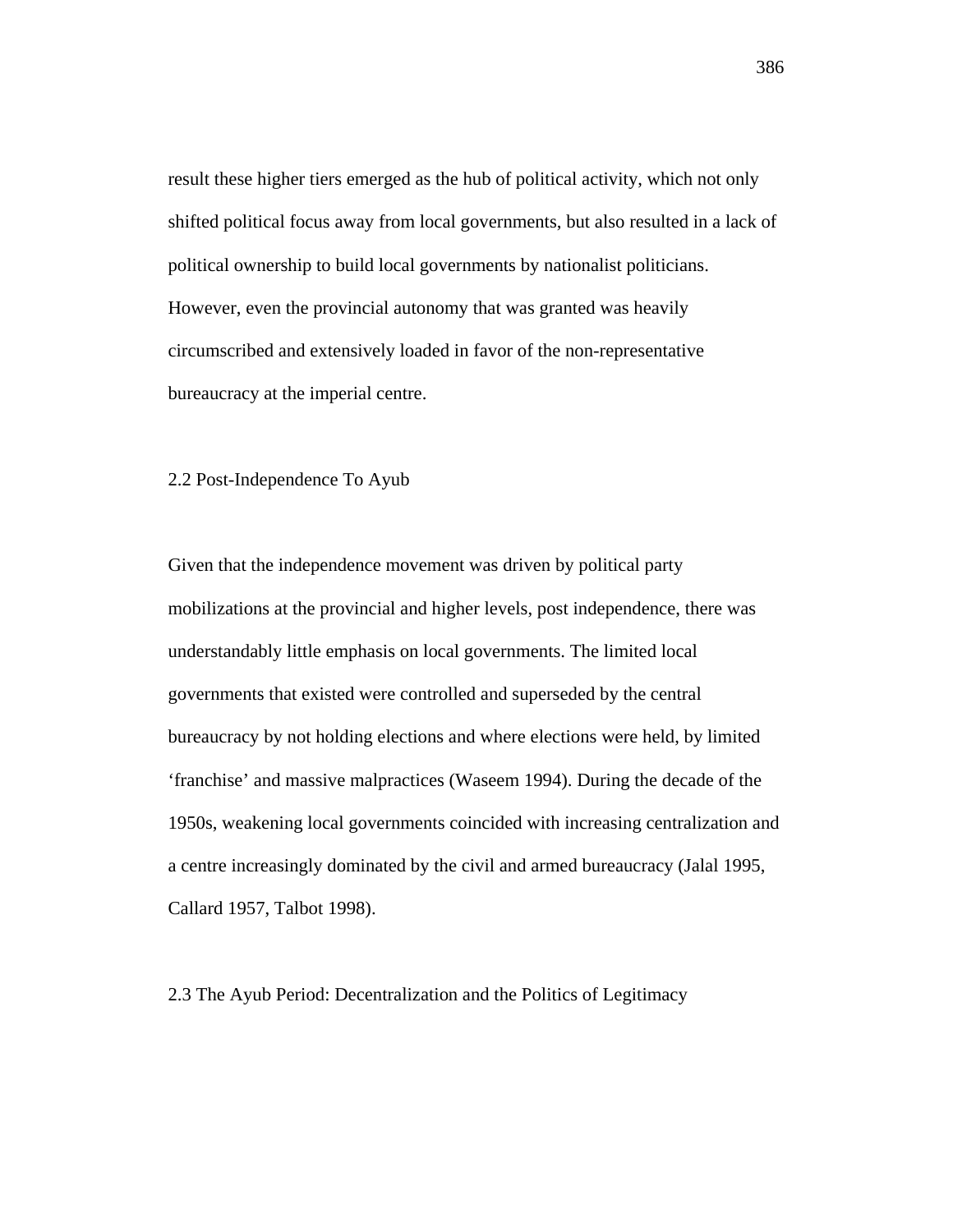Pakistan's first bold experiment with local governments occurred under the 1958 Martial Law, which set back representative politics at the central and provincial level by disbanding national and provincial assemblies. Following the dissolution of the higher-tier elected governments, General Ayub like the British colonialists revived local governments as the only representative tier of government. The new local governments, established under the Basic Democracies Ordinance, 1959 and the Municipal Administration Ordinance 1960, comprised a hierarchical system of four linked tiers.<sup>4</sup> The lowest tier, which was the union councils, comprised of members elected on the basis of adult franchise who, in turn, elected a chairman from amongst themselves. The higher tiers of local government had some members elected indirectly by these directly elected members and some official members nominated by the Government and had these officials as Chairmen (Rizvi 1974, Siddiqui 1992).

Similar to the British period, Ayub's local government system was controlled by the bureaucracy through "controlling authority" vested in the DC, Commissioner and the Government for different tiers. The controlling authority had the power to quash the proceedings; suspend resolutions passed or orders made by any local body; prohibit the doing of anything proposed to be done; and to require the local body to take some action. Although the system assigned several regulatory and development functions to the local governments, especially

387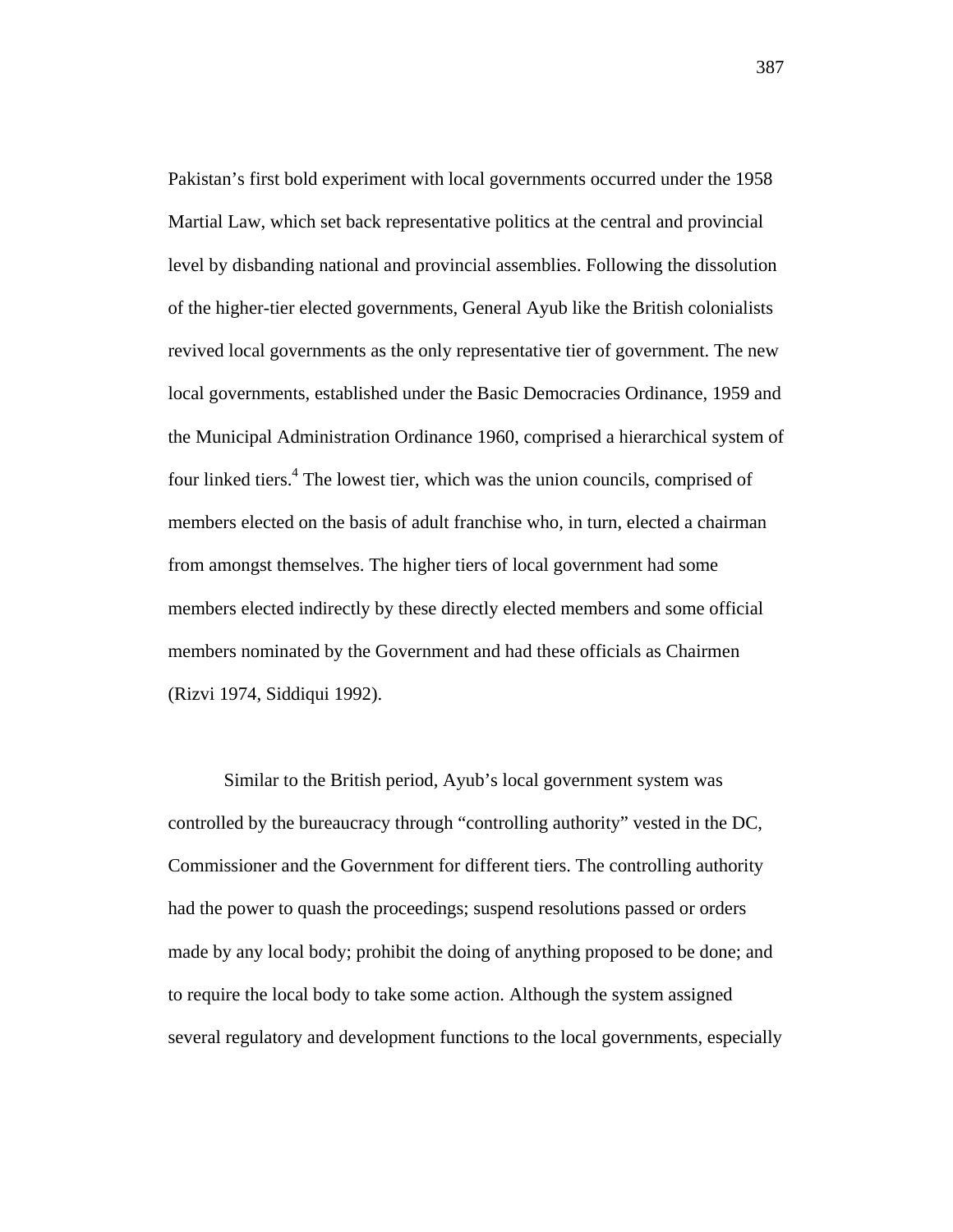at the lowest tiers and at the district level, few functions could be performed due to a severely curtailed fiscal capacity (Siddiqui 1992).

The most controversial aspect of the local government system was that it came to be used by Ayub to legitimize his essentially unitary Presidential Constitution (1962), which gave effective state power to the armed forces through the office of the President. The 1962 Constitution explicitly linked the office of the President to the newly created local bodies by declaring the 80,000 Basic Democrats as the Electoral College for the election of the President and national and provincial assemblies.<sup>5</sup> The electoral function of the BD System, based on Ayub's concept of 'controlled democracy', was a carryover from the paternalistic colonial view of 'guardianship' whereby the colonial bureaucracy was supposed to guide the politicians while resisting their corrosive influences. This partly bureaucratic and partly political system was explicitly used for distributing resources and patronage in order "to secure a mandate for Ayub" (Gauhar 1996, p 84) and to build a constituency for the military regime (Burki 1980).

There were continuities between Ayub's management of urban and rural political and economic competition and that of the British. At the level of local governments a legislative divide was maintained between urban areas, which were governed through the Municipal Administration Ordinance (1960), and the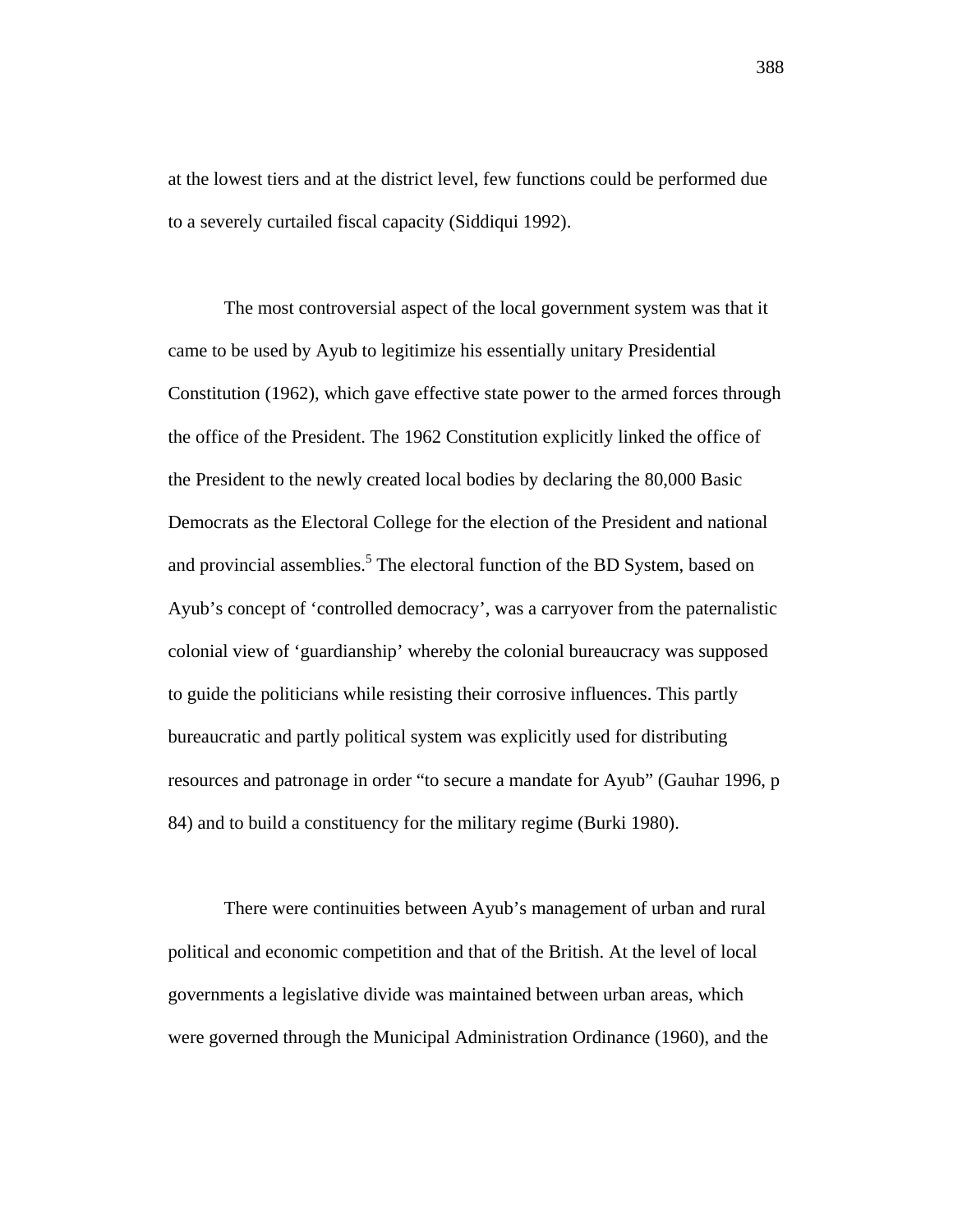rural areas governed by the Basic Democracies Ordinance (1959). However, Ayub, like the British, increased the share of targeted provincial and federal development resources in favour of the rural areas because his main source of support lay in these areas<sup>6</sup> and these allocations reversed the significant urban bias in federal and provincial development spending that had emerged during the fifties (Amjad and Ahmed 1984). Rural local representatives, who formed a majority in the local government system (Rizvi 1974), were associated with development plans and projects at the local level both on account of program design<sup>7</sup> and because of their electoral importance in the wider state system (Rizvi 1974, Amjad and Ahmed 1984).

# 2.4 The Zia And Post-Zia Period

**Local Government Reforms 1979-85**: After a nascent period under Prime Minister Zulfiqar Ali Bhutto (1971-77), local governments were revived under General Zia ul Haq's military regime. Like Ayub, Zia ul Haq combined political centralization at the federal and provincial levels with a legitimization strategy that instituted electoral representation only at the local level. Political centralization was achieved during the early years (1977-85) of the regime through the imposition of Martial Law, which held the 1973 Constitution in abeyance, and was followed in 1985 by the  $8<sup>th</sup>$  Constitutional Amendment that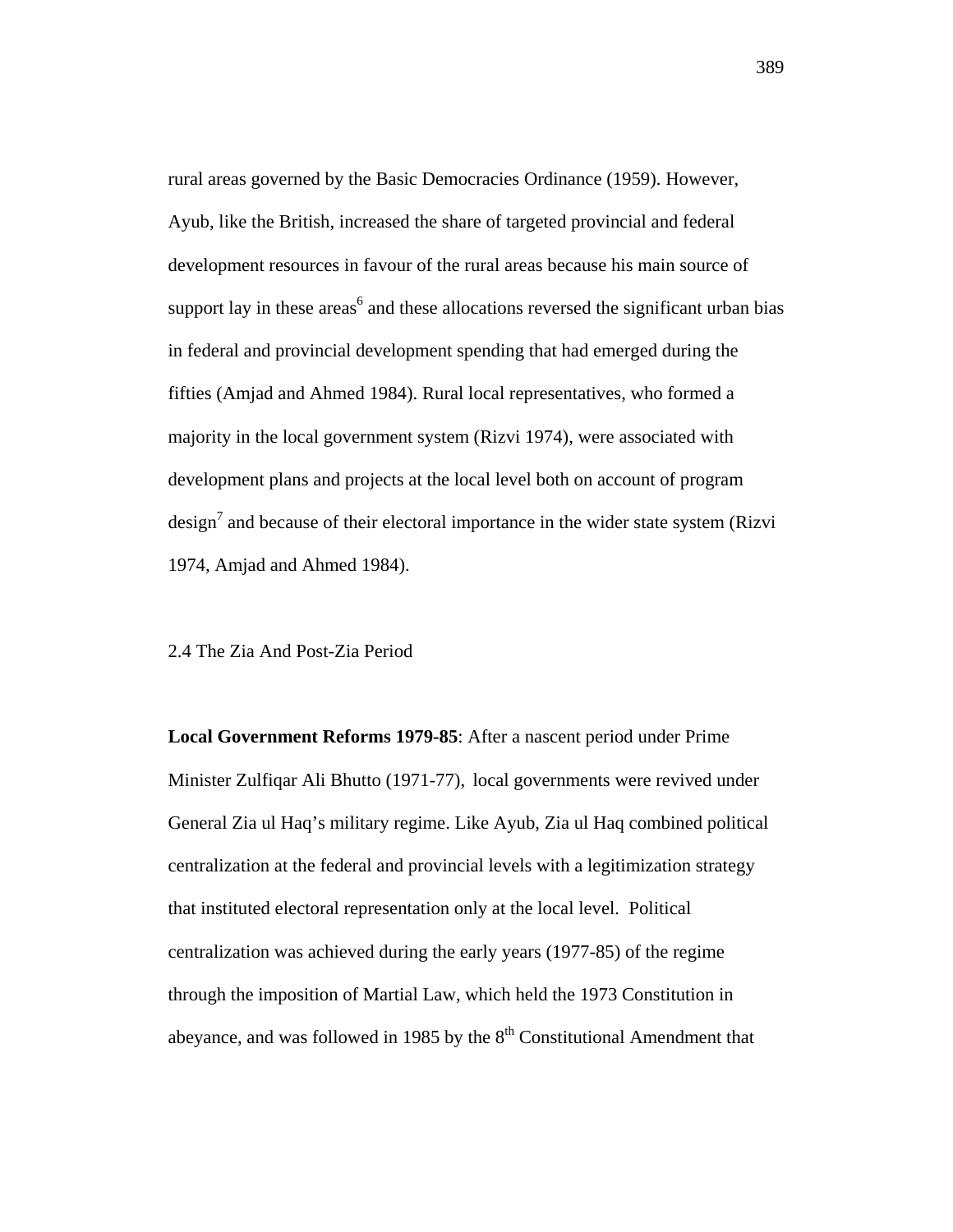established indirect military rule through a quasi-Presidential form of government (Noman 1988). Local governments were revived through the promulgation of Local government ordinances (LGOs) and local bodies were elected in all four provinces during 1979 and 1980. In essence, the army sought to use its old strategy of 'divide and rule' by creating a new and competing class of 'collaborative' local-level politicians (Jalal 1995).

However, the increased political importance of local bodies was not complemented by any further decentralization of federal or provincial administrative functions or financial powers to the local level. Cheema and Mohmand's (2003) comparison of LGO (1979) with BDO (1959) and the Municipal Administration Ordinance (MAO) (1960) shows that there was little change in the functions and financial powers assigned to local governments during the Zia and Ayub periods. Therefore, the increased importance of local governments as a means of political legitimacy did not translate into their substantive empowerment during either the Ayub or Zia periods. In fact, local governments continued to lack constitutional protection and their creation and maintenance remained at the whim of the provinces, which retained suspension powers.8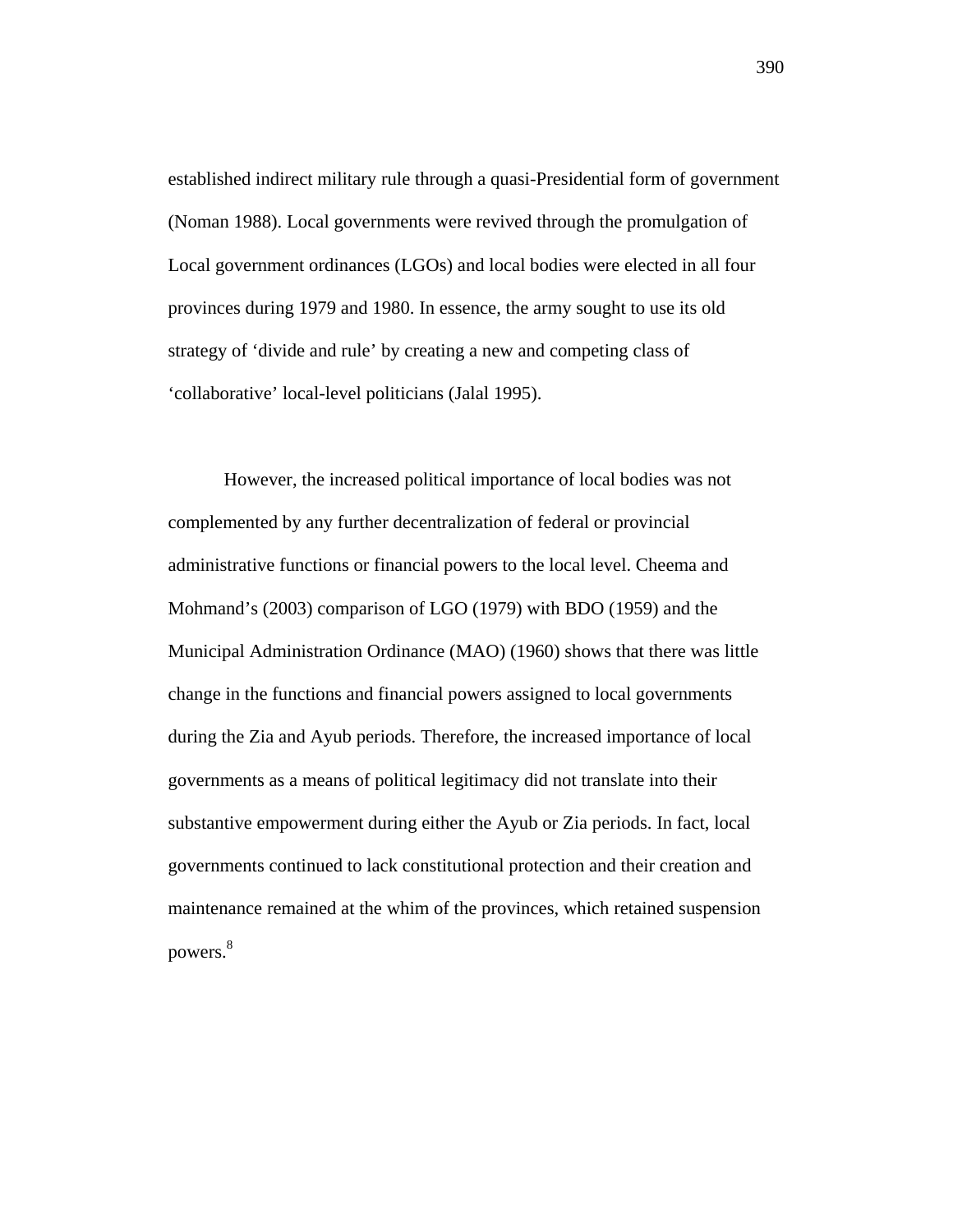In spite of these differences Zia's LGO (1979) differed from Ayub's BDO (1959) in certain important respects. Zia consciously adopted populist measures introduced by Bhutto's unimplemented Local Government legislations (1972 and 1975), which abolished the direct representation of the bureaucracy in local governments as members and chairmen, and instead stipulated that all members (including chairmen) of all tiers of local government were to be directly elected through adult franchise (Sections 12 and 13 of LGO 1979). $9$  This was a significant change from BDO (1959) and MAO (1960). Although, the provincial administration retained suspension powers and the powers to quash resolutions and proceedings during the Zia period, nonetheless, their control over local government functioning through direct representation was loosened. This was perhaps a circumscribed response to the emergence of mass-based politics during the sixties and seventies.

However, the unequivocal adoption of the representative principle was significantly weakened as Zia retained the historical principle of holding local elections on a non-party basis. Although, non-party local level elections had been the general principle in areas that comprise Pakistan since the colonial period, nonetheless, the adoption of this principle by Zia ul Haq represented an important reversal because mass-based political parties had emerged as important players in the electoral arena since the 1970 federal and provincial elections. Zia retained

391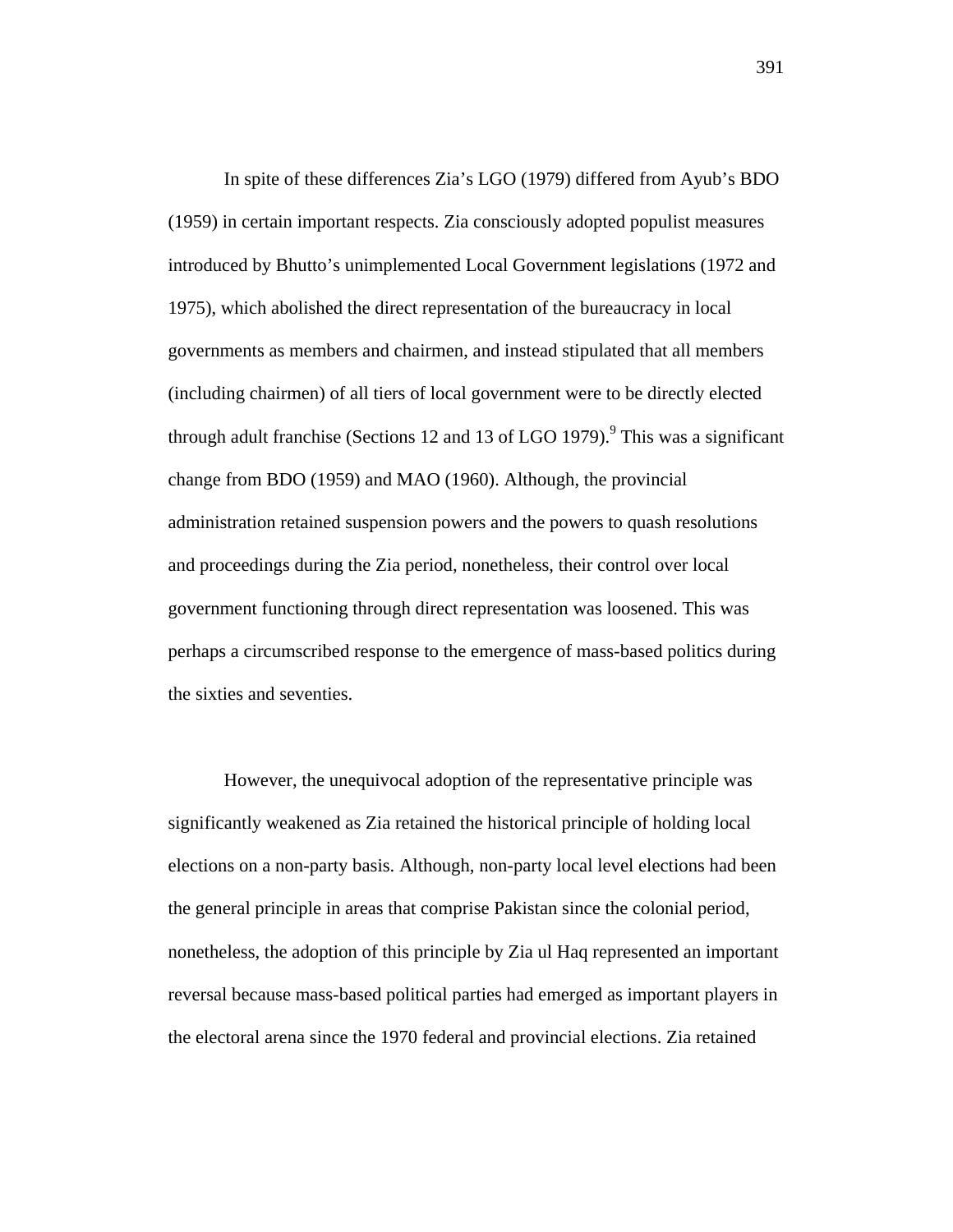this principle in order to neutralize the influence of political parties at the local level. Historical evidence suggests that these measures resulted in the localization and personalization of politics at the local level (Wilder 1999).

Another continuity between Zia's legislation and the British and Ayub legislations is the rural-urban divide at the level of rural or district councils, town and municipal committees and corporations.10 In addition, Zia ul Haq abolished the district (rural) councils' function of rural-urban coordination, which made the district council only responsible for governance in rural areas. However, increased urbanization, the growing size of urban markets, the heightened flow of rural goods into urban areas and the selected adoption of tax farming (AERC 1990) resulted in a significant increase in the per capita income of urban local councils<sup>11</sup> as octroi<sup>12</sup> and UIPT revenues started to increase in response to these sociodemographic changes and this trend continued well into the nineties (Table8.1). However, the Zia regime consciously persisted with the rural-urban divide, which meant that the urban councils did not need to share the benefits from this increase in their per capita incomes with their rural hinterland.<sup>13</sup> Historical evidence suggests that during the early part of his regime, Zia sought to accommodate the interests of the urban middle classes<sup>14</sup> who had formed the core of the anti-Bhutto movement<sup>15</sup> and it appears that the decision to retain the urban-rural divide, at a time when urban local council incomes were increasing, allowed the state to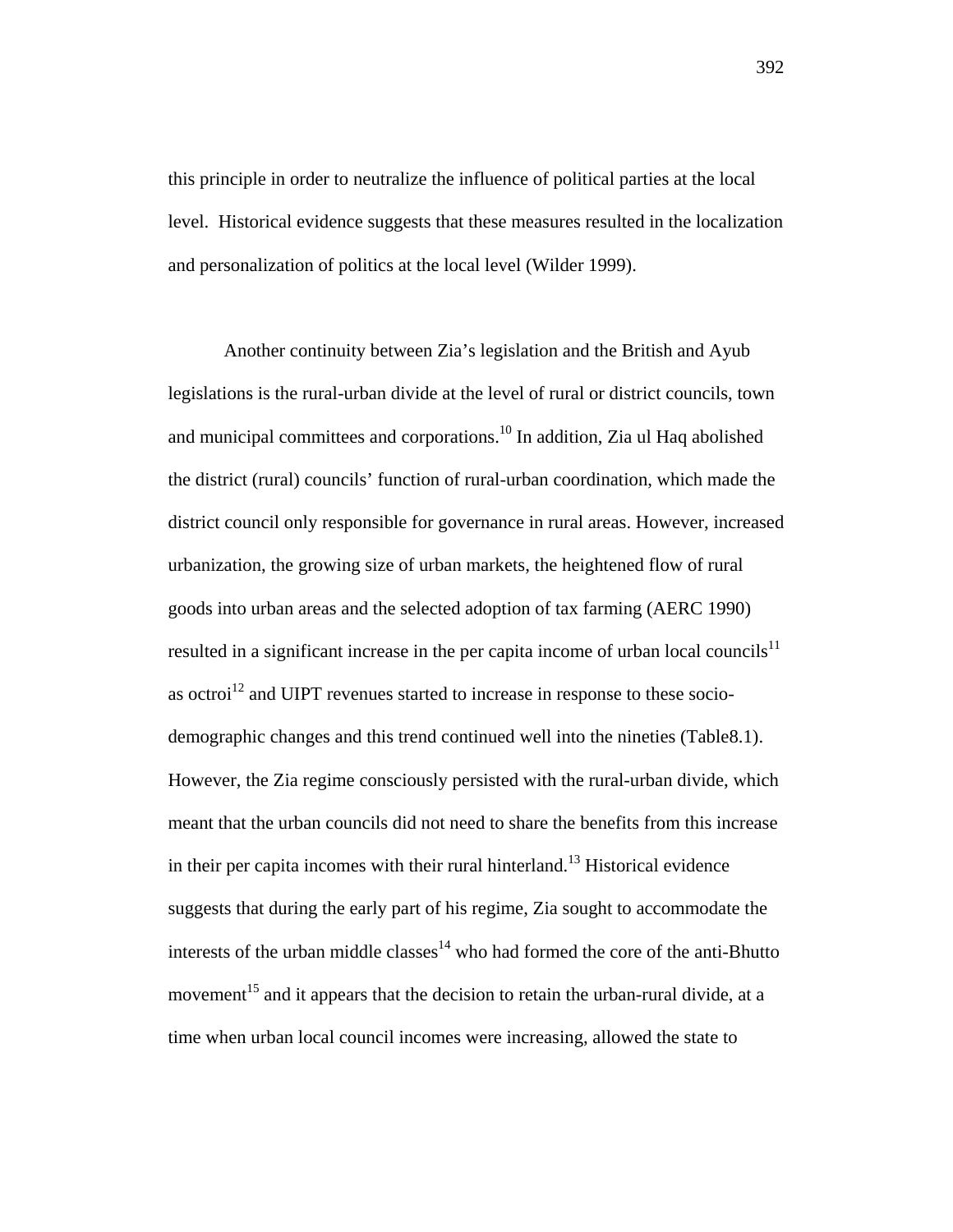accommodate strong anti-Bhutto urban middle class political mobilizations by giving them control, albeit circumscribed, over funds that could be used for the entrenchment of localized clientelist networks. As opposed to this the absence of buoyant sources of revenue in the hands of rural local councils meant that their capacity to deliver on even their meager compulsory functions remained limited.<sup>16</sup> The precarious revenue situation of rural local councils combined with a legislative rule that denied rural areas access to urban revenues resulted in these areas becoming increasingly dependent on the provincial tier for service delivery.

**Evolution of the Local Government Structure 1985-1999**: The revival of elected provincial and Federal governments in 1985 reinforced the localization of politics that had begun with the 1979 local bodies' elections. The dominance of these revived assemblies by local bodies' politicians<sup>17</sup> helped transplant the culture of local body politics to the provincial and national levels (Wilder 1999). This tendency was reinforced by the non-party nature of the 1985 assemblies and governments, which 'personalized patronage<sup>18</sup> as elected government ministers began to use development funds to increase their individual chances of reelection.<sup>19</sup> Moreover this personalization of politics did not reverse despite the revival of party-based Federal and Provincial Assemblies and governments in 1988. The persistence of this tendency is partly an outcome of weakening party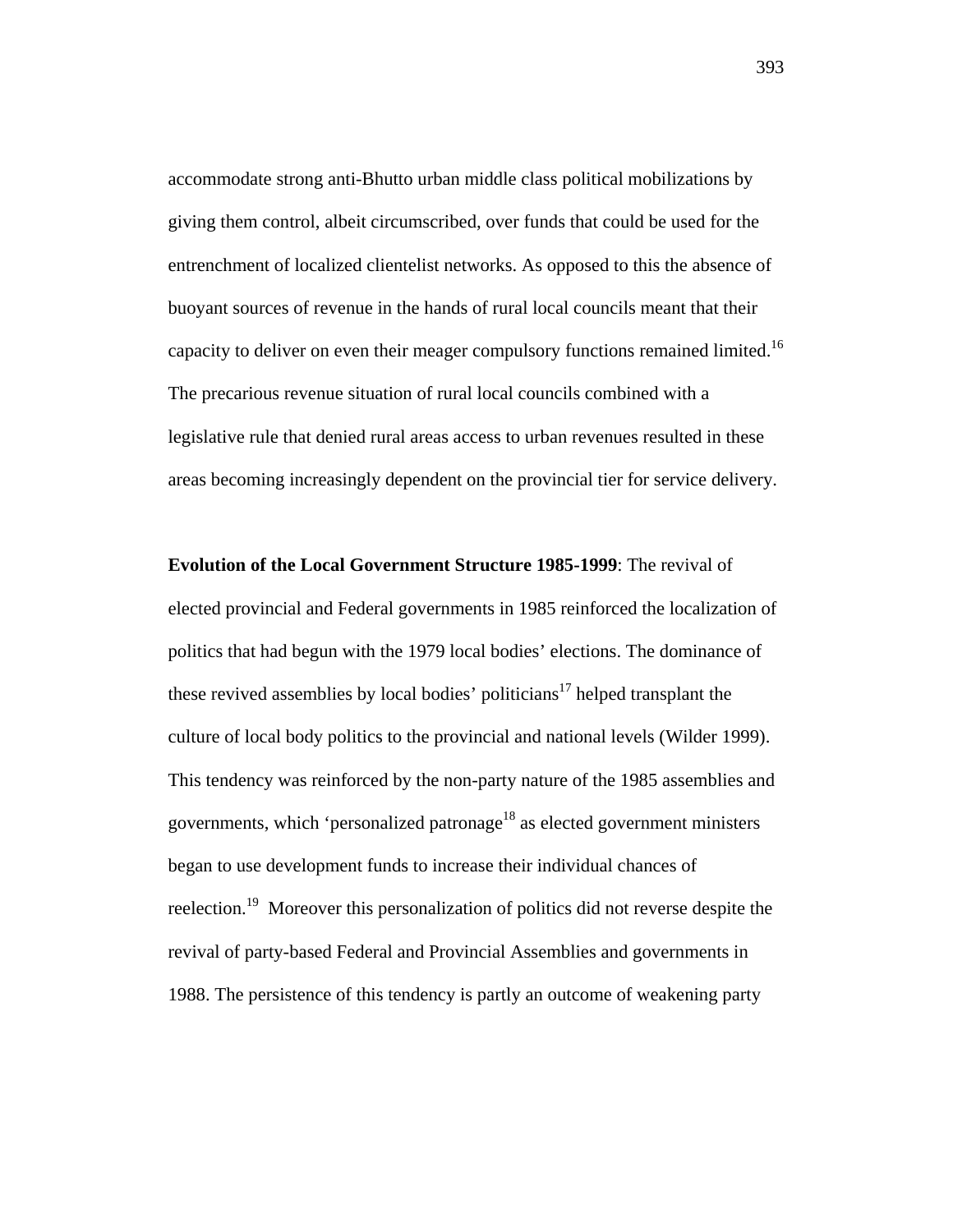organizations, which is due to adverse *de jure* and *de facto* measures instituted by the Bhutto and Zia regimes (Wilder 1999).

Furthermore, the absence of political linkages between different tiers of government, which was an outcome of the non-party basis for politics, created tensions between provincial and local politicians with the local tier being viewed as a competing structure of 'patronage' (Wilder 1999). The 'tension' between the province and local governments was exacerbated because of the federal government's encroachment upon provincial functions, which was seen as a way to weaken the purview of the provinces (World Bank 2000). This created a lack of 'political ownership' with regard to the local tier that resulted in a number of serious consequences. 'Discretionary' special development programmes became widespread at the higher tiers and became an effective means for federal and provincial politicians to obtain unaudited control over local level development allocations (AERC 1990, Nasim 1999, World Bank 2000). Moreover, the concentration of buoyant revenues in the hands of the Federal and provincial governments<sup>20</sup> constrained the financial capacity of local governments prompting the Provinces to play an ever increasing role in service provision, especially post  $1990.<sup>21</sup>$  Finally, this tension between provincial and local tiers resulted in the suspension of local bodies between 1993 and 1998 and as before, in the period immediately following independence, somewhat paradoxically it was democratic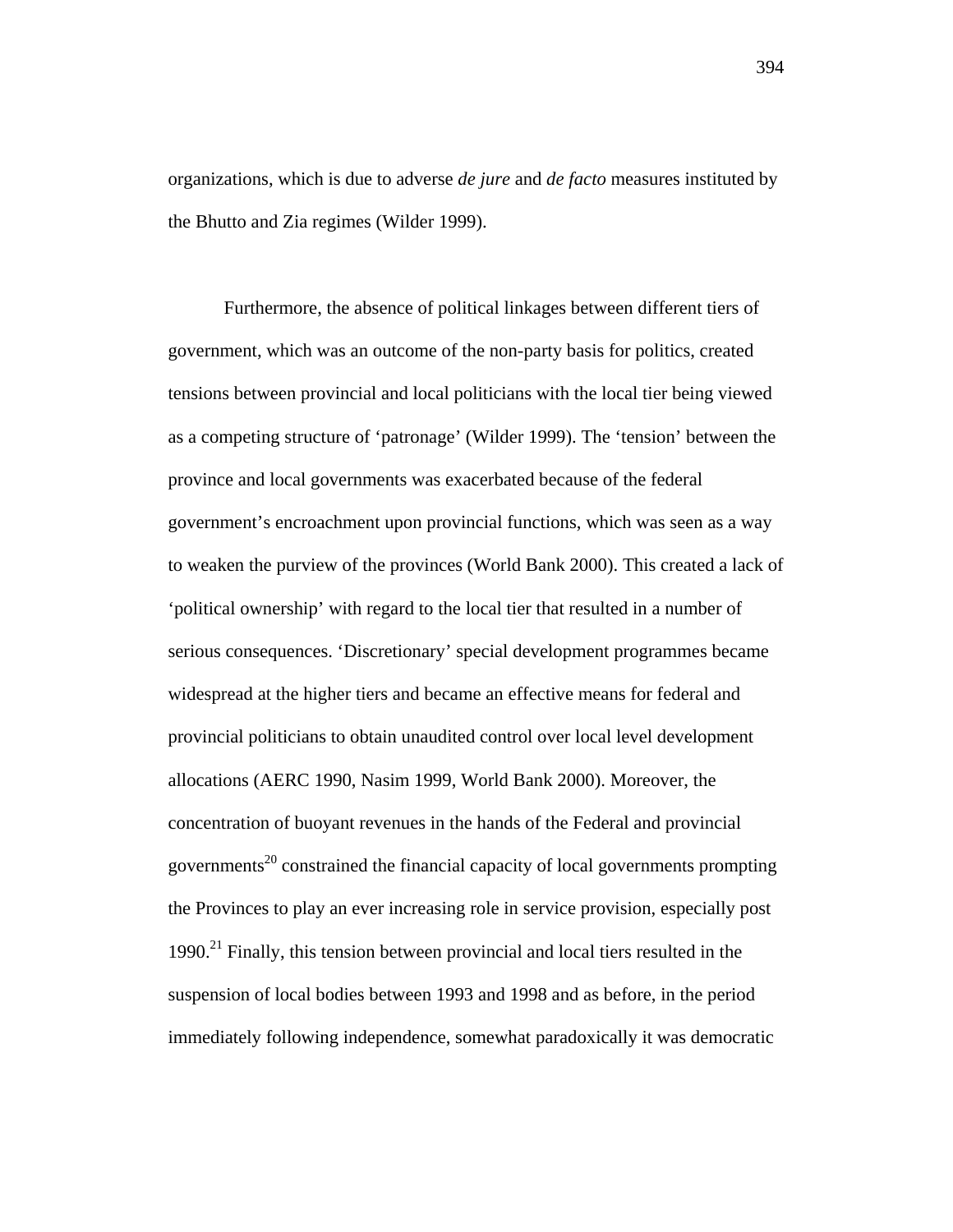forces at the provincial and higher levels that pushed for a retrenchment of local governments and further centralized expenditures functions in the higher tiers of the state.

# 3. The New Devolution Of Power Plan

This section gives an overview of the current decentralization reforms introduced as the "Devolution of Power" Plan by General Pervaiz Musharraf in January 2000 and implemented after a series of local government elections that ended by August 2001.

There are several aspects of the reform that are worth highlighting. First, in addition to devolving administrative and expenditure responsibilities to local governments, the decentralization involved, to differing degrees, changes in the administrative level of decision making, the accountability of the decision making authority (political or bureaucratic) and the nature and amount of fiscal resources available.<sup>22</sup> Second, the decentralization process was not uniform across all functions, with significant heterogeneity in its extent not only across administrative departments but also across services within a department. Finally, the reform took place fairly rapidly and under military rule and hence at the time when no provincial and federal elected governments were in power. As a result its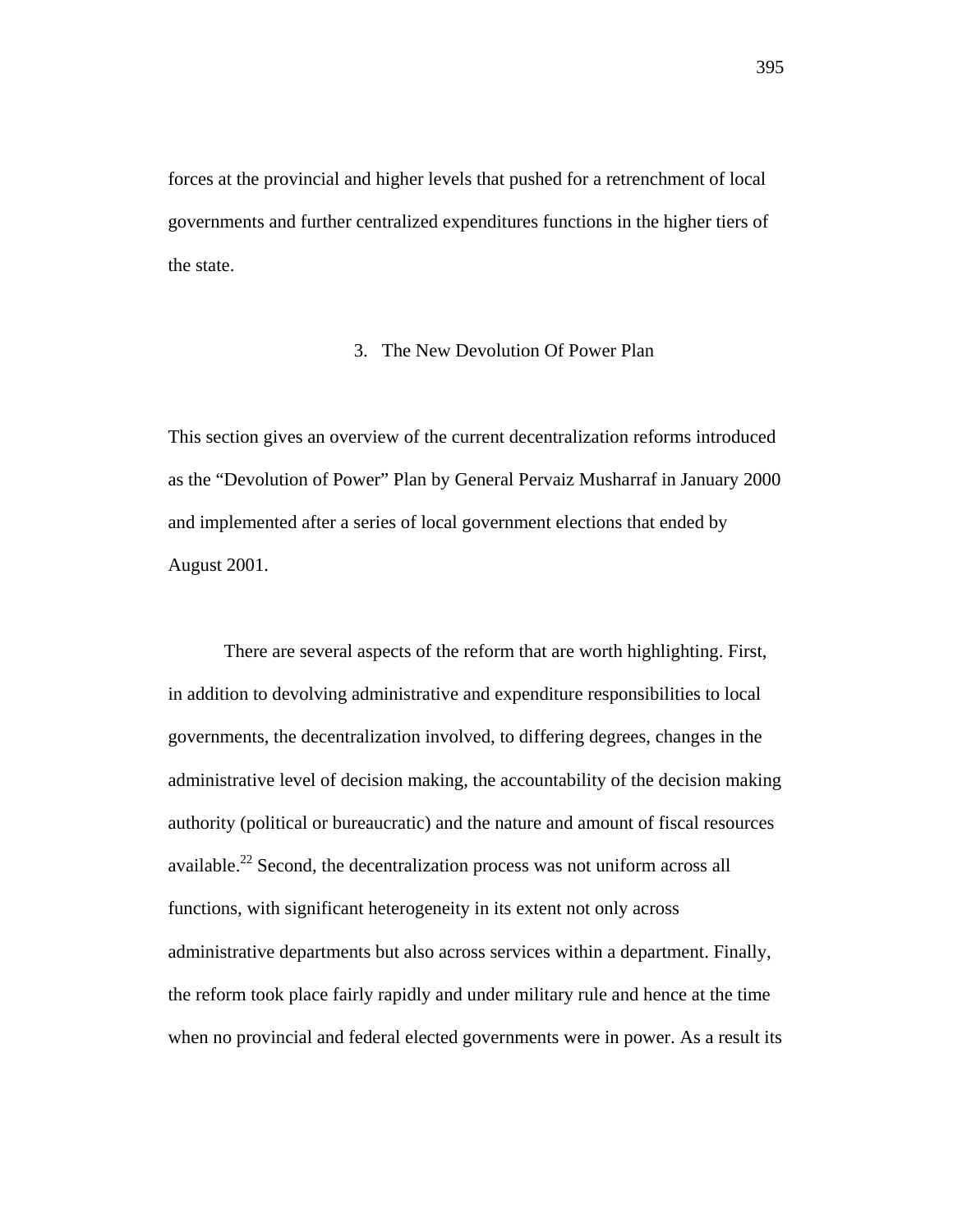implementation is still in a process of flux and is undergoing changes. While one can foresee some of these changes, a note of caution needs to be raised in taking any description of the current decentralization as final.

# Overview:

With this caveat in mind we start with a very stylized description of the devolution plan. In a nutshell, the devolution process substantially restructured the sub-provincial (district and below) government structure (Figures 8.1 and 8.2). We highlight the major changes brought about by the current devolution plan:

- Engendering Electoral Accountability: Under the recent reforms, a new elected government has been created at the district level headed by an elected nazim (Mayor) and the district administration head, the District Coordination Officer (DCO) reports directly to the elected head of the government. This is a significant departure from the previous system where the de facto head of the district administration, the Deputy Commissioner (DC), reported to the non-elected provincial secretariat.
- Reducing Bureaucratic Power: The recent reforms are an attempt to curb bureaucratic power by abolishing the office of the DC. In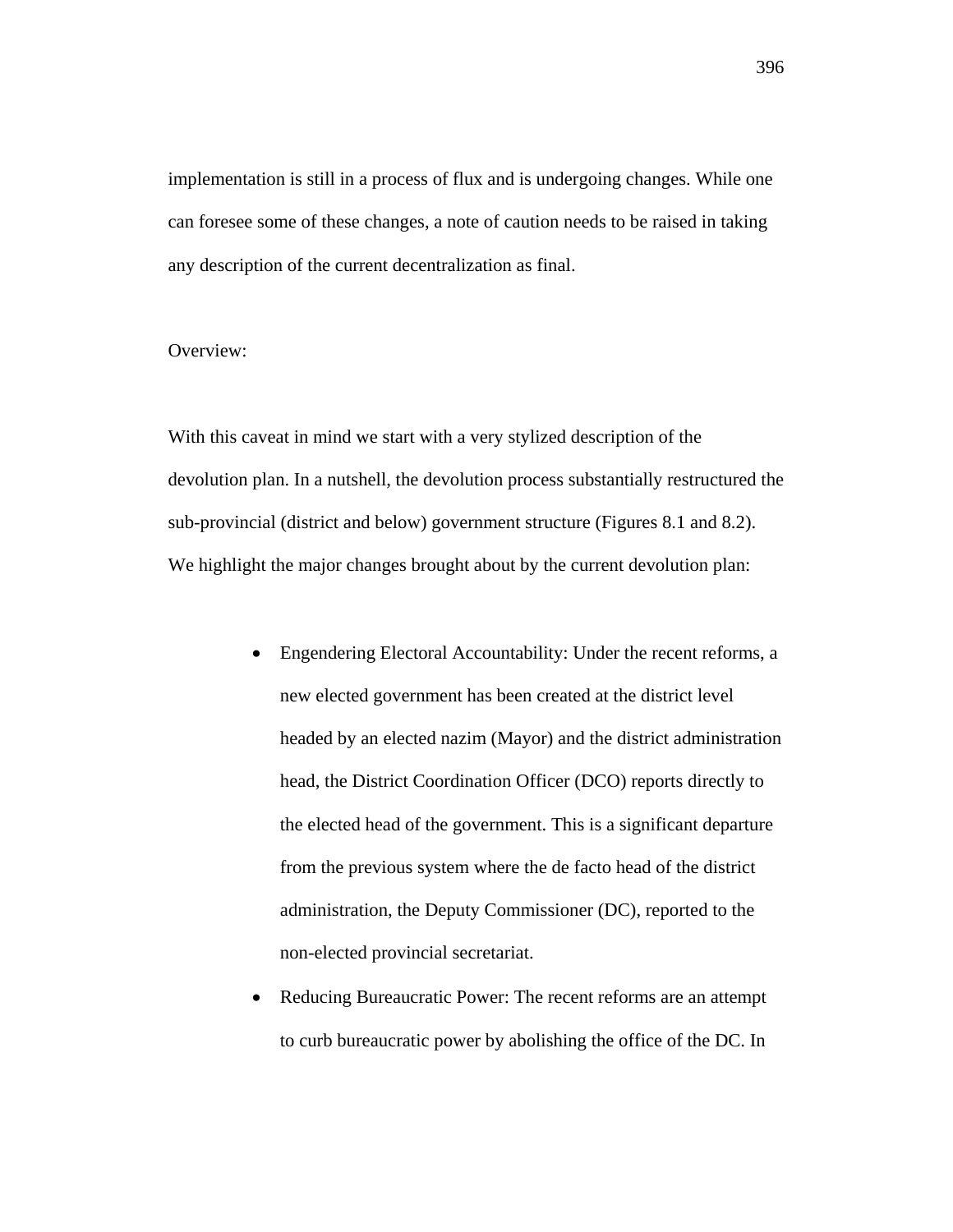addition, the new head of district administration, the DCO, no longer retains the executive magistracy and revenue collection powers of the old DC.

- Greater presence and scope of elected government at local level: While local governments did exist in periods prior to devolution, they did not have any significant role as these local governments, especially in rural areas, were practically inactive<sup>23</sup> and more importantly, because most of the state functions were carried out by the provincial bureaucracy Post-devolution, the vast majority of public services that were previously under the purview of the deconcentrated district administration, have been transferred to elected local governments. As a result, the scope of local governments in terms of the services they are responsible for and how they allocate district level expenditures across services increased substantially post-devolution (Cheema, Khwaja and Qadir 2005).
- Changed local electoral processes: Prior to devolution, members of urban local councils and district councils were directly elected, and then they elected the heads of their respective councils. Under

397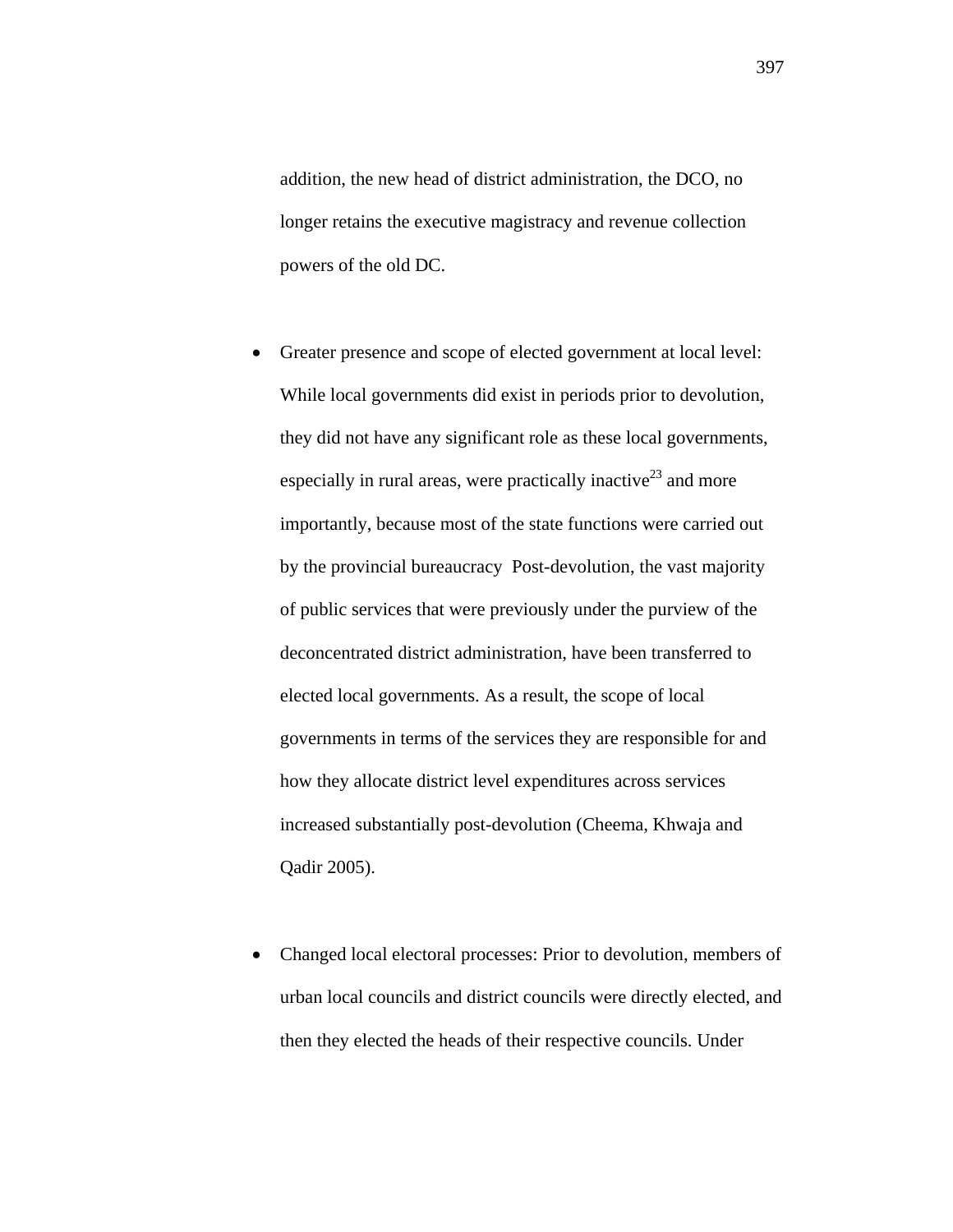devolution, both the members and heads of the lowest level of government, the union council, are elected through public vote as before. However, interestingly enough the new legislation has created inter-governmental political linkages by ensuring that the majority (two-thirds) of the members of the Tehsil and district councils are these elected heads. The remaining one-third members of district and tehsil councils and the heads of district and tehsil governments are elected indirectly by the directly elected unioncouncil members. Thus in particular, the head of the district government, the District Nazim, need not command a majority of the public vote in a district but rather a majority of the union councilors and union nazims elected in the district (Cheema, Khwaja and Qadir 2005). Another important electoral change has been a significant increase in reservation for peasants and women with a total of one-third seats reserved for both as compared to 5% and 10% in the district councils previously.

• Limited Constitutional Support: Despite the new local government structure Pakistan is constitutionally still a two-level federal state i.e. the local governments are not recognized as the third tier of government by the 1973 Constitution. The  $17<sup>th</sup>$  Constitutional

398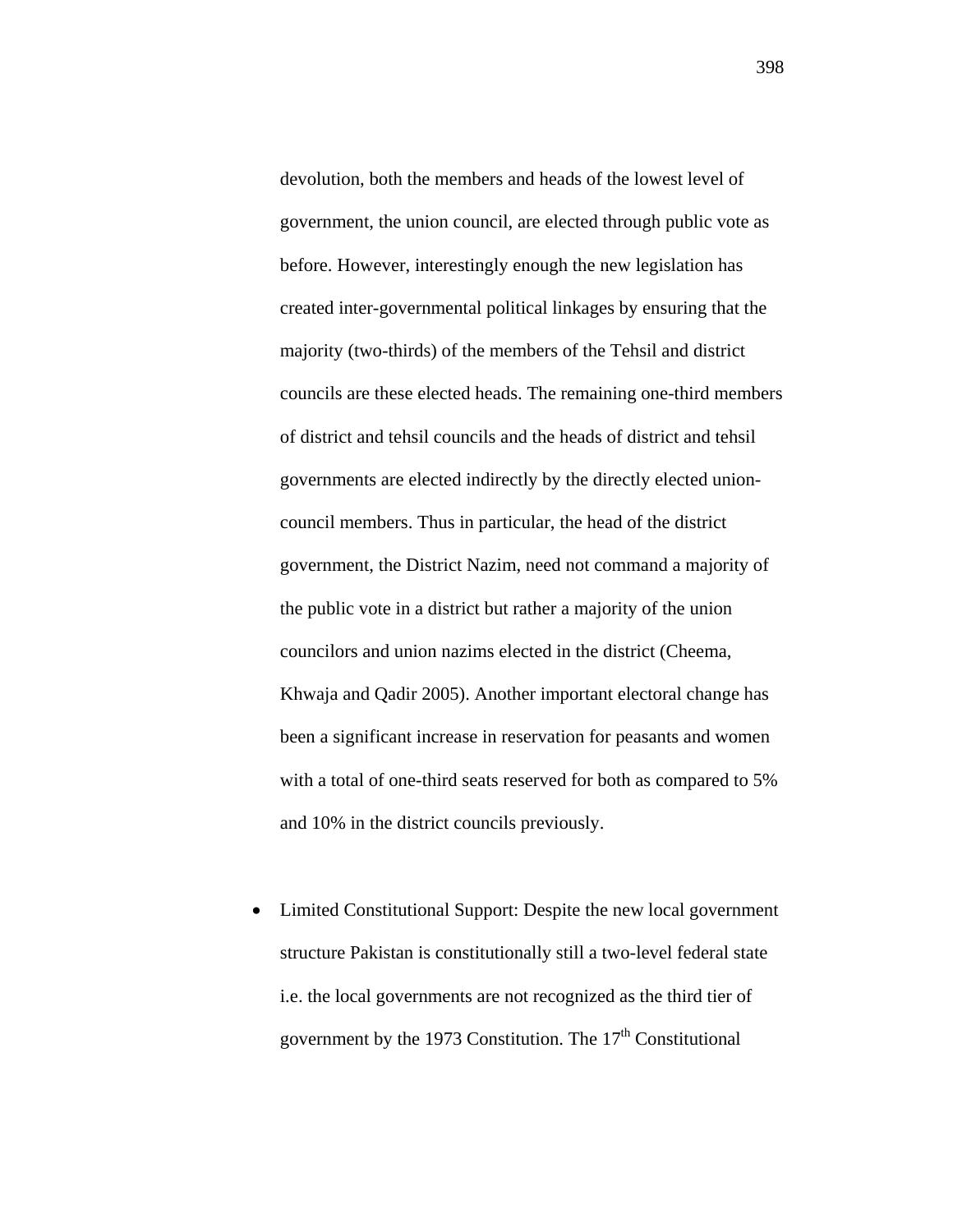Amendment provides limited protection to the local governments for a period of only six years during which provinces can make changes to the local government legislation with the concurrence of the President.

- Provincial to Local decentralization with no Federal decentralization: Equally importantly, devolution involved a transfer of provincial powers and responsibilities to the district and lower levels of governments but interestingly enough, no decentralization of any federal powers to either the provincial or local levels. $24$
- Uneasy integration between Provincial/Federal and District level elected governments: Whereas prior to devolution, there was no significant link between the elected provincial/federal and the local governments, it did not matter since most of the state services were provided through the deconcentrated provincial administration which was indirectly responsible to the provincial elected representatives. However, post-devolution, the elected local government was transferred a large proportion of these services. Given that the devolution process took place at a time when there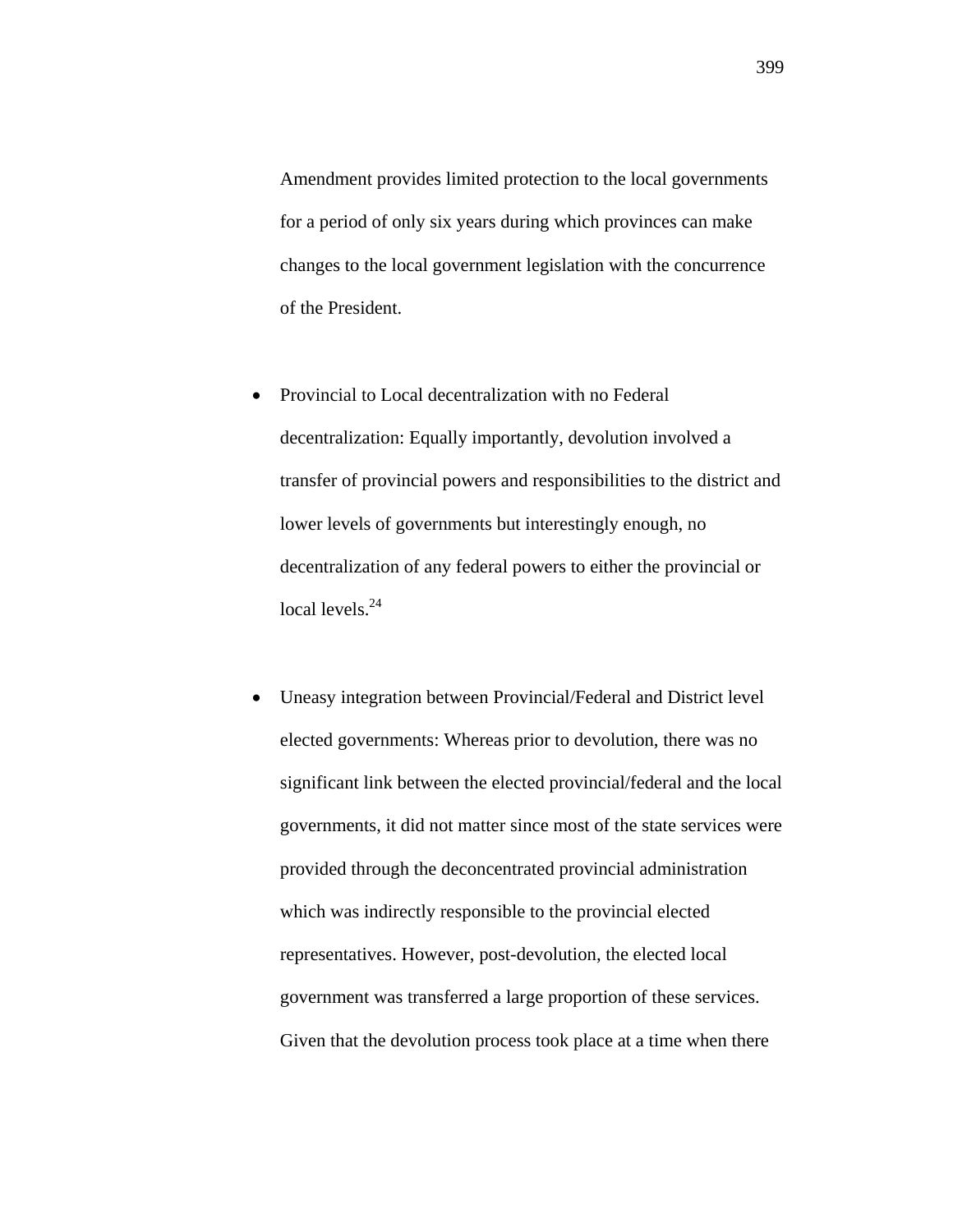was no provincial/federal elected government and the local government elections were held on a non-party basis, no effort was made to integrate the newly elected local government with the soon to be elected provincial/federal governments. This has resulted in an interesting but not so surprising conflict between the local and provincial/federal elected representatives which we will address more explicitly in the next section.25

Characterizing Devolution:

While the previous overview provides an illustration of the changes brought about through the current decentralization process, it misses some of the interesting details. In this section we elaborate on some of these aspects.

Since the primary goal of a state is to provide public goods and services to its constituents, a useful way to categorize the devolution process is in terms of the changes in administrative level, accountability, and fiscal resources available to these services. To this end we carried out a detailed exercise of mapping out the extent of devolution, at least as envisaged on paper, under the local government ordinances. Moreover, for select departments this mapping was tallied with actual practice by conducting detailed interviews with members of these departments.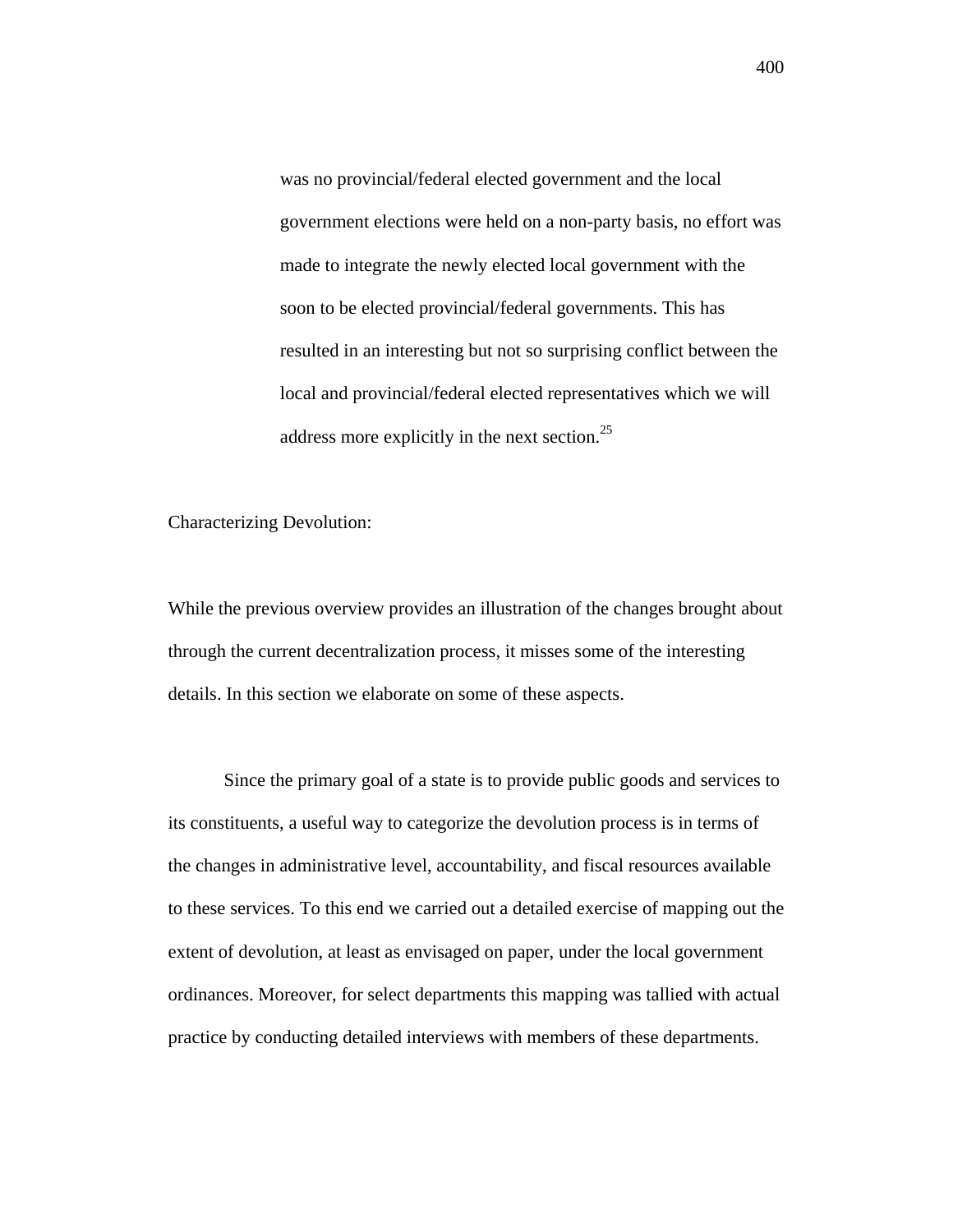While presenting the details of this mapping is beyond the scope of the current paper, we will use examples from this exercise to illustrate the type of changes brought about by devolution and the heterogeneity in these changes both across and within different departments.<sup>26</sup>

# 3.1 Level Changes

These are changes where a particular service is still decided by a similar agent (bureaucrat or politician) but at a different level in the government hierarchy as compared to before. While theoretically all types of changes are possible, devolution has primarily involved the following:

*A. Province to Province:* For the sake of completeness we start with instances where there has been no change in the administrative level. This can happen either because:

- i. An entire department is not devolved. Examples include departments like Irrigation, which has not been devolved because of significant interjurisdictional spillovers.
- ii. Certain activities in a department have been retained at the provincial level. For example university education has remained a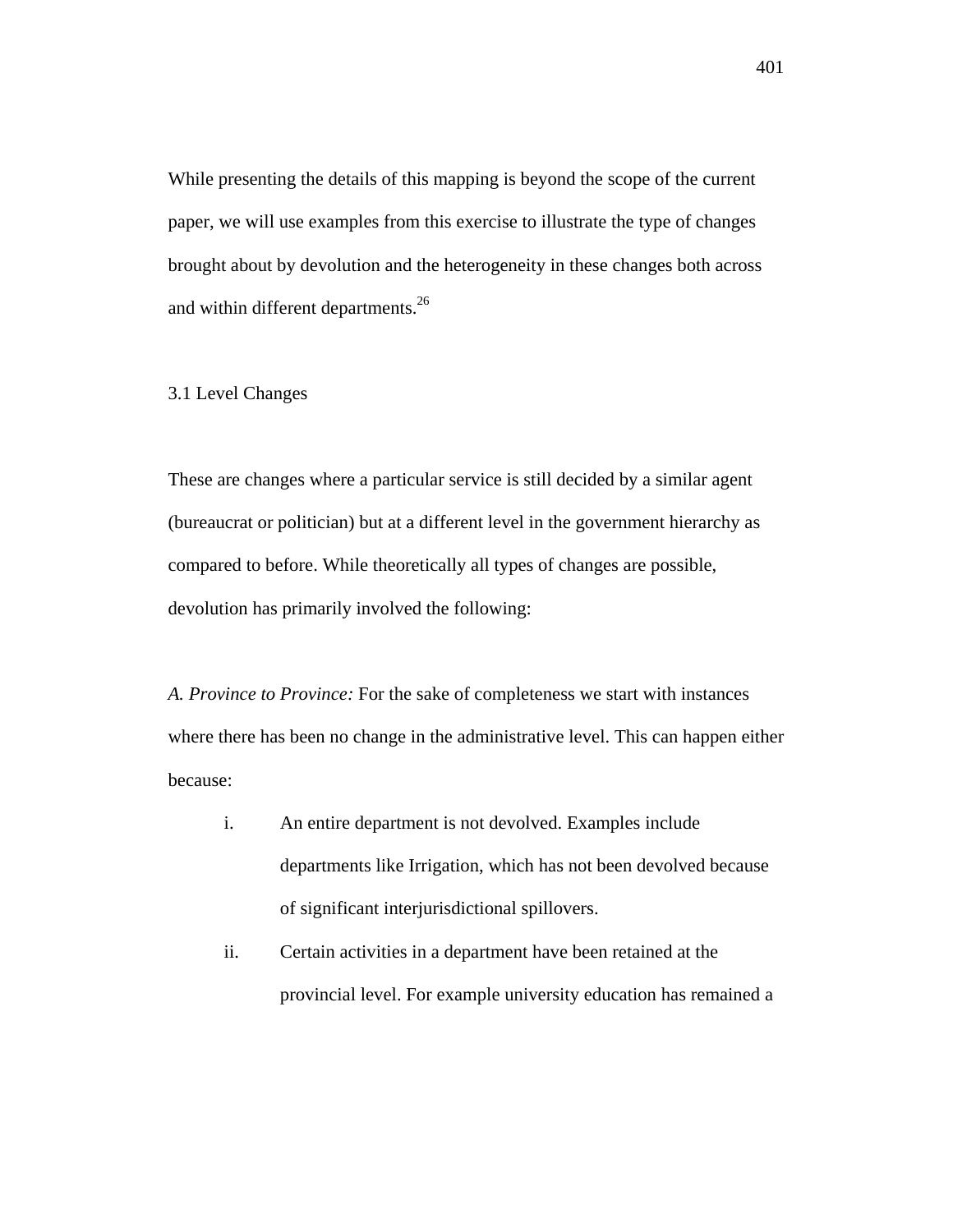provincial subject despite most of the remaining educational services having been devolved to the district level

iii. Certain budgetary heads of expenditures have effectively been retained at the provincial level. The most important example is salary and allowance expenditures of all department employees. Since most employees in the administrative departments remain provincial employees, the district cannot create or reduce posts or adjust their salary structure and therefore, a large fraction of the district budget is fixed.<sup>27</sup> Thus for departments where a large fraction of the current expenditure incurred is on salaries, such as the Education department which spends around 90% of its nondevelopment budget on salaries, this is a significant factor limiting the extent of decentralization.

*B. Province to District:* This is the most common and significant change whereby the budgeting, planning and development functions related to services that were previously decided at the provincial level have now been devolved to the district. Since a large part of these activities were decided at the provincial level before, this has entailed devolution of *administrative level* i.e. before these decisions were based primarily on the Provincial Secretariat and the Provincial Cabinet. Now the analogous decision-makers are at the district - the District Nazim, the Executive

402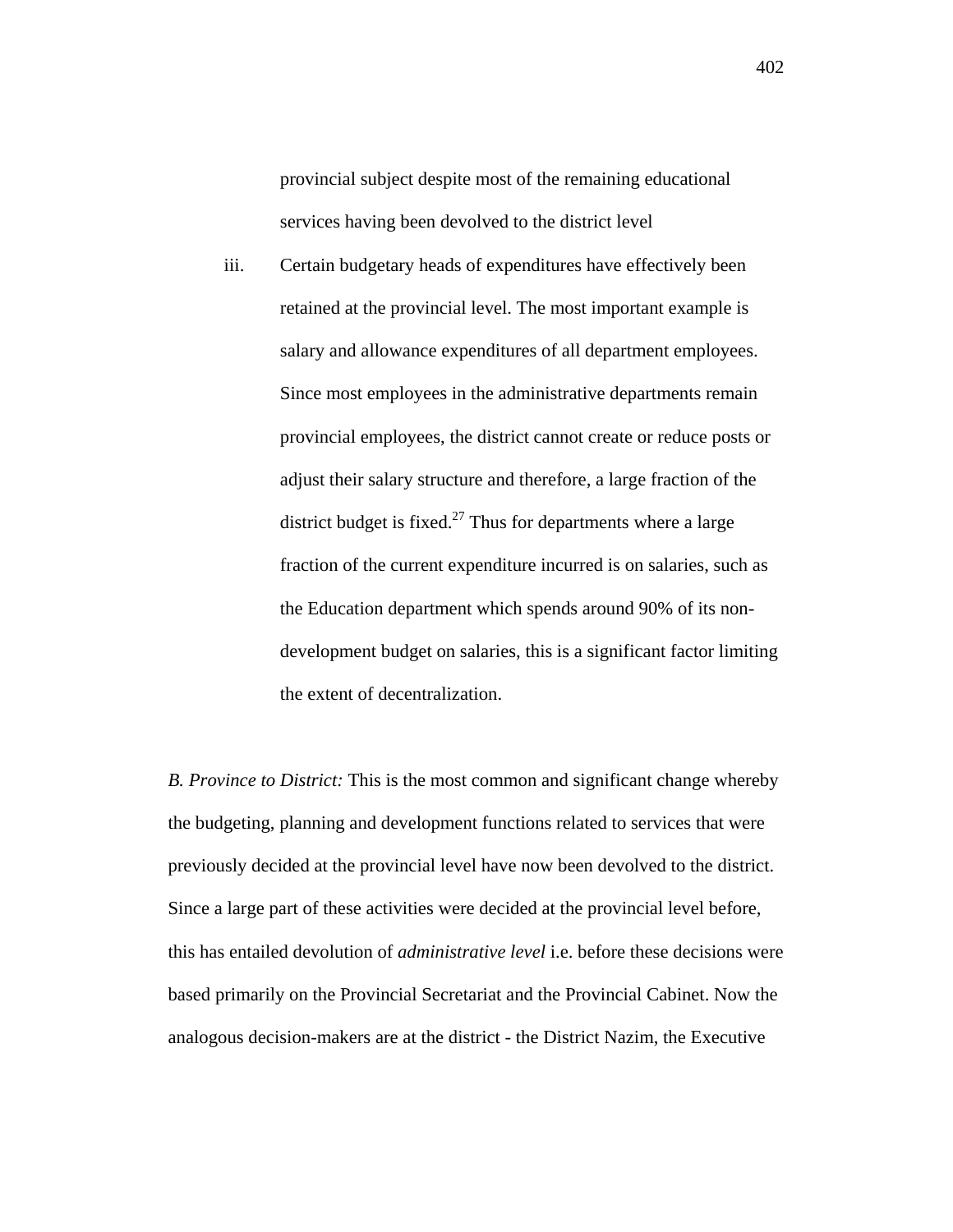District Officer Finance and Planning and the Executive District officer of the relevant line department.

*C. Urban/Rural Local Council to Tehsil:* This level change involves spatial and functional integration as several of the services that were previously the domain of urban or rural local councils have been integrated at the Tehsil level. Among others, these include key municipal services such as water supply, sewerage, sanitation, drainage schemes and street lights.

# 3.2 Accountability Changes

These are changes where a particular service is now decided by an agent who differs in his accountability to the public. In particular, devolution brought such an accountability change primarily at the *district* level. Whereas prior to devolution, the deconcentrated provincial bureaucracy at the district level was accountable to their *non-elected* provincial secretariat, under the present system they are accountable to the *elected* heads of District and Tehsil governments. Rather than going through illustrations of which services underwent such a change, it is sufficient to note that any service that was under the purview of the district officer of a provincial line department and is now placed under the district government, effectively underwent such an accountability change. That is, the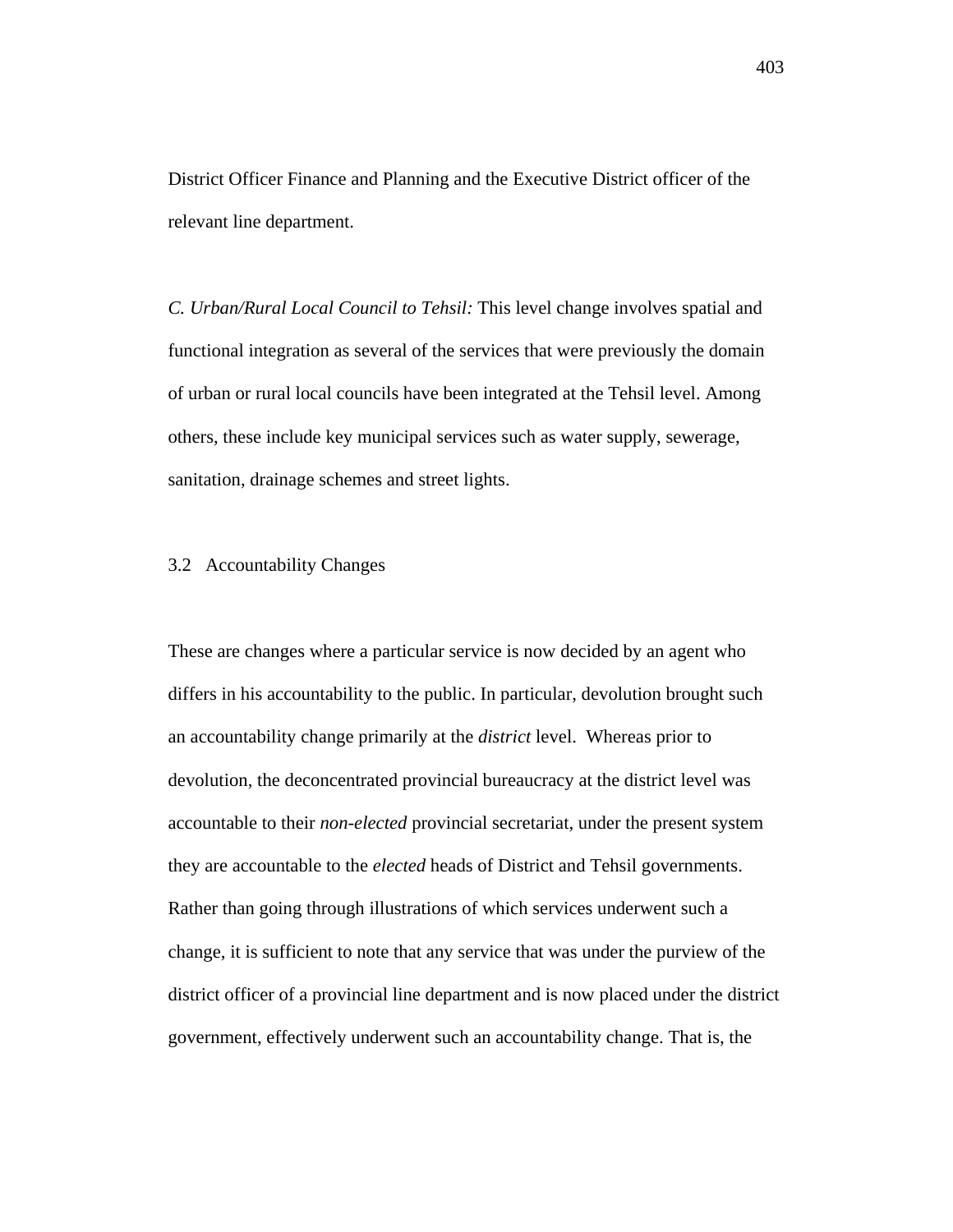ultimate decision maker changed from a provincial government district officer who reported to the provincial bureaucracy, to an elected Nazim who ultimately is answerable to his district's constituents.

The most significant accountability change is that the de facto head of district administration under the previous system, the deputy commissioner (DC), used to report to the *non-elected* provincial bureaucracy, whereas in the present system the head of the district administration, the District Coordination Officer (DCO) reports to the *elected* district nazim. Although it needs to be pointed out that the authority of the Nazim over the DCO and Executive District Officers (EDO) is circumscribed in matters of transfers and promotions, which continue to remain under the purview of the provincial secretariat, and as a result this accountability change remains circumscribed in both a de jure and a de facto sense (Manning et. al. 2003).

# 3.3 Financial Changes

There have been fiscal changes that have accompanied the devolution process that, while not necessarily directly affecting the allocation of funds to a particular service, are likely to have an indirect effect on such allocations in so far as they change the total amount of funds available to each local government.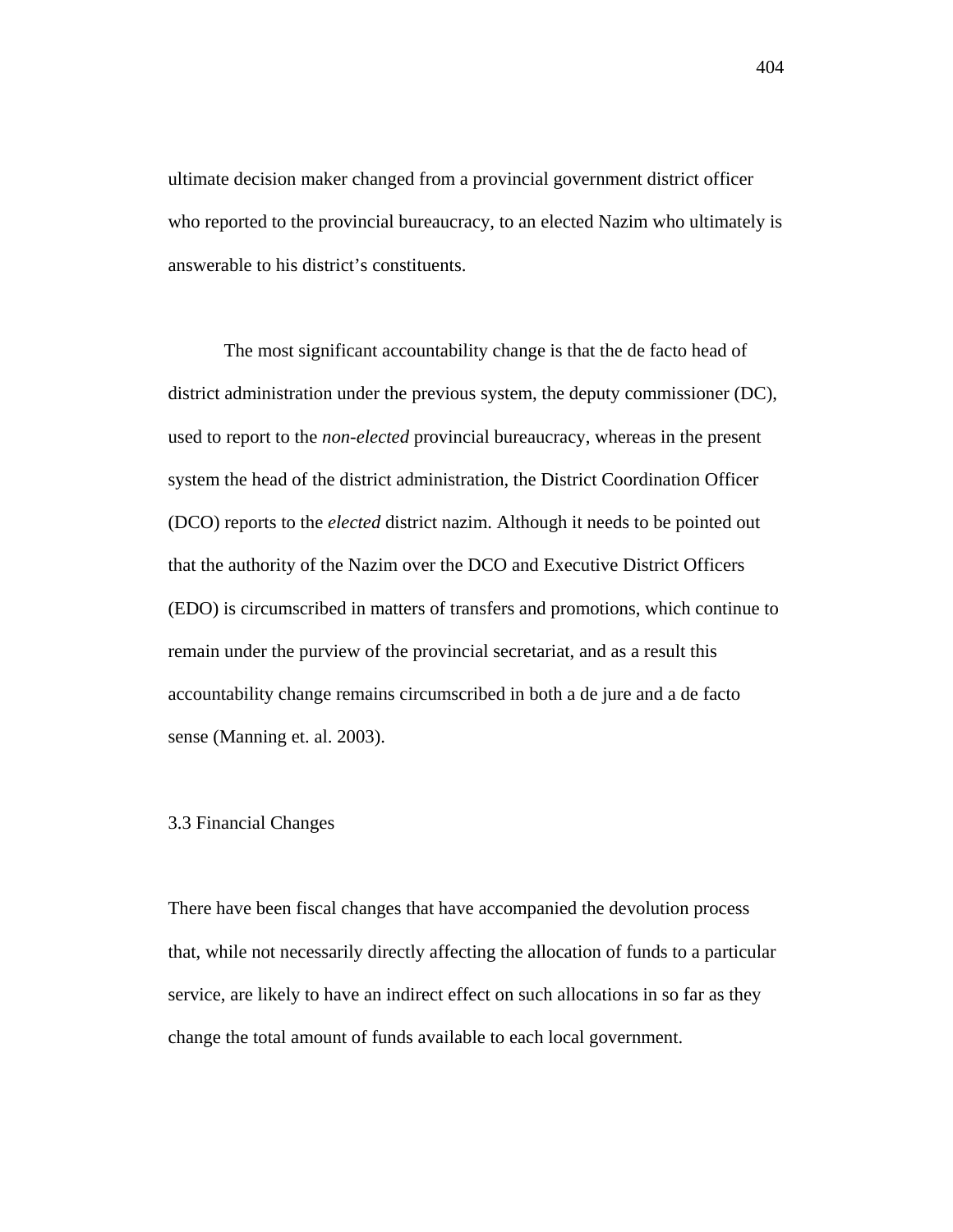**Changes in budgetary transfers – Non-discretionary and non-lapsable**: A significant financial change accompanying decentralization has been the establishment of a 'rule-based' fiscal transfer system between the provinces and the local governments. Previous local government reforms failed to establish an adequate fiscal transfer system with the result that local councils were unable to perform even the limited expenditure functions assigned to them (AERC 1990, Nasim 1999). The non-discretionary intergovernmental fiscal transfer process is determined by the "Provincial Finance Commission" awards.<sup>28</sup> In addition to this non-discretionary aspect, these budgetary transfers have also changed in that they are no longer lapsable and continue to be retained by the relevant local governments. It should be noted though that while the interim Provincial Finance Commission (PFC) awards have established a rule-based transfer mechanism for the distribution of the Provincial Allocable Amount between local governments, the PFCs are yet to establish well defined 'rules' for the division of the Provincial Consolidated Fund between the Province and the local governments even though this is required by the legislation (Cheema and Ali 2005).

The extent of financial decentralization, however, remains limited, despite these reforms. Districts governments continue to have the same restricted revenue collection mandates and are excessively reliant on provincial and ultimately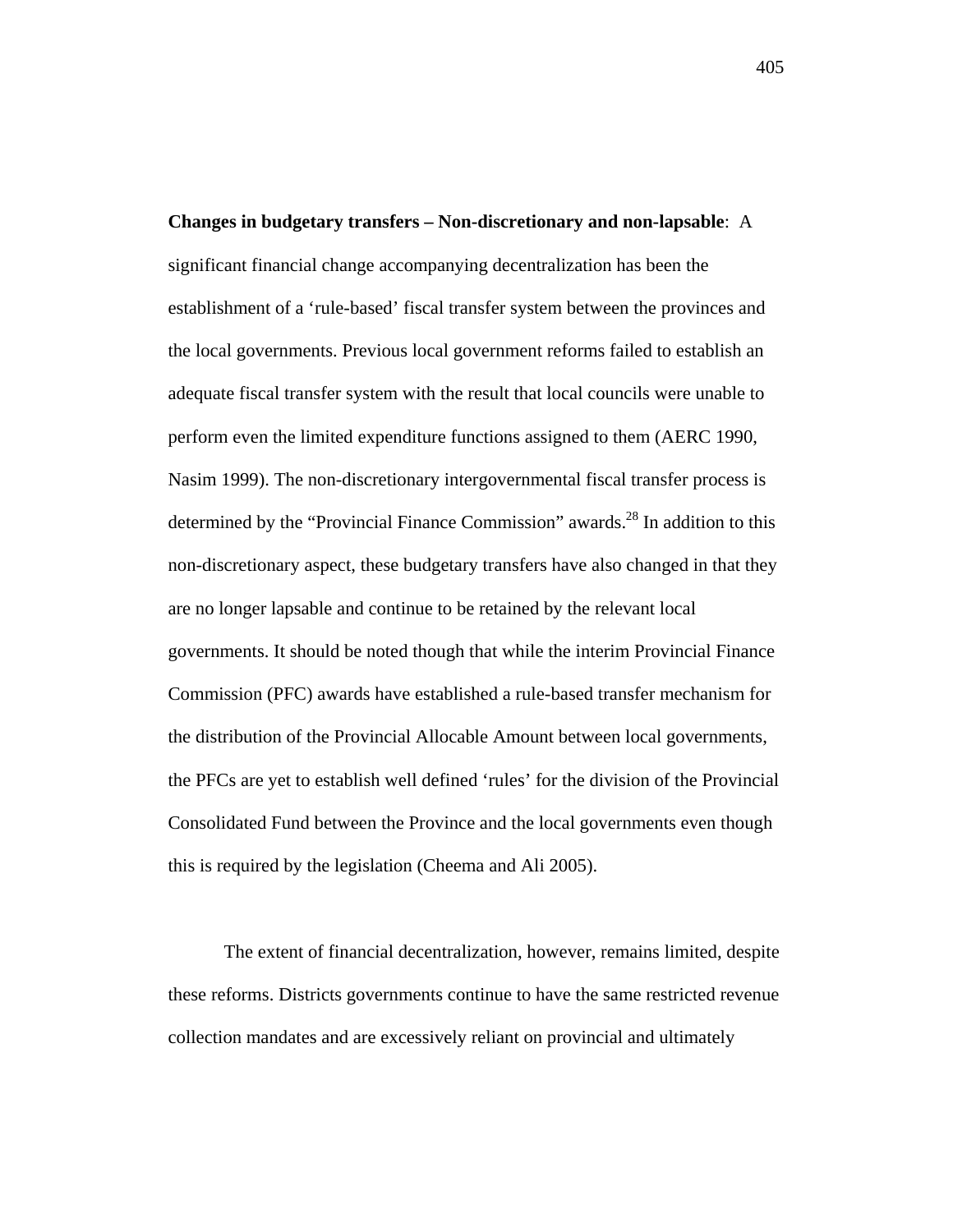federal funds, through the provincial finance commission awards.<sup>29</sup> Furthermore, a significant proportion of district expenditures are "establishment charges"<sup>30</sup> which, while incurred by the district, cannot be altered by the district; these expenditures include salaries of administrative personnel who continue to be provincial employees and as such the district cannot fire them or adjust their wages.

**Urban-Rural reunification**: The integration of urban and rural administrative areas (at the Tehsil level) also has significant implications on the flow of funds between urban and rural areas. In particular, until 1999 a major source of revenue for the urban areas was octroi levied in urban areas for all goods regardless of whether they were eventually consumed in a rural area.<sup>31</sup> This resulted in a disproportionate access of resources for urban areas. After devolution, however, there is no longer any rural-urban distinction as both such areas within a tehsil fall under the jurisdiction of the same tehsil government. In such a case, the resources for both areas for a given Tehsil are pooled and, in the likely situation that the rural area has greater voting importance, one may expect to see a correction of the urban bias in funding and perhaps even a bias towards the rural areas. This issue is addressed in detail in section 4.

4. The Political Economy Of Decentralization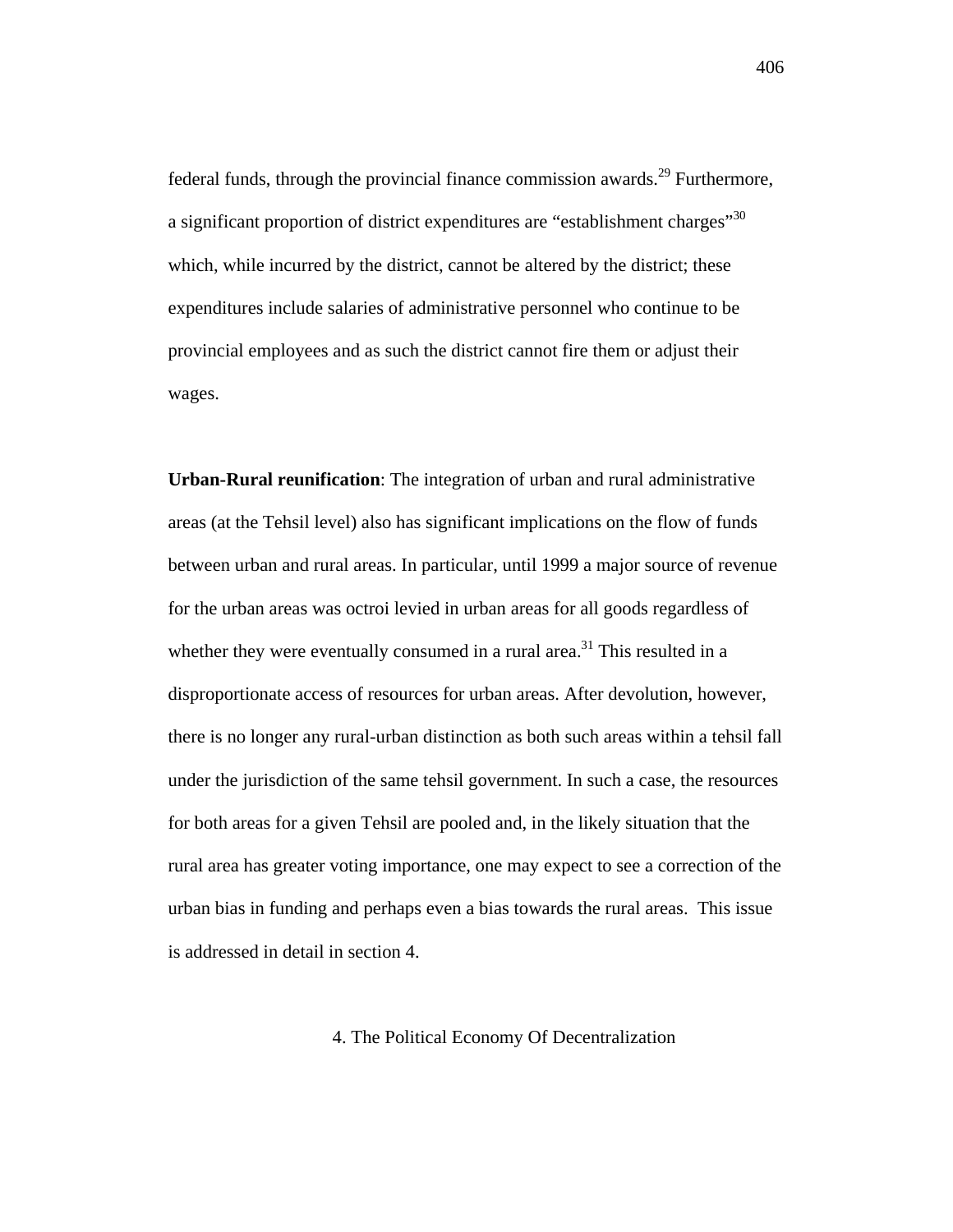The purpose of the first section, other than presenting a history and context of decentralization in Pakistan, was to help shed light on the political economy of decentralization, particularly for the most recent reforms under General Musharraf. In this section we recap some of the salient trends identified in the previous sections in order to better understand why centralized regimes are seemingly willing to shed their own powers. Our contention is that the recent devolution, while more ambitious and broader in scope than previous attempts, is in several important ways a natural continuation of previous decentralization attempts and is best understood in light of this context.

# 4.1 Non-Representative Centres And Local Government Reforms

The central tendency revealed by our historical analysis is that local governments have been enacted by non-representative regimes to legitimize their control over the state.<sup>32</sup> Legitimacy has been sought by creating a localized patronage structure that produces a class of 'collaborative politicians' who act as a conduit between local level constituencies and the non-representative centre. This is as true of the British period as it is of the post-independence period. The difference between these periods lies in the nature of the non-representative institution that established its authority over the state. In the pre-independence period it was the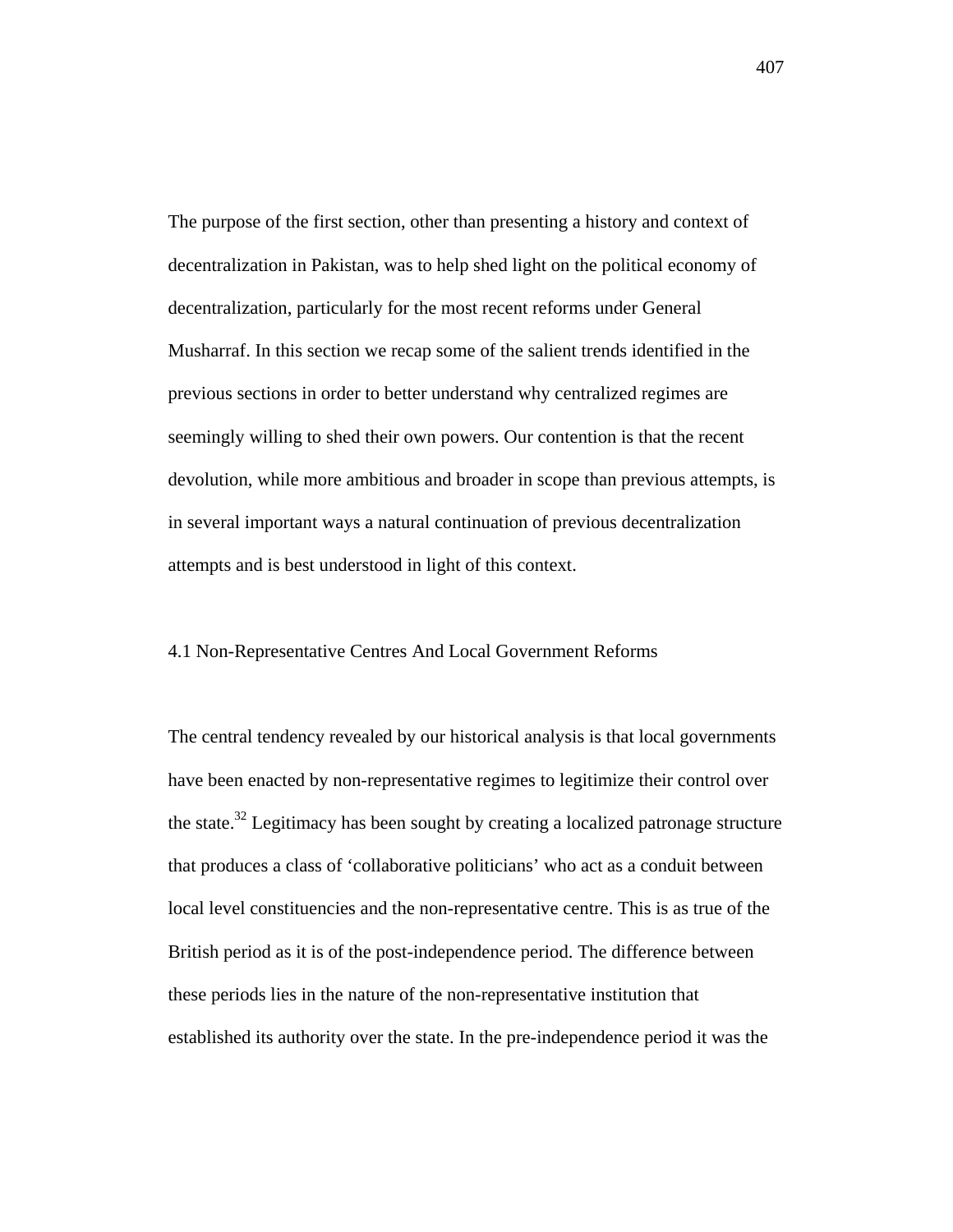British imperial state that introduced modern local self government. In the postindependence period it has been the Pakistani military.

Musharraf's local government reforms represent a continuity of this central historical tendency. Unlike attempts at decentralization in some other countries, which appear to have been motivated more by changes in state ideology or multilateral pressure, in Pakistan, the military's need for legitimization of state control appears to be a prime reason behind the recurring attempts at local government reform. Multilateral pressure for decentralization in Pakistan had existed since the mid-nineties (World Bank 1996, 1998). However, no major attempts at decentralization were initiated by the Pakistani state until General Musharraf's takeover in 1999.

A corollary to this central tendency is that local government empowerment has always been combined with centralization of political power in the hands of the non-representative centre. The centralization of political power has undermined representative institutions not only at the level of the centre but also at the level of the provinces. Each attempt at centralization of political power by the military during the post independence period has initially involved the dissolution of elected provincial and federal assemblies and has invariably been followed by the enactment of a presidential or a quasi-presidential constitution,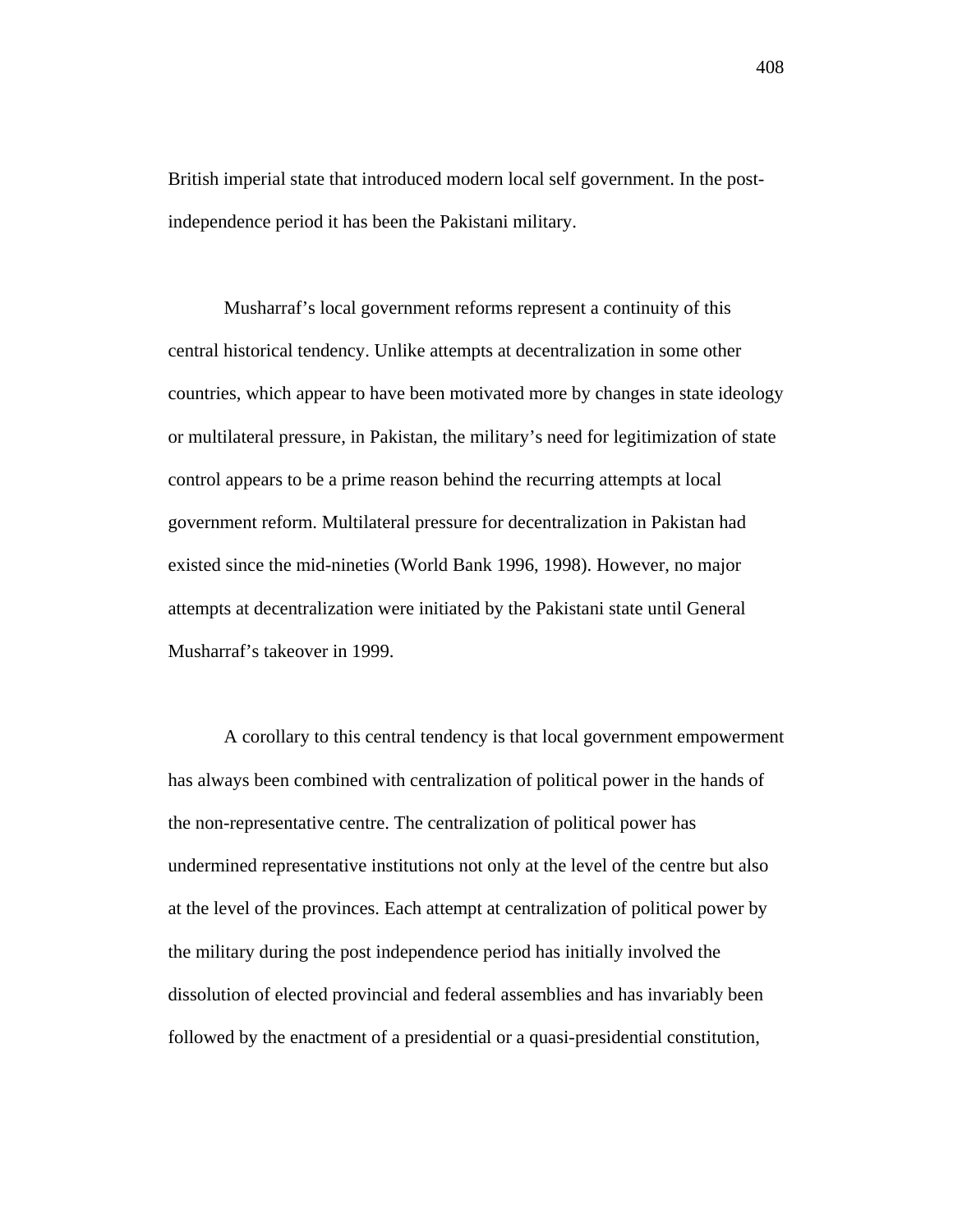which preserves the non-representative institution's role at the centre even after the revival of representative governments. Centralization of political power has also involved selective disqualification of political party representatives and at times outright bans on all or certain political parties. As a result, these attempts at centralization of political power have considerably weakened the organizational structure of political parties and have distorted electoral competition at the local, provincial and central levels.

The Musharraf regime represents another attempt at combining the empowerment of local governments with the centralization of political power through the establishment of a quasi-Presidential constitution. General Musharraf's Legal Framework Order (2002) as enshrined in the  $17<sup>th</sup>$ Constitutional Amendment institutionalizes the role of the military in the centre by strengthening the powers of the President vis-à-vis the elected Prime Minister.<sup>33</sup> The current attempt at centralization of political power by the military has again been accompanied by a number of interventions against politicians and political parties. These interventions include selective accountability and disqualification of politicians, the enactment of an educational criterion for electoral candidacy and the creation of a pro-military political party, the Pakistan Muslim League (Q), which currently retains political power in the centre and in the Punjab.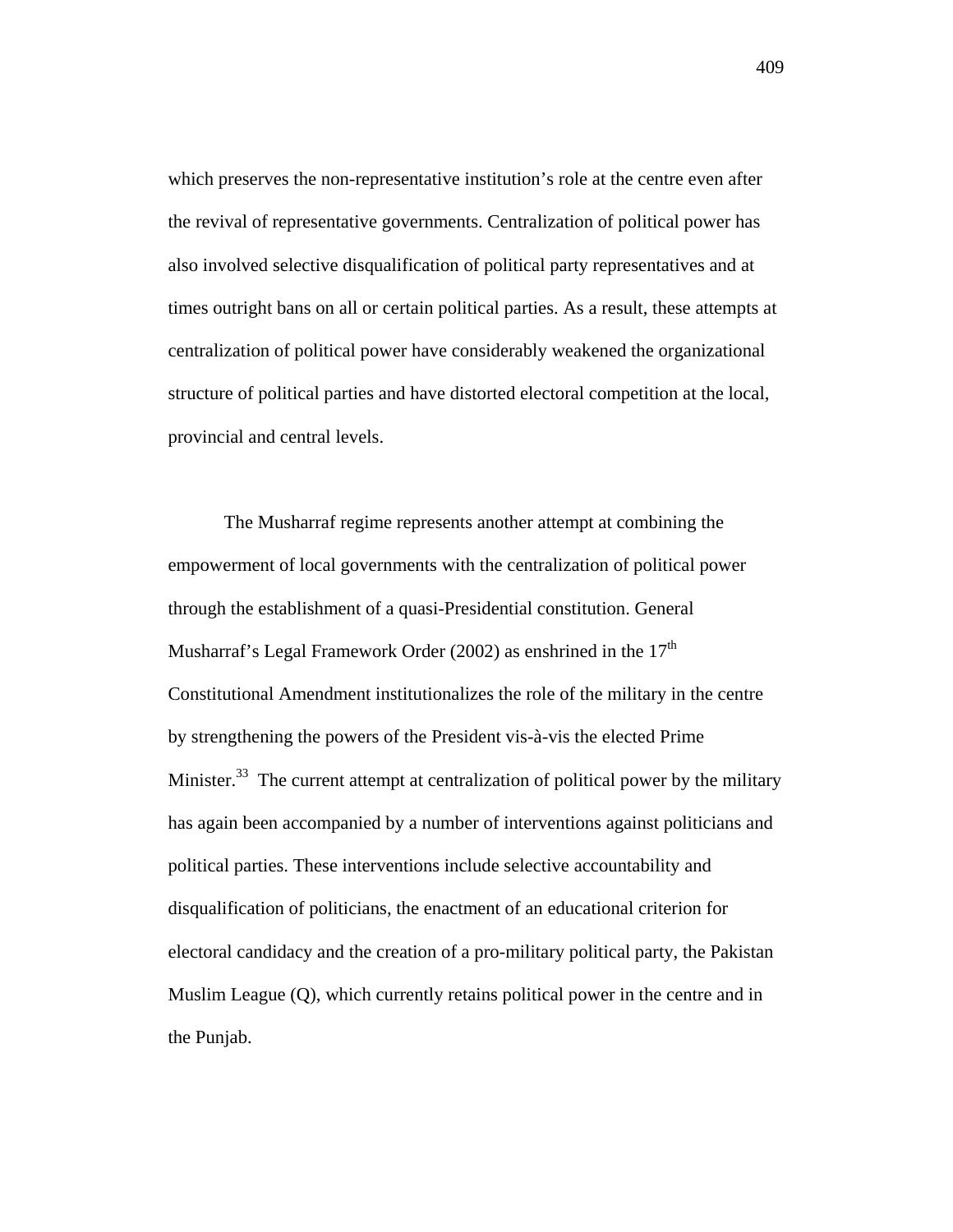# 4.2 "Limited" Local Governments

While all non-representative governments have been the protagonists of local government reforms, they have not given complete autonomy to these governments by design. This is perhaps another manifestation of the desire of the non-representative centre to retain political control over local governments. Political control was directly exercised by the centre through the bureaucracy during the British and Ayub periods. Neither the British nor the Zia regimes gave constitutional cover to the local tier, which reflects the centre's lack of commitment to entrench an autonomous and self-sustaining local tier. In addition, during the Zia period local government reforms were designed to give suspension power to provincial military governors, which established a credible threat of removal over local politicians.<sup>34</sup> Equally importantly and as we have argued above, local governments were never financially empowered which weakened their ability to meet even their own 'restricted' expenditure mandates. This was perhaps a safeguard exercised by the non-representative centre against the emergence of a politically independent local tier.

Moreover, the current regime has only provided a limited six year constitutional protection to the reform through the  $17<sup>th</sup>$  Constitutional

410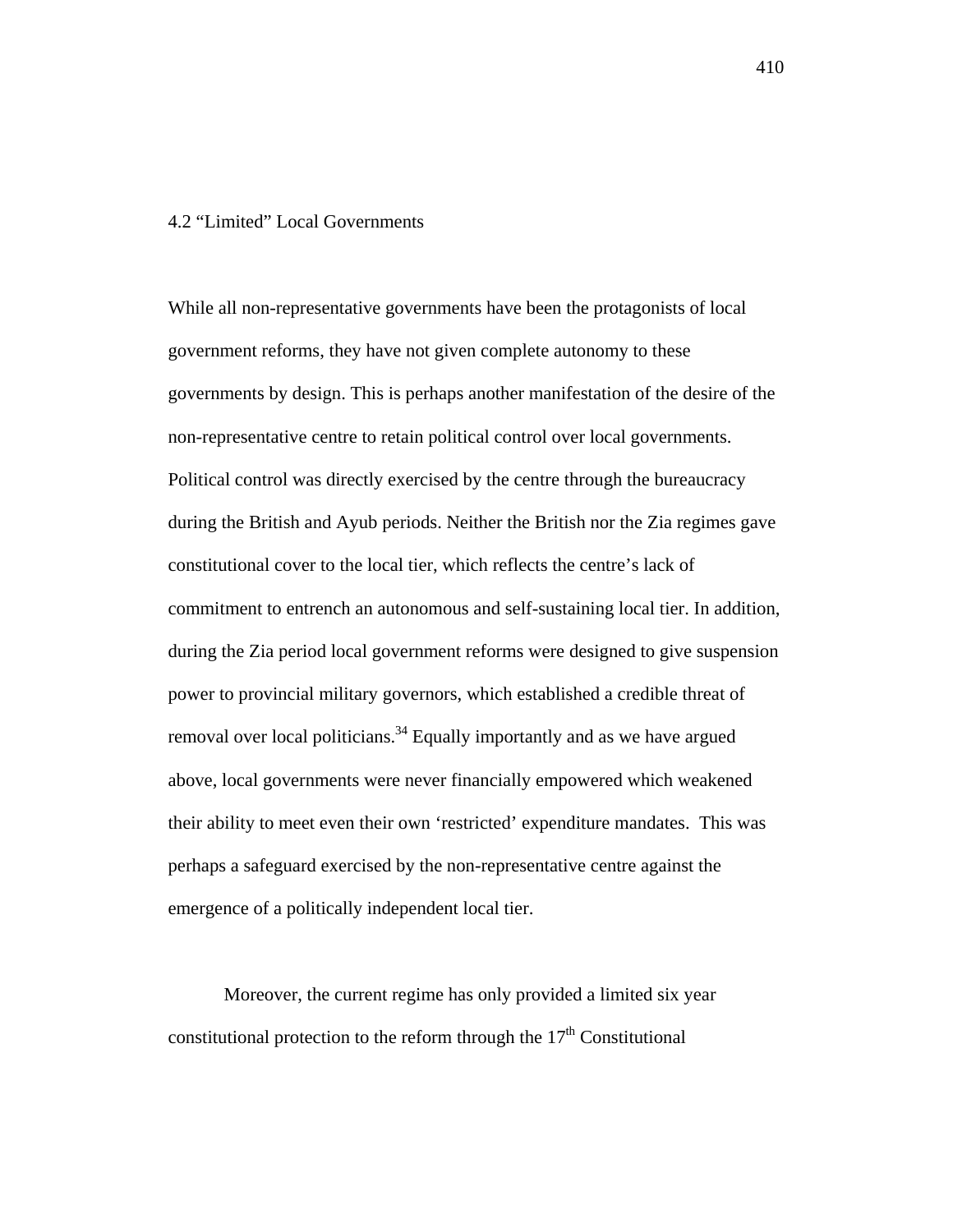Amendment. As discussed in section 3, the financial autonomy of the new local governments also remains circumscribed both on the revenue and expenditure side. It is therefore unclear whether the long term sustainability of the reform is ensured in light of both the limited financial autonomy and constitutional protection especially given the lack of political ownership of these reforms (see the next section).

4.3 Distortions And Conflicts In Politics– Local Governments Versus The Province?

Not surprisingly, given the central tendency identified above, non-representative designers of local government electoral processes have invariably placed a series of limitations on organized political representation which has distorted electoral competition at the local level. The most extreme limitation was placed during the early British period when local government members were nominated by the centre, a rule designed to undermine local electoral competition. All military governments, including the current regime, have required local government elections to be held on a non-party basis. A likely objective of this measure has been to weaken the presence of opposition political parties at the local level. Under the Zia regime, successful candidates with a Pakistan People's Party (PPP) affiliation were disqualified on different pretexts in the 1979 local bodies'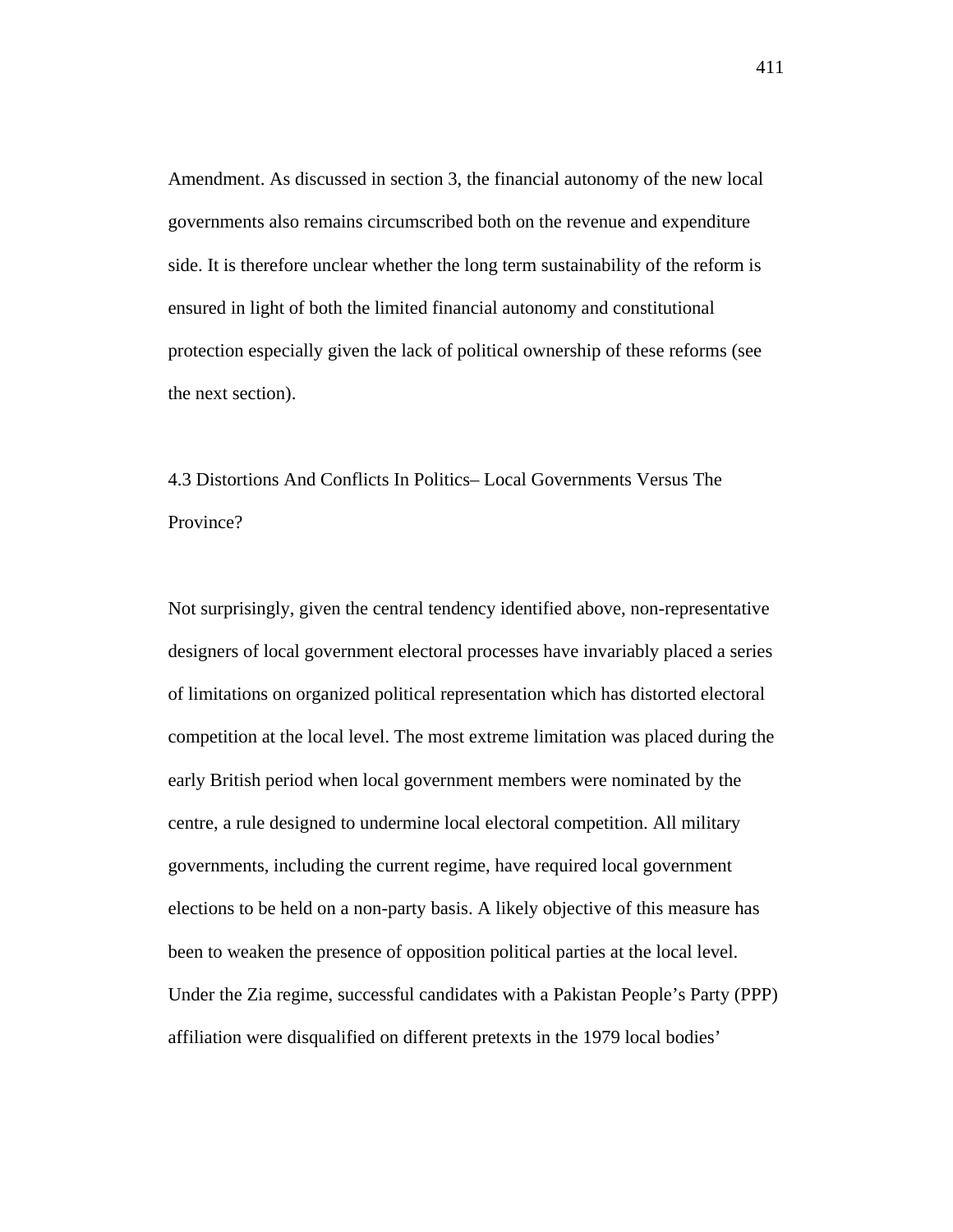elections (Wilder 1999). Similarly, recent press reports indicate that candidates with opposition party affiliations, who were successful in Southern Punjab and rural Sindh, were pressurized to withdraw their party affiliations. Opposition politicians have interpreted these interventions as a means to create a competing class of collaborative politicians and to weaken the base of political parties at the provincial level.

The non-party basis of local government elections has invariably ended up weakening political linkages between elected provincial governments, which have tended to be party based, and local governments. Political parties, when in government at the provincial and federal levels, have tended to view local governments as a competing tier of 'patronage' (Wilder 1999) and as a result they have not made any attempt at empowering the local government system. If anything, *they have tended to suspend and/or abolish established local governments when in power*. Thus each elected federal government which has followed the military regimes that introduced local governments, has at the very least ignored these local governments and often suspended them altogether. This antagonistic relationship between local and provincial governments also arises because local government reforms are perceived as a way to weaken the authority and the delivery functions assigned to provincial politicians without a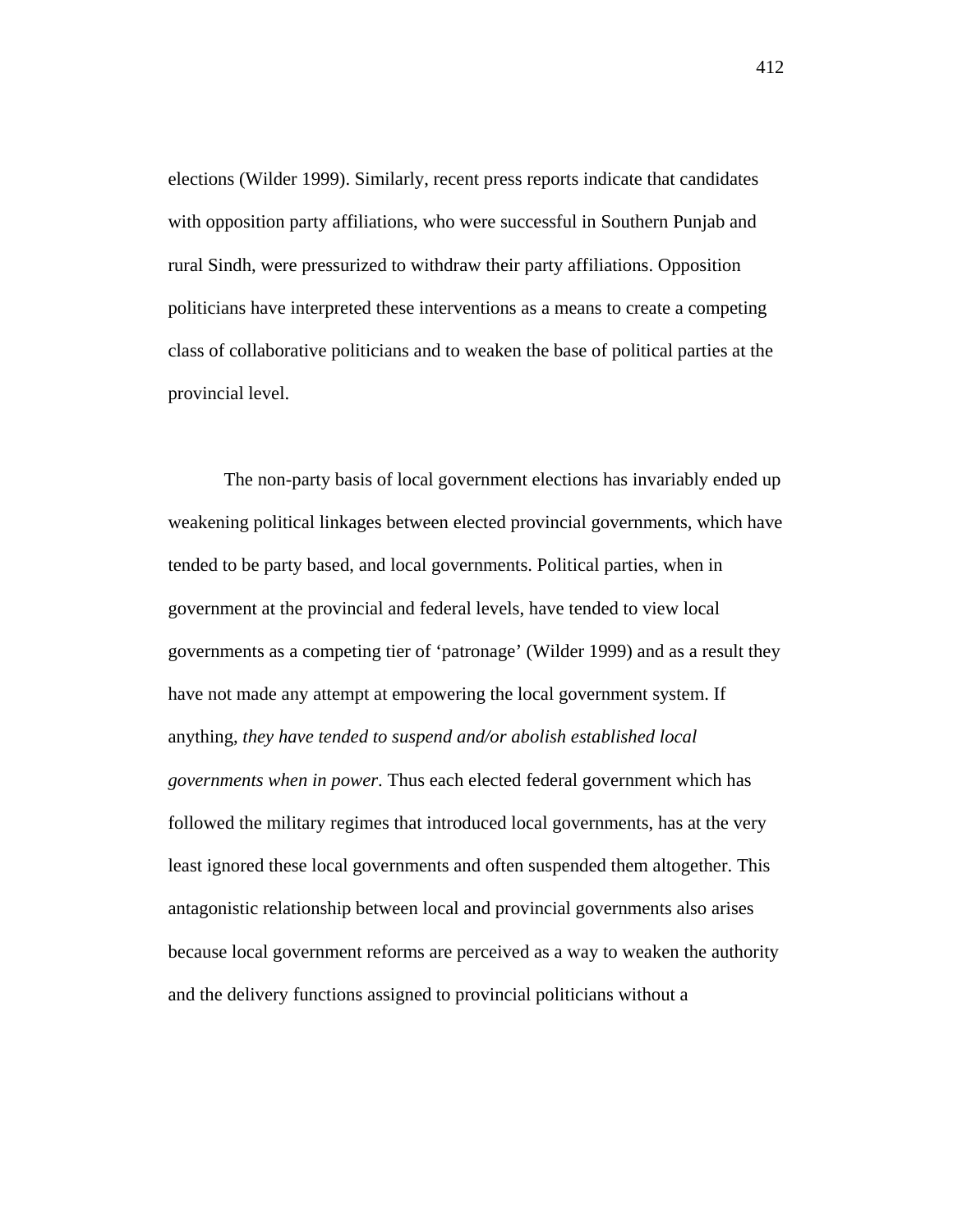commensurate compensation in the form of devolution of powers and resources from the federal to the provincial level.

These provincial-local government tensions have heightened during the current reform period<sup>35</sup>. Among other reasons this is because no attempt was made to build political ownership of these reforms amongst elected provincial governments. This is in part because local government reforms, which represented a major reassignment of provincial functions and resources to the local tier, were enacted prior to the establishment of elected provincial governments. Local governments were again legally empowered in the absence of elected provincial governments, despite the fact that local government is a provincial subject under the 1973 constitution. Given this history and the fact that the powers, authorities and resources of elected Members of the Provincial Assemblies (MPAs) have been significantly curtailed by the current system, it is not surprising that there is poor ownership of the local government system amongst provinces and some of the major political parties. In fact, in Sindh and NWFP there have been open conflicts between the two tiers (Manning et. al. 2003), which have been managed through the intervention of the Federal government. Even in the Punjab, where the PML (Q) is in power, it is unclear whether MPAs have tendered widespread acceptance of the present system.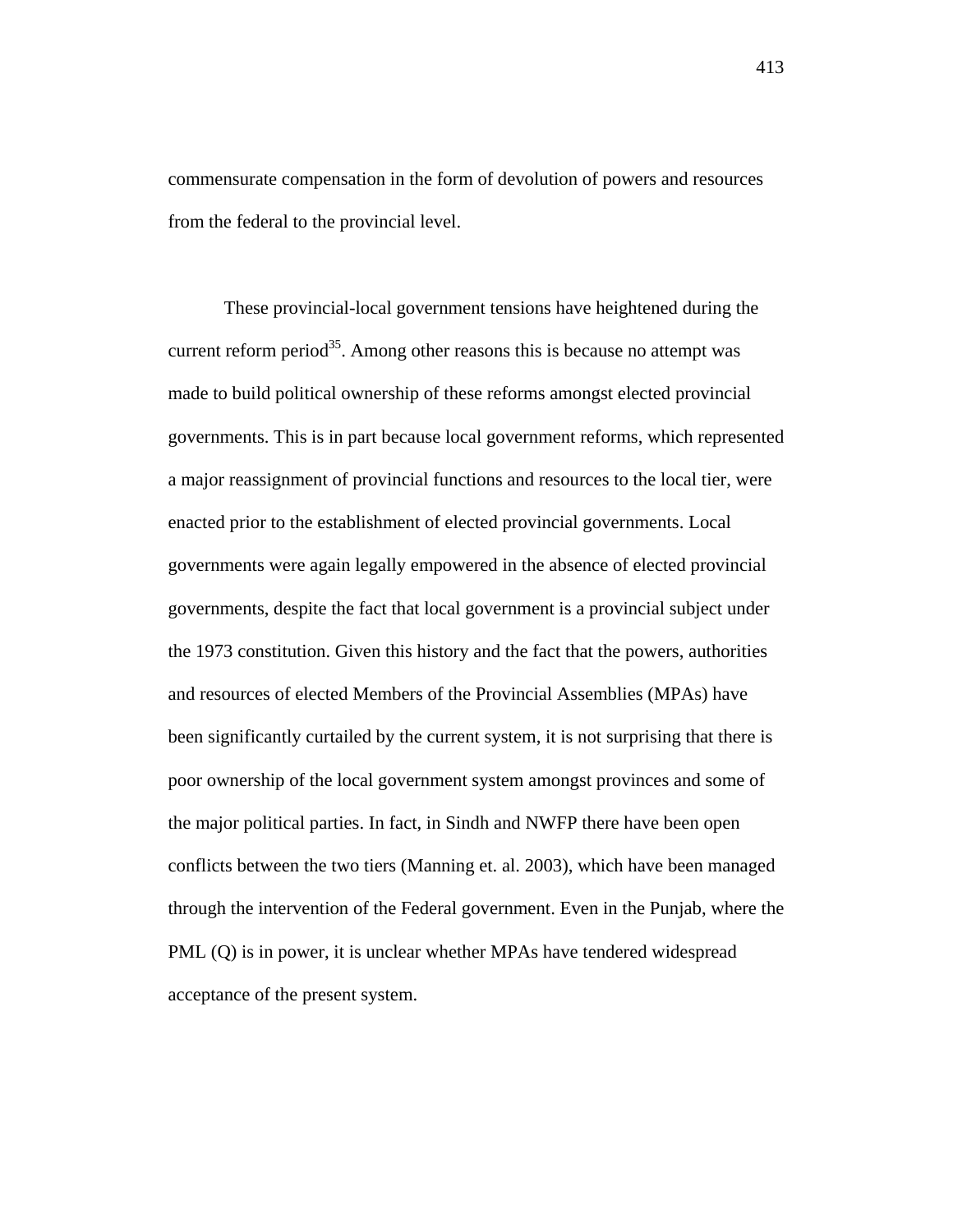#### 4.4 The Role Of The Bureaucracy

The historical analysis shows that there has been a change in the tendency of nonrepresentative centres to use the bureaucracy to control local governments. Bureaucratic control over local governments was most explicit during the British and Ayub periods. The Zia regime circumscribed direct bureaucratic representation in local governments, which resulted in greater autonomy for the elected tier at the local level. The Musharraf regime has furthered this trend through two means: First, it has considerably weakened the provincial bureaucracy by reassigning a large proportion of their functions to elected local governments and by abolishing the office of the deputy commissioner. Second, and more importantly, are the accountability changes brought about by the present system whereby the provincial bureaucracy at the local level has been made accountable to the elected heads of district and Tehsil Municipal Administration. It needs to be pointed out that the weakening of the provincial bureaucracy is circumscribed as the provincial secretariats still retain considerable administrative authority over district bureaucrats (Manning et. al 2003), which at times has been used to trump the authority of the Nazim, even though the relative de jure bargaining power between the district bureaucracy and the Nazim has been tilted in favour of the latter.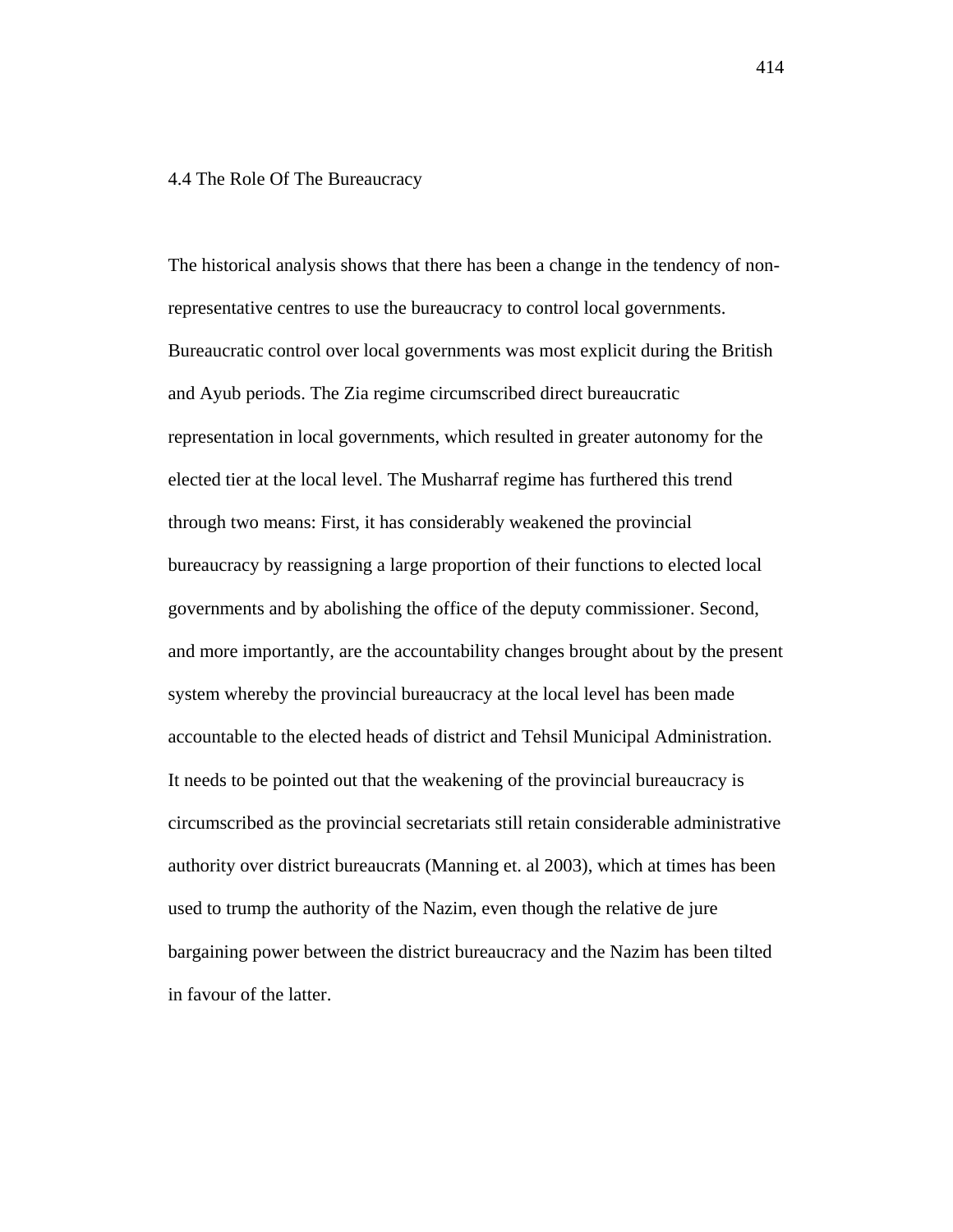The historical evidence thus suggests a trend towards loosening bureaucratic control of local governments and Musharaf's reforms have been the most radical in this regard.<sup>36</sup> However, it is unclear that the *de jure* shift in emphasis towards elected representatives vis-à-vis the bureaucracy has been matched by their substantive *de facto* empowerment. In fact, even during the current reforms the relationship between the bureaucracy and elected heads of local governments remains unchartered and at times highly conflictual. Manning et. al. (2003 , pg. 51) argue that local governments continue to have little de facto control over the appointment, transfer and firing authorities of local government bureaucrats and in particular the new heads of local administration and the line departments, i.e. the DCOs and EDOs respectively.

# 4.5 Rural -Urban Dynamics

Our analysis shows the existence of a strong rural bias in central and provincial government policies during the British period in an effort to maintain social order among the majority rural population. We have also argued that Ayub in part reflected a similar rural bias by increasing the share of targeted provincial and federal development resources in favor of rural areas, which reversed the urban bias in the provision of these resources that had arisen during the fifties. This preference is not surprising given that the rural areas formed a majority in Ayub's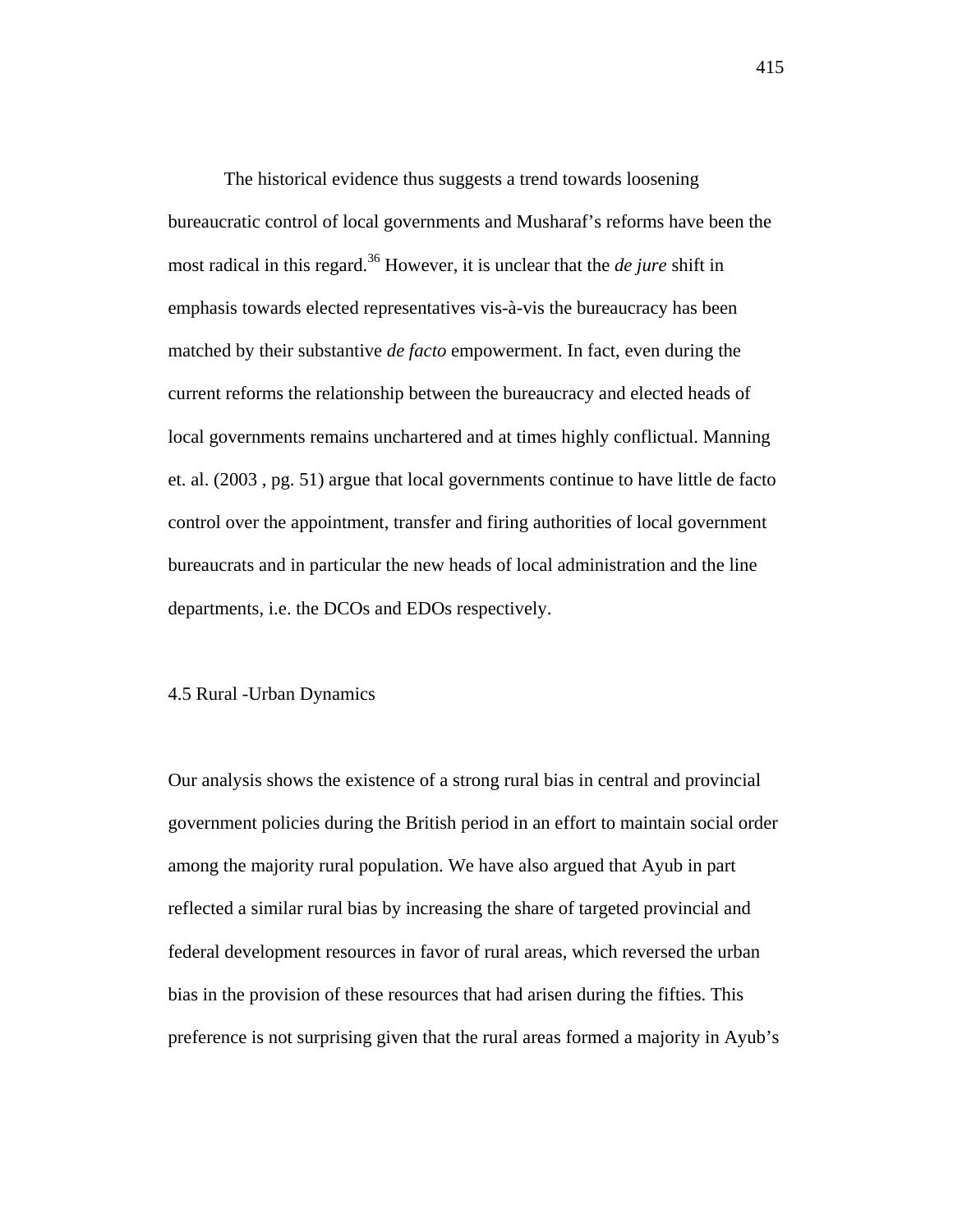Electoral College. However, while Zia ul Haq continued the rural-urban divide at the local level, interestingly in his period this meant a relative tilt in favor of urban local governments as increasing urbanization during this time resulted in significant relative increases in per capita tax income of urban local councils as compared to rural councils. In Zia's case this appears to be an attempt to accommodate the interests of the urban middle classes that had formed the core of the anti-PPP movement. Thus in general, these changes appear to reflect the political judgment of the non-representative centre at particular historical junctures regarding the relevant political population that needed to be accommodated to deliver sustained political support at the local level. This judgment is apparently based on the numerical importance of a population and by the ability of mobilized groups to impose heavy electoral, political and disruption costs on the state.

What is important is that the judgment of different regimes regarding the political importance of rural and urban areas appears to have differentially benefited these areas in terms of public spending at different levels of the state. We have shown in Section 3 that the current plan has reversed the trend set under the previous regimes as it has legislatively eliminated the rural-urban divide in local governments by integrating urban and rural local councils at the Tehsil level and by ensuring that a rural-urban distinction is not present within district

416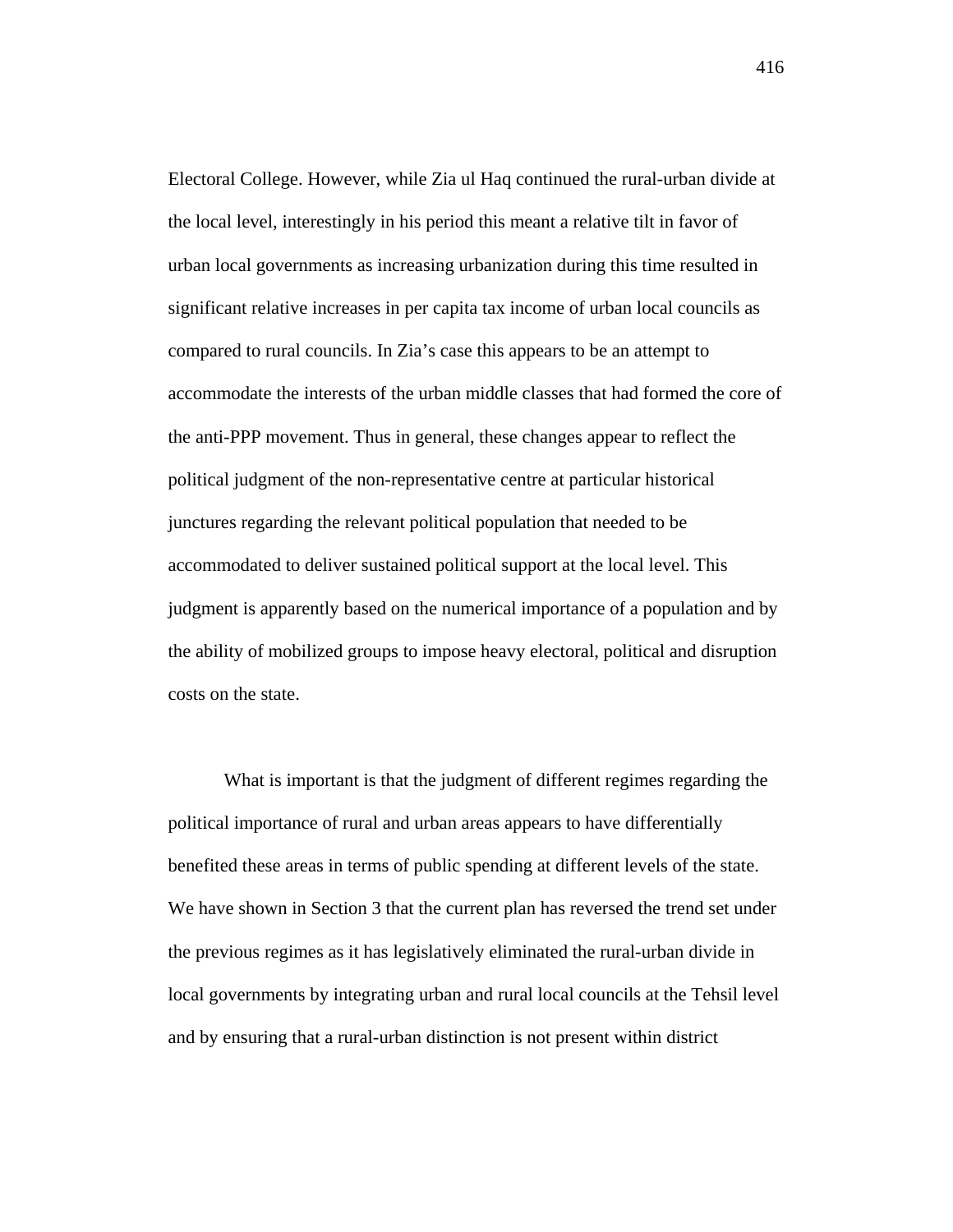governments. While the reasons behind the reversal of the rural-urban divide under the current reforms are not obvious, given that the previous rural-urban proclivities all reflected the changing importance of urban/rural constituents in harnessing local support and legitimacy, it is likely that the same reasons are at play.

Thus it is plausible that the current decision to eliminate the rural-urban divide is partly explained by socio-demographic changes that have taken place in Pakistan since the eighties. Recent demographic work (Ali 2003) indicates that Pakistan's primary cities have emerged as major urban systems, with their rural suburbs or "peri-urban" settlements integrated into the city economies. This phenomenon is most apparent in Central Punjab's heartland where contiguous districts, comprising major cities, medium sized towns and peri-urban settlements have formed into a significant population agglomeration that has increased its political and economic importance (Ali 2003). More importantly, approximately half of this population resides in peri-urban settlements that had not been recognized as "urban" under the previous local government system, a legislative rule that denied them access to the administrative benefits associated with urban local councils such as Octroi revenue and better delivery of municipal services. The integration of urban and rural councils into Tehsil administrations will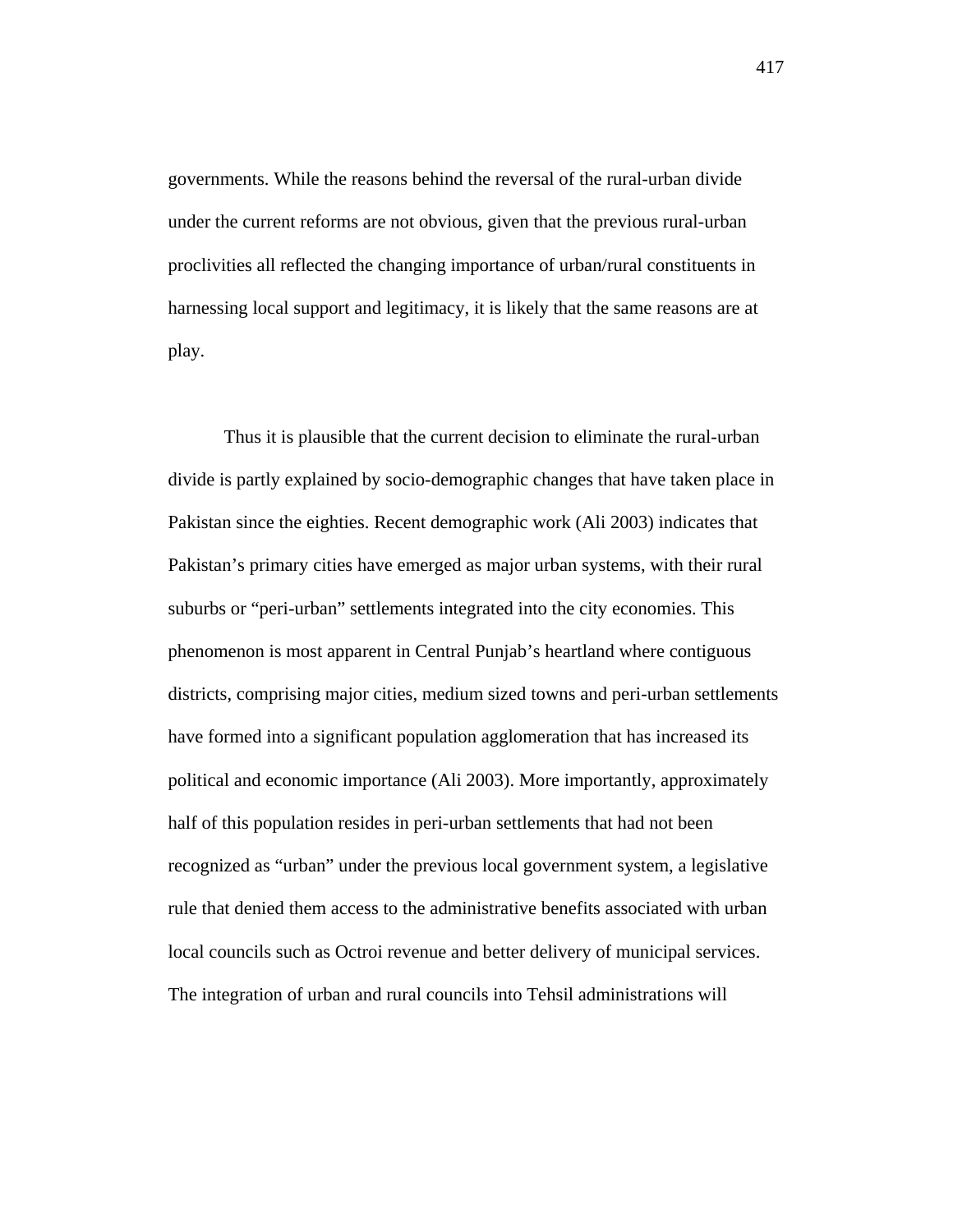certainly benefit this population by creating tehsils where the peri-urban vote is in a majority.

In general however, the effects of eliminating this urban-rural administrative distinction are not as simply classified: while we have argued above that in Central Punjab this was likely to favor peri-urban areas, in the more agrarian regions, such as Sindh and Southern and Western Punjab (Gazdar 1999), this change is likely to benefit rural areas due to their majority rural vote as the relatively economically prosperous urban areas will now have to share the benefits of their incomes with their rural and peri-urban hinterlands.<sup>37</sup> In this sense the Musharraf system is more flexible in that it allocates relative power to whatever demographic group is in majority in the local area.

#### 5. Concluding Thoughts

This paper has argued that in order to understand the current decentralization in Pakistan it is imperative to view the reform in the historical context of previous such reforms. In particular, a continuing theme that emerges in this context is that these reforms have somewhat paradoxically been brought about by nonrepresentative regimes such as the British during the pre-independence period and the military during the post-independence period. In fact each of the three military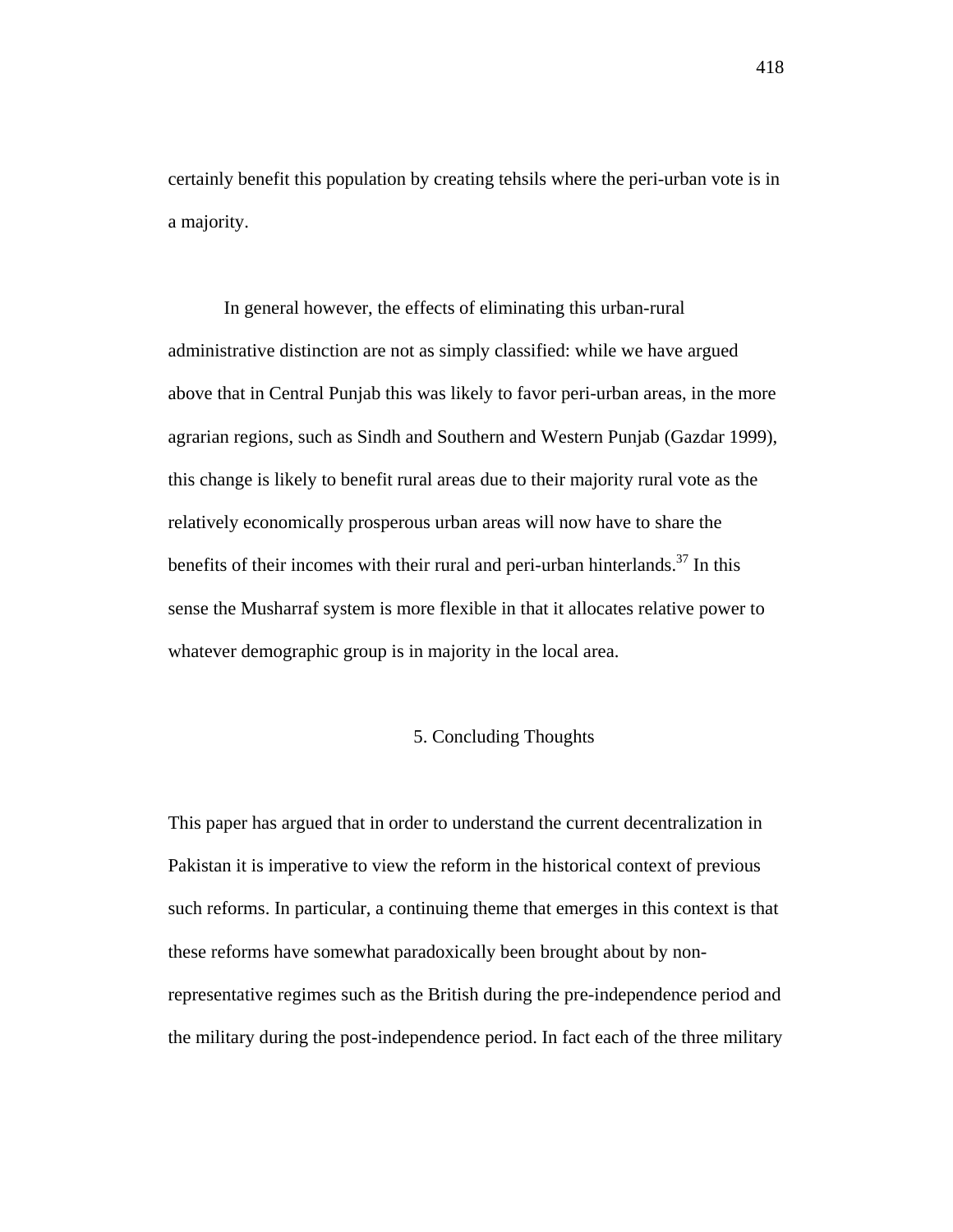regimes in Pakistan has implemented local government reforms and each political government that has followed has undermined these reforms or at best simply ignored the local governments. These reforms have all involved decentralizing from the Province to local levels but often a recentralization at the Federal levels. Our interpretation is that these reforms have been used as a means for a nonrepresentative centre to gain legitimacy by by-passing the political agents at the provincial and national levels.

Moreover, the conflict between the provincial representatives and local governments we have highlighted does not bode well for the future of the current decentralization program. Already, with an elected provincial and national government in place, we have begun to see conflicts arising between the province and local governments. However, what is different about the current decentralization reforms is that they have gone much further in terms of their extent and scope. While the local governments still have little revenue raising abilities, and have effectively limited ability to decide their expenditures given that the majority expenditure is in the forms of fixed "establishment costs", the delivery of most public services has now come under their purview. While these local governments' future is still uncertain given their time-bound constitutional protection, their limited financial support and conflict with the provincial governments, what is clear is that if they remain, we are likely to see an impact on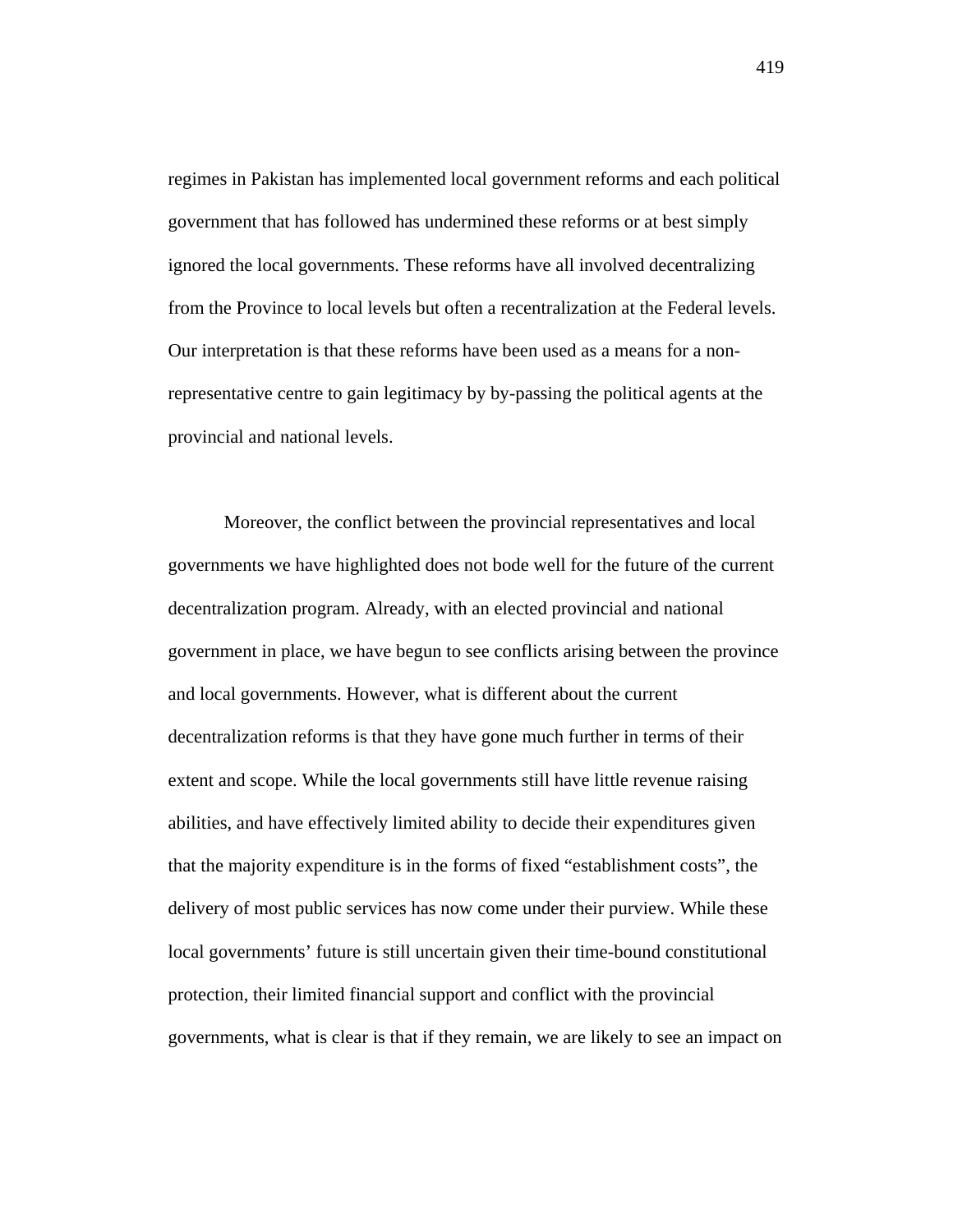the delivery of these public services. Whether this will be for the better, as local governments may become more accountable to the general public, or for the worse, if local governments fall into patronage and "biraderi" politics, remains to be seen.

 $\overline{a}$ 

\* The authors would like to acknowledge invaluable research assistance provided by Usman Talat, Mariam Mufti and Ali Fareed Khwaja. We would like to thank Daron Acemoglu, Mahmood Hasan Khan, Reza Ali, Haris Gazdar, Shandana Mohmand, and Anjum Nasim for their comments. This work would not have been possible without support from the CIDA funded LUMS-McGill Social Enterprise Development Programme.

1. We are referring to areas of India that came to constitute Pakistan.

2. The district was the principle unit of government in Colonial India.

- 3. For details of this transition see Cheema, Khwaja and Qadir (2005)
- 4. For details of the system see Cheema, Khwaja and Qadir (2005)

Notes: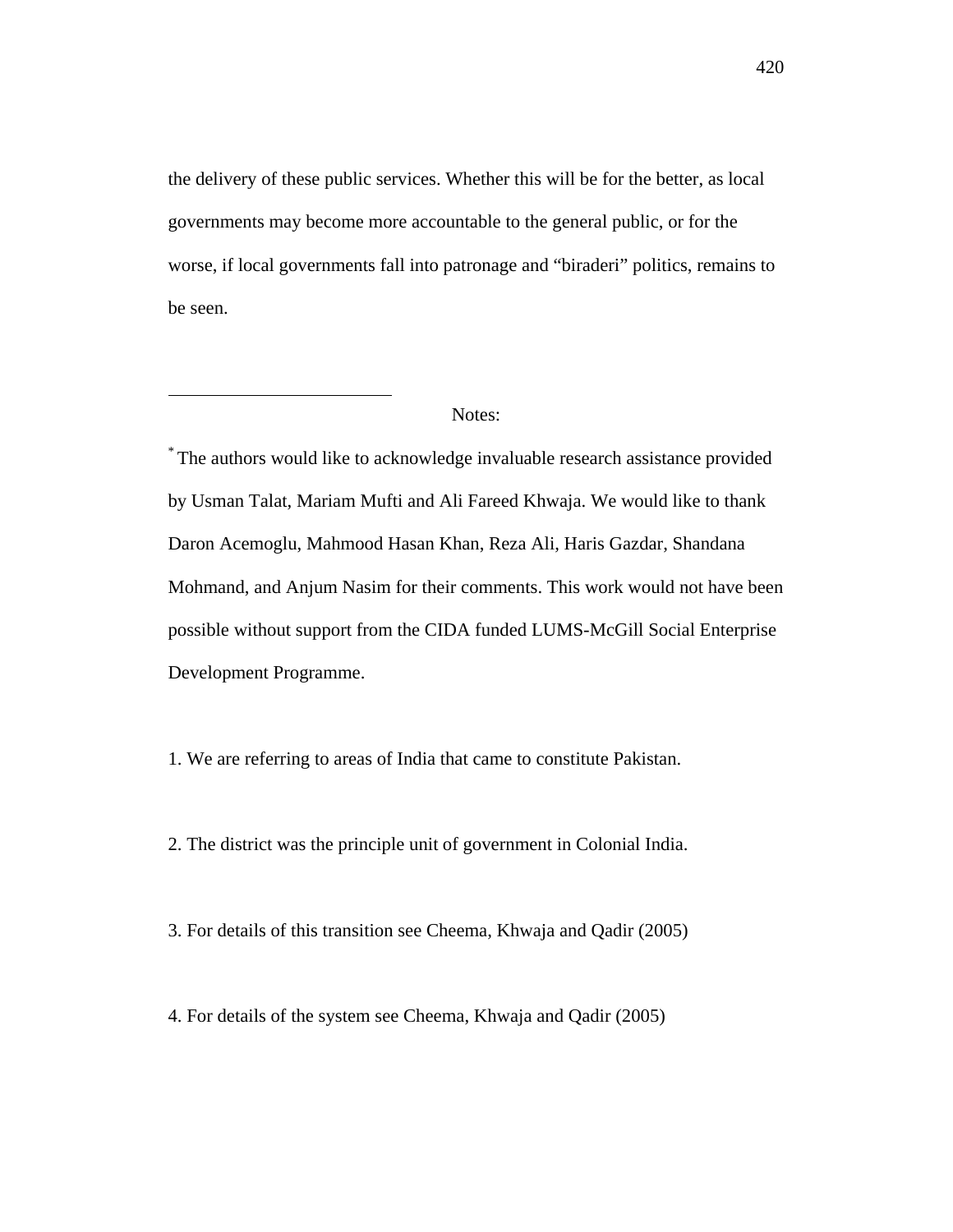5. Articles 155, 158 and 229 of the 1962 Constitution.

 $\overline{a}$ 

6. In the 1965 Presidential election, Ayub secured most of his votes from rural areas while urban areas mostly went against him because Ayub's local government system placed rural representatives in a majority (Rizvi 1974).

7. "The Rural Works Programme had been evolved in 1961 to utilize the concealed unemployment in the agricultural sector through the institutions of Basic Democracies" (Amjad and Ahmed 1984).

8. See Cheema, Khwaja and Qadir (2005) for details.

9. We would like to thank Mr. Reza Ali for bringing this point to our notice.

10. For details of Zia's local government structure see Cheema, Khwaja and Qadir (2005).

11. During the Zia regime an area was classified as urban (as given in the 1981 Census) if it had the *administrative status* of Municipal Corporation, municipal or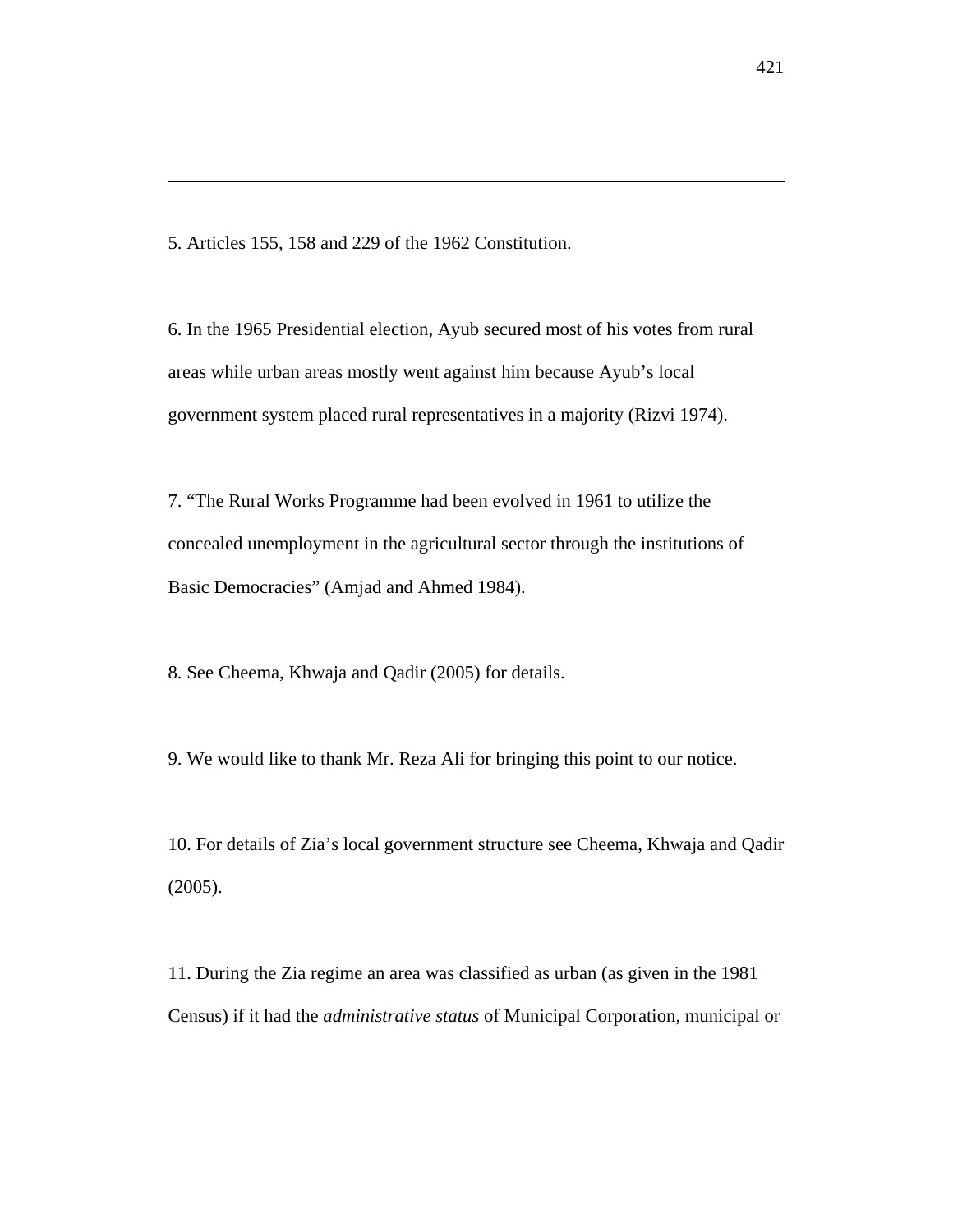town committee or cantonment board regardless of its population size. This was a departure from the previous system which combined the administrative criterion with a population criterion and gave census commissioners discretion to declare an area urban if they felt it had "urban characteristics" (Ali 2002). Therefore, our use of the term "urban" implies administered urban areas.

 $\overline{a}$ 

12. Octroi was a tax on goods imported into municipal limits for production or consumption. Before it was abolished by the federal government in 1999/2000, octroi had been the biggest source of revenue for urban councils, contributing on average 50-60% of these councils' income. In Punjab and Sindh the Octroi was biased in favour of larger urban councils (Nasim 1999, World Bank 2000).

13. For example, in the Punjab the average per capita octroi receipts for urban local councils were Rs. 74.5 in 1985. In the absence of the urban-rural divide the per capita octroi revenue for rural and urban areas would have fallen to a meager Rs. 19 (AERC 1990).

14. For example, Wilder (1999). Hasan (2002) argues that the increasing importance of urban middle classes in Punjabi politics, during the seventies and eighties, is underpinned by socio-economic changes that made agriculturalists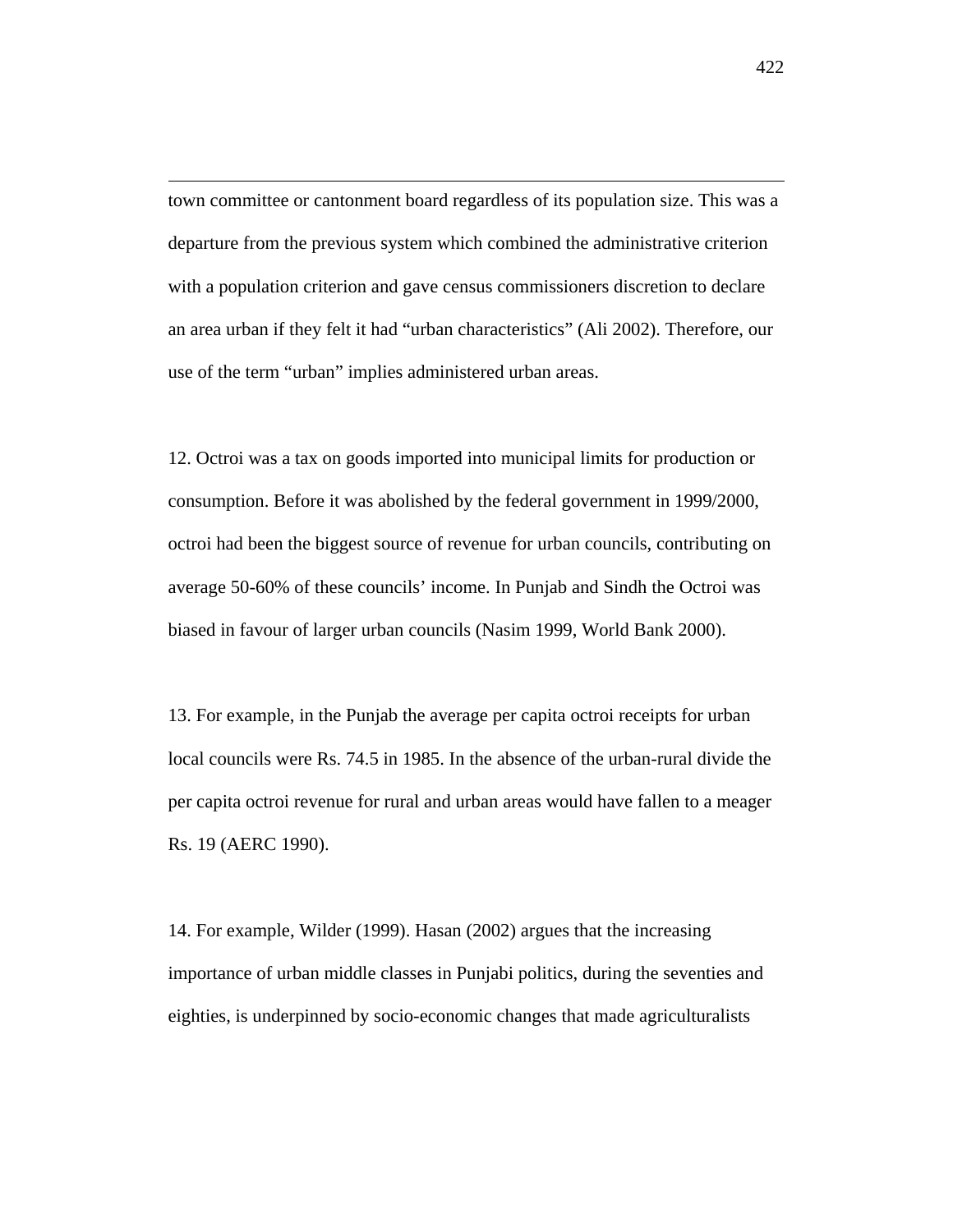dependent on mandi (market) arhtis (middlemen) and their transporters who controlled credit as well as the access to mandis with the connivance of the bureaucracy.

 $\overline{a}$ 

15. The anti-Bhutto coalition in 1977 included: middlemen; traders and shop keepers from Punjab's mandi (market) towns; small and large industrialists; and urban professionals (Noman 1988, Wilder 1999). For details see Cheema and Mohmand (2003).

16. This situation was somewhat rectified post 1990 because more items were placed on the District (export) Tax list during the eighties and because of the adoption of tax farming for collection purposes (AERC 1990). This is shown by Table 8.1, which shows a narrowing of the gap between rural council and urban council per capita incomes in the Punjab during the 1990-95 period.

17. For example nearly 50% of the elected members of the Punjab Provincial Assembly were sitting local councilors (Niazi 1994).

18. The term personalized politics describes the tendency among powerful ministers to use state resources to capture influential: party-, *biradari-*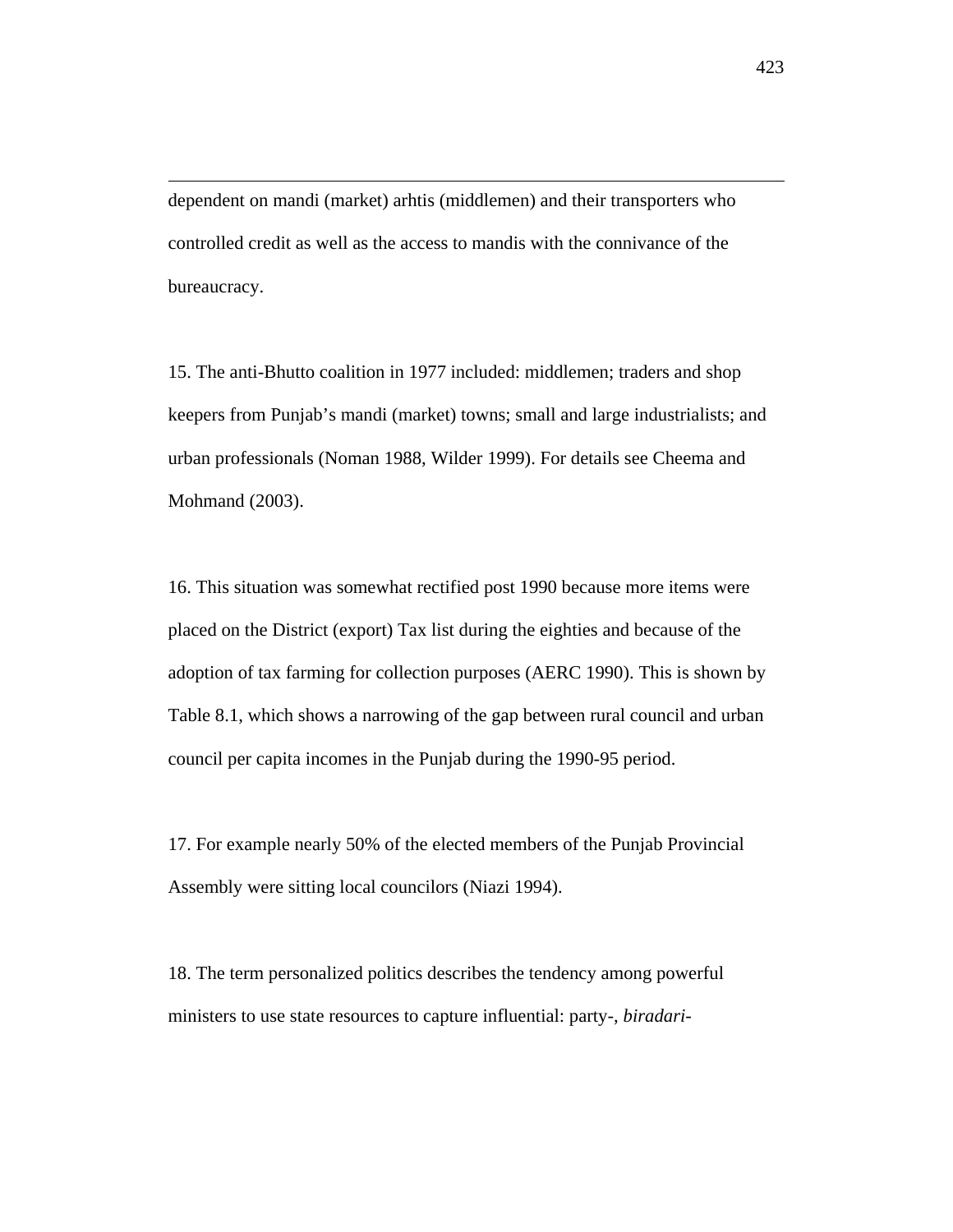(community), *quam-* (tribe or nation) and/or *zat* (caste) based local factions. Keefer et. al. (this volume) analyse the effect personalized politics has on service provision outcomes.

 $\overline{a}$ 

19. As one minister put it during the 1985 National Assembly's first budget session, "We don't have one party, or ten parties....; we have two hundred parties. Each member of the assembly considers himself responsible only to himself (Haq 1985).

20. Over 96% of Pakistan's revenue was controlled by the Federal and Provincial governments in the last two decades (World Bank 2000).

21. Data shows that the ratio of municipal corporation per capita income (the richest tier of local governments) to provincial per capita income decreased from 0.78 in 1990 to 0.32 in 1995.

22. These reforms were brought about through a new local government ordinance, a new Police Order (2002) and abolition of executive magistracy through amendments in relevant laws.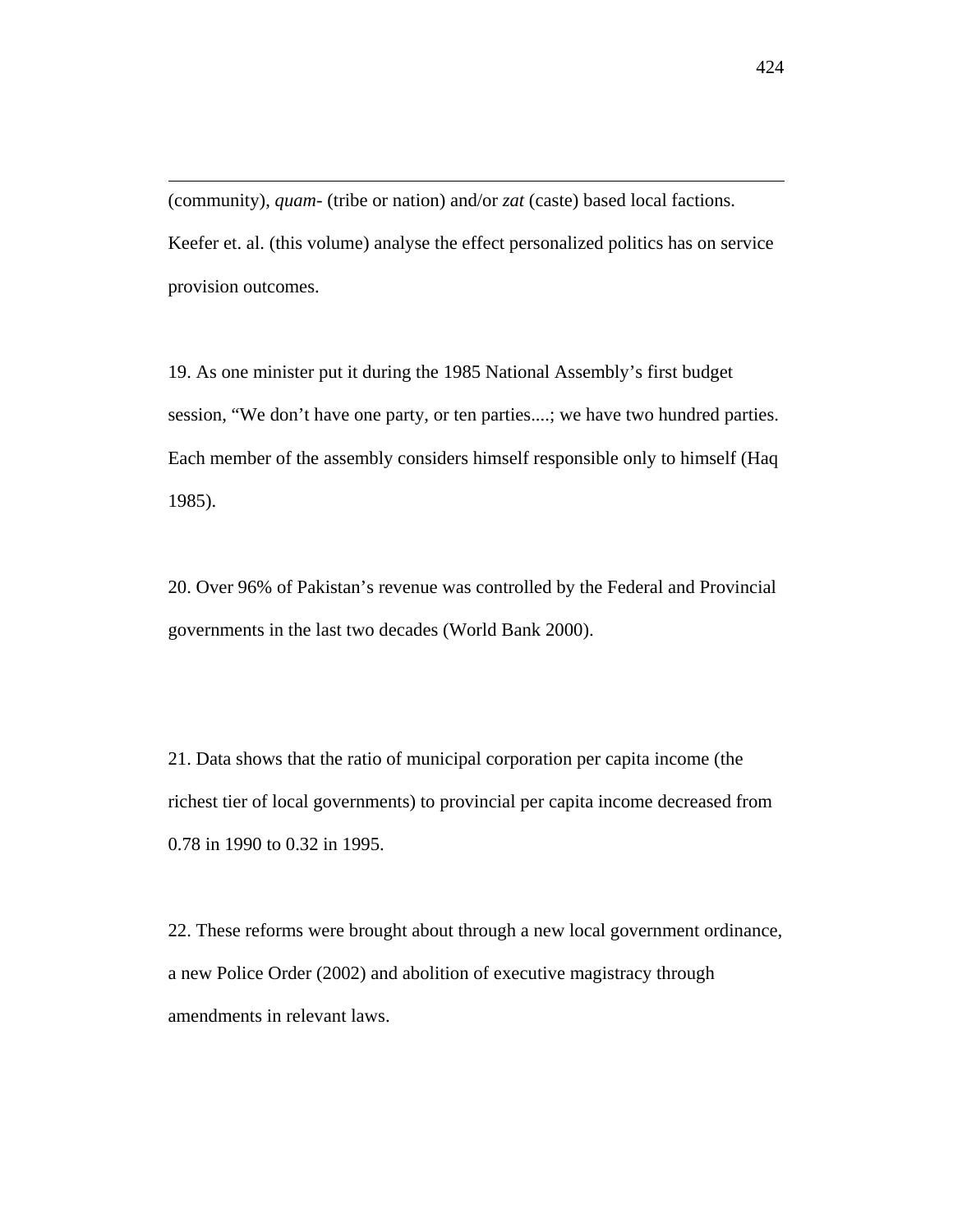23. Even these limited local governments were mostly suspended during the 1990s so in fact prior to the current devolution there were no elected representatives at the local level and their powers were exercised by provincial bureaucrats as local government administrators.

24. The National Reconstruction Bureau established the Higher Government Restructuring Committee in 2001 to suggest devolution of powers from the Federal to the Provincial level. However, no concrete steps have been taken on this front as of today.

25. Also see Cheema and Mohmand (2003).

 $\overline{a}$ 

26. For a detailed rendering see Cheema, Khwaja and Qadir (2005).

27. In the Punjab, district governments are empowered to create contractual posts provided they fund them from own source revenues and are able to obtain the "concurrence" of the provincial finance department.

28. For details see Manning et. al. (2003) and Cheema, Khwaja and Qadir (2005).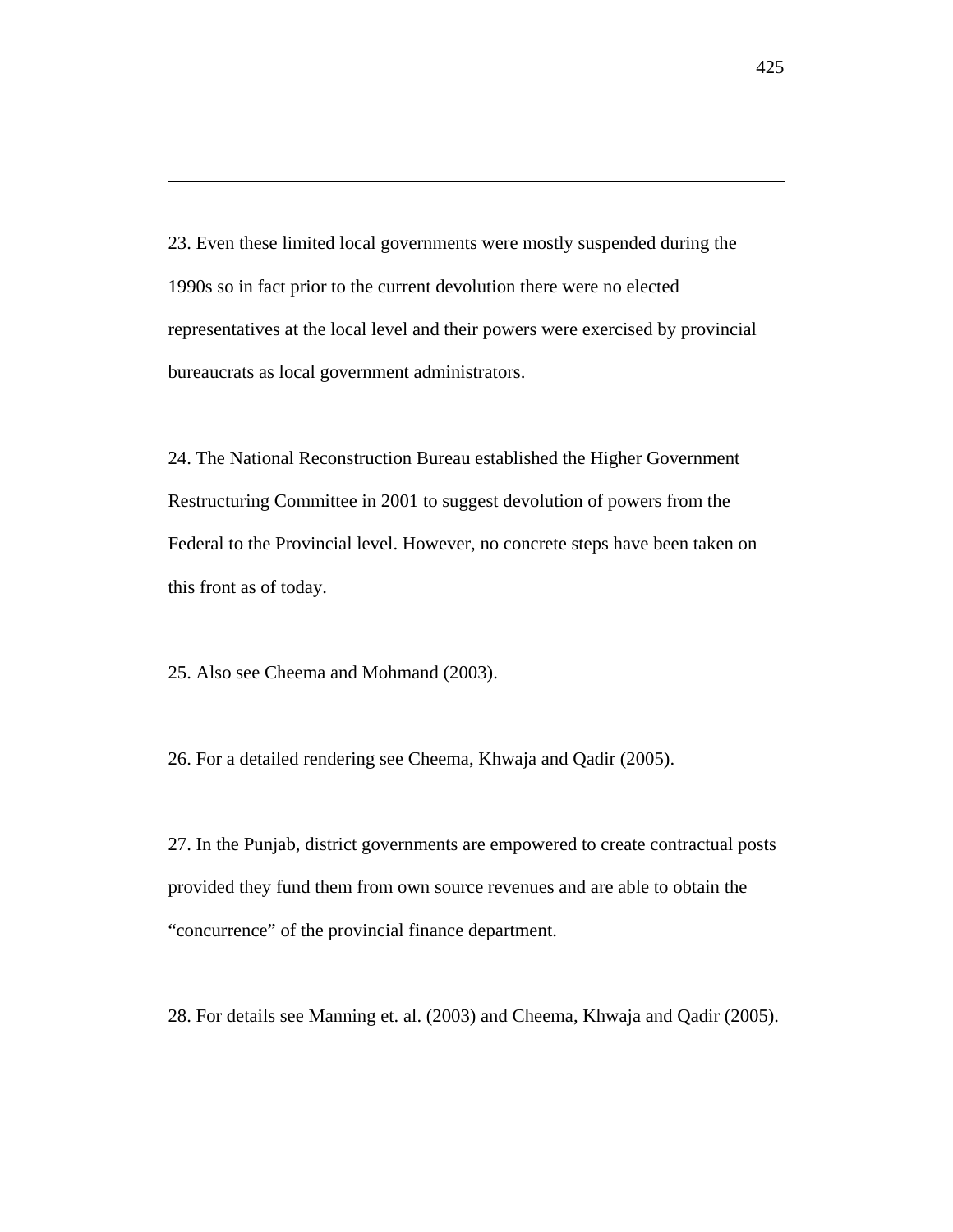29. Manning et. al. (2003) show that the legislatively mandated transfers of the Provincial consolidated fund to local governments amounts to less than 25%. They also show that provincially controlled programmes still account for 30% to 60% of local governments' development expenditure. Also see Keefer et. al. (this volume).

30. Manning et. al's. (2003) six district study shows that the salary component in total district expenditure in their sample districts ranged from 82% to 94%. Also see Keefer et. al. (this volume).

31. Octroi and Zila tax were abolished in 1999.

 $\overline{a}$ 

32. An alternative explanation would be the military's need to create a local level preference aggregation mechanism that could effectively reveal the demands of civil society in the absence of elected higher tiers of government. We would like to thank Daron Acemoglu for suggesting this point. However, the legitimacy and demand aggregation explanations need not be mutually exclusive.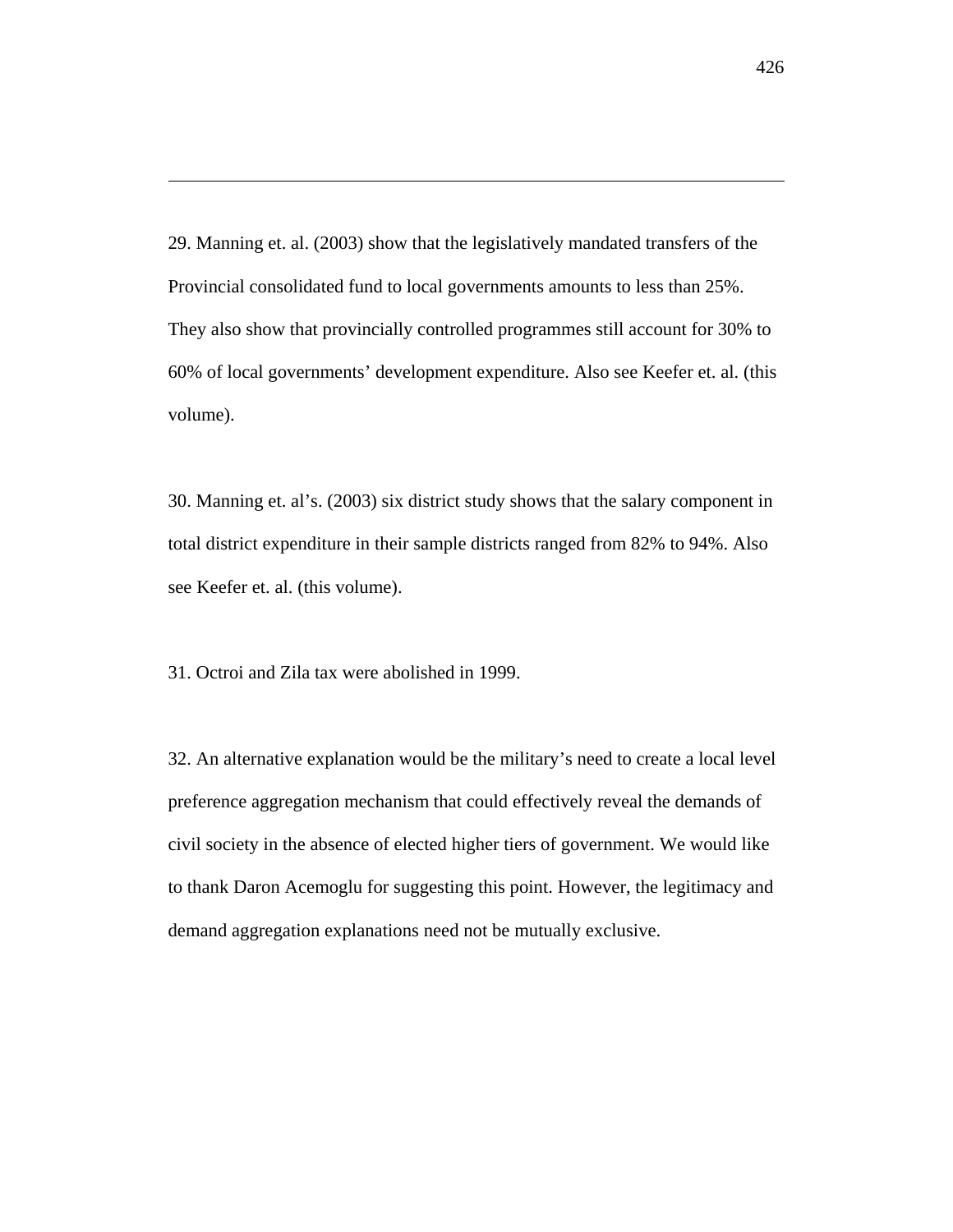33. Substantive powers include the revival of article 58-2(b) which empowers the president to dissolve the elected assemblies.

34. For example see section 29 of Punjab LGO (1979).

 $\overline{a}$ 

35. It is, therefore, not surprising that the Punjab Province's most important recent initiative, the Punjab Education Sector Reform Programme, mandates MPAs to select primary and secondary school schemes even though these services have been devolved to the district.

36. Cheema, Khwaja and Qadir (2005) provide a political economy explanation for the historical trend towards loosening bureaucratic control.

37. Interestingly, despite the NRB-Local Government Plan's (2000) explicit recognition that there was a case for declaring the city areas in at least 11 districts of Pakistan as City Districts, the Musharraf regime chose to only declare the four Provincial Capitals as City Districts. This effectively gave the rural areas and rural politicians of the remaining 7 districts a claim over the resources of the larger and richer urban areas.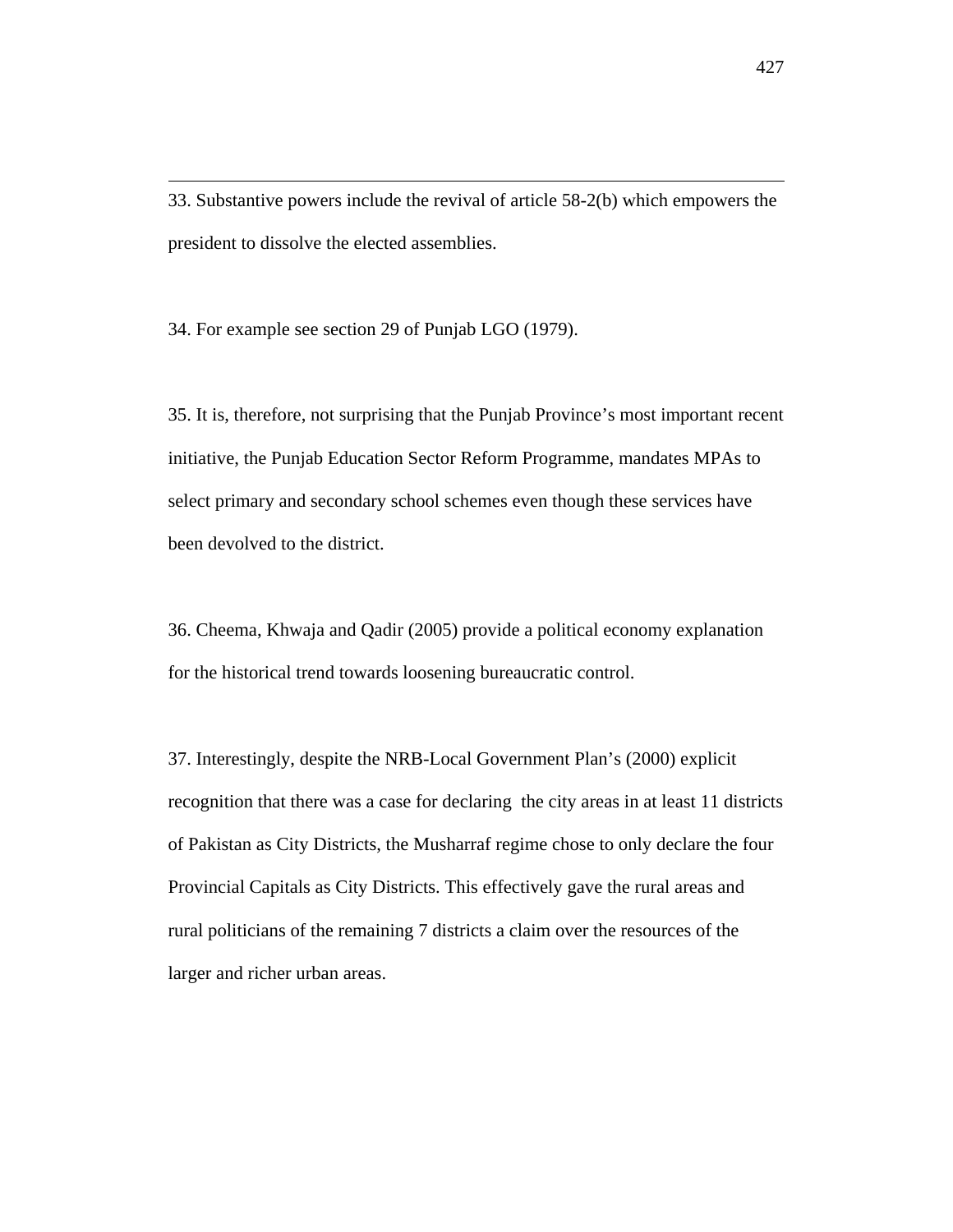Ahmed, V. and Amjad, R. (1984). *The Management of Pakistan's Economy, 1947-82*. Karachi: Oxford University Press.

 $\overline{a}$ 

Applied Economic Research Centre (AERC) (1990). *Local Government Administration in Pakistan*. Karachi: unpublished manuscript.

Ali, I. A (1988). *The Punjab under Imperialism, 1885-1947*. Delhi: Oxford University Press.

Ali, R. (2003). "Understanding Urbanization," in S. A. Zaidi (eds.) *Continuity and Change: Socio Political and Institutional Dynamics in Pakistan*. Karachi: City Press.

Burki, S. J. (1980). *Pakistan Under Bhutto: 1971-77*. London: Macmillan.

Callard, K. (1957). *Pakistan: A Political Study*. London: George Allen and Unwin.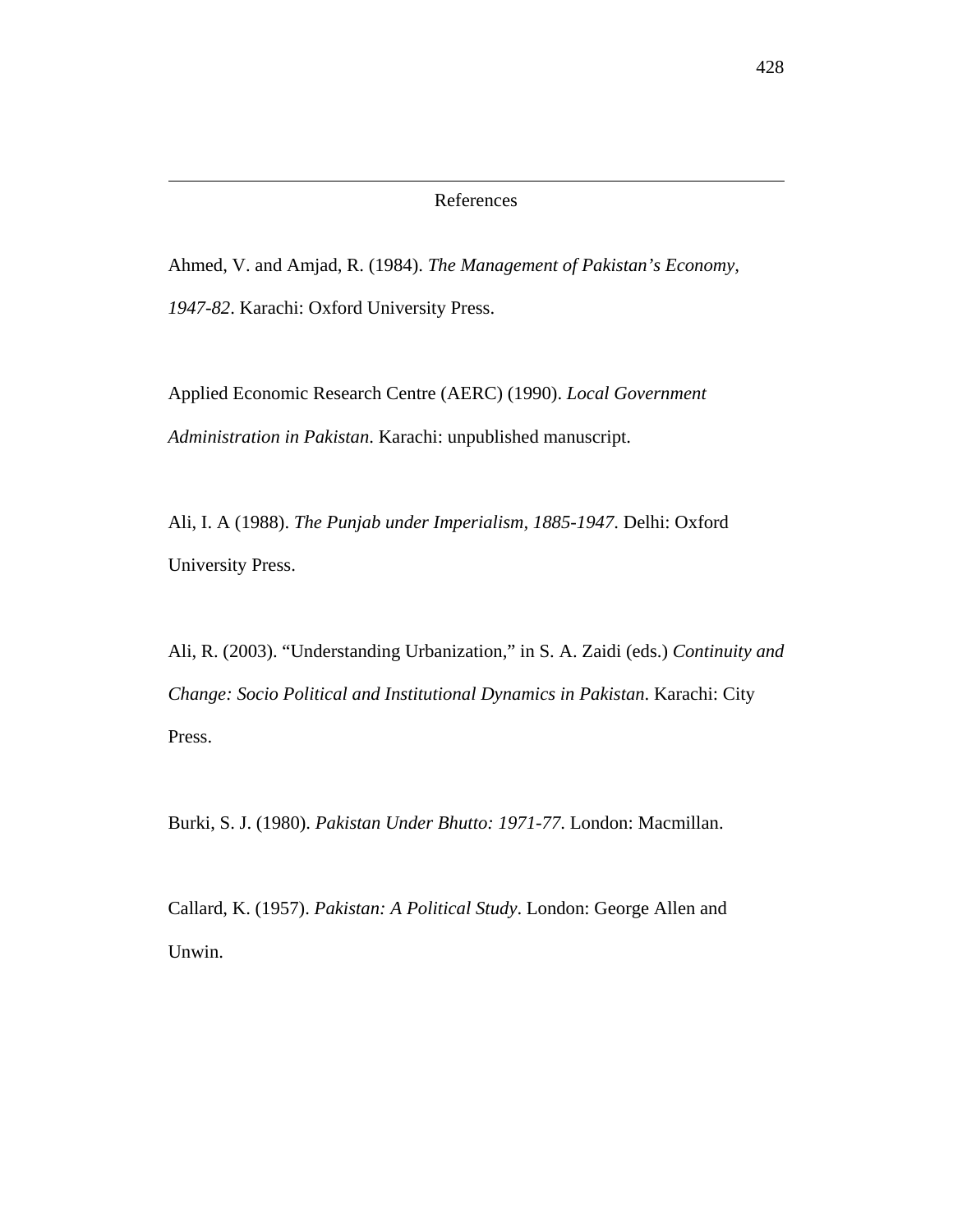Cheema, A. and S. K. Mohmand (2003). "Local Government Reforms in Pakistan: Legitimising Centralization or a Driver for Pro-Poor Change?," Paper written for the "Pakistan Drivers of Pro-Poor Change Study conducted by Institute of Development Studies UK, Collective for Social Science Research, Karachi. DFID, UK.

 $\overline{a}$ 

Cheema, A., and U. Ali (2005) How Rule-Based is Punjab's Intergovernmental Fiscal Transfer System. Lahore University of Management Sciences, Social Enterprise Development Centre Working Paper.

Cheema,A., A. I. Khwaja and A. Qadir. (2005) Decentralization in Pakistan: Context, Content and Causes. Kennedy School Working Paper Number:RWP05- 034

Gauhar, A. (1996). *Ayub Khan: Pakistan's First Military Ruler*. Lahore: Sang-e-Meel.

Gazdar, H. (1999). "Poverty in Pakistan: A Review," in S. R. Khan (eds.) *Fifty Years of Pakistan's Economy*. Karachi: Oxford University Press.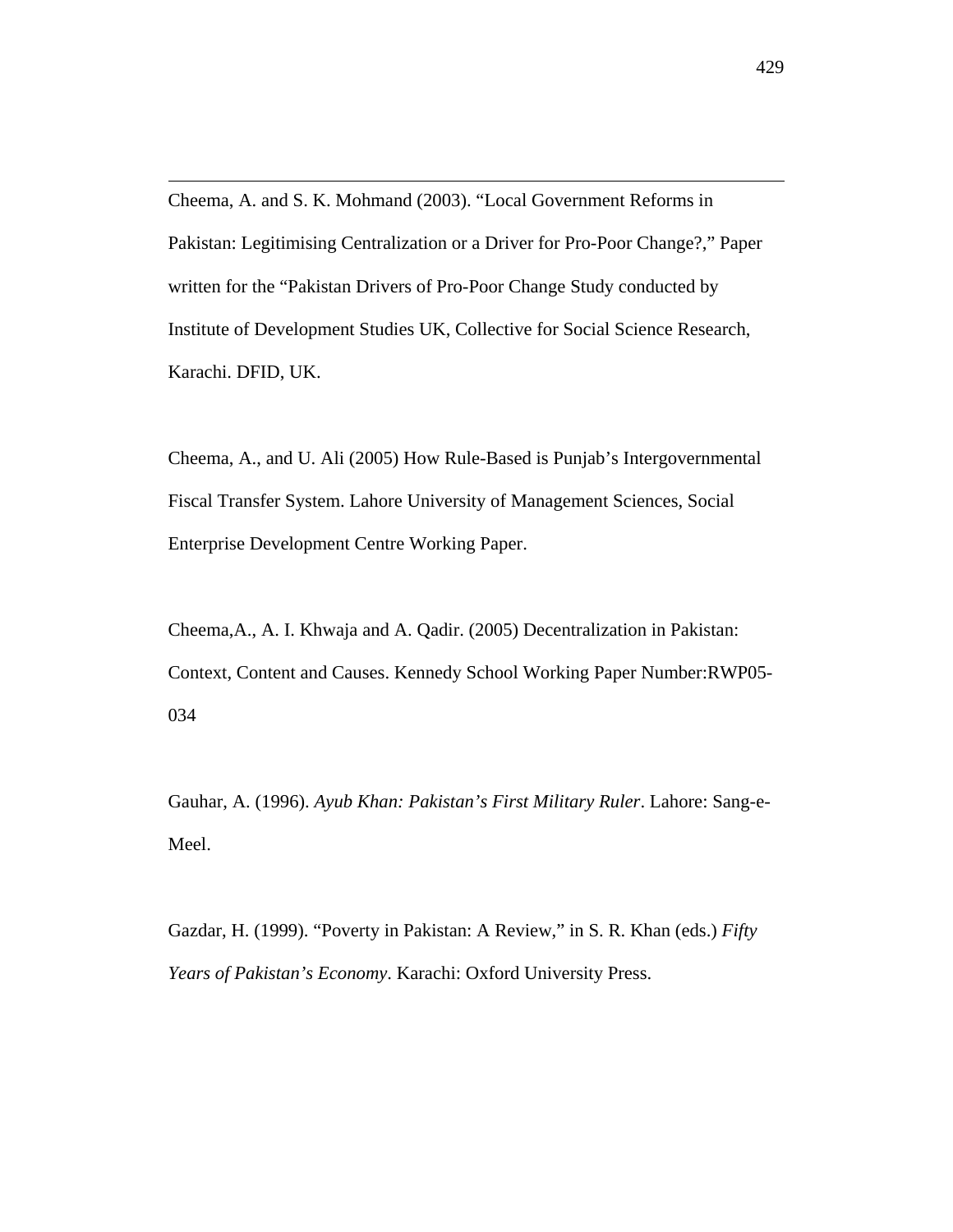Hamid, N. (1980). *Process of Agricultural Development – A Case Study of the Punjab*. Doctoral Dissertation Stanford University.

Haq, M (1985). Interview with the *Overseas Mashriq* on June 27, 1985.

 $\overline{a}$ 

Hasan, A. (2002). *The Unplanned Revolution*. Karachi: The City Press.

Jalal, A. (1995). *Democracy and Authoritarianism in Pakistan: A comparative and historical perspective*. Lahore: Sang-e-Meel.

Keefer, P. E., A. Narayan and T. Vishwanath (2005). "The Political Economy of Decentralization in Pakistan," in D. Mookherjee and P. Bardhan (eds.) *Decentralization to Local Governments in Developing Countries: A Comparative Perspective*. MIT Press.

Local Government Ordinance (LGO) (1979). Lahore: Law Book Land.

Local Government Ordinance (LGO) (2001). The Punjab Gazette 8<sup>th</sup> October 2001. Government of the Punjab: Law and Parliamentary Affairs department.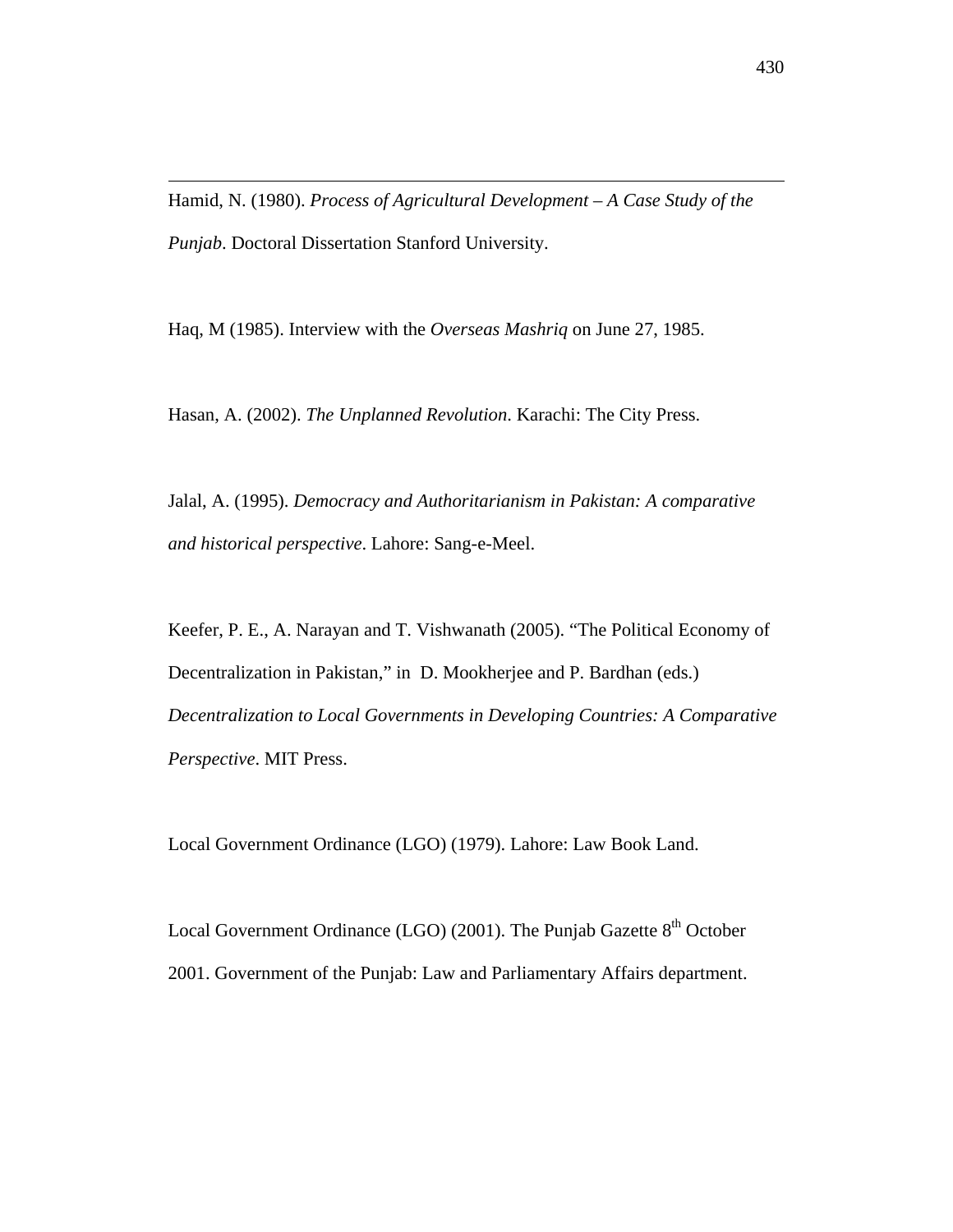Local Government Plan (LGO) (2000). National Reconstruction Bureau.

 $\overline{a}$ 

Manning, N., D. Porter, J. Charlton, M. Cyan and Z. Hasnain (2003). *Devolution in Pakistan – Preparing for Service Delivery Improvements.* Pakistan: World Bank.

Metcalfe, T. R. (1962). "The British and the Moneylender in Nineteenth Century India," *The Journal of Modern History*, XXXIV December.

Nasim, A. (1999). *Local Government Finance in the Punjab*. Lahore: Punjab Municipal Development Fund Company.

Nath, A. (1929). *Development of Local Self-Government in Punjab (1849-1900),* Lahore.

Niazi, M. A. (1994) "Local Bodies: the history," *The Daily News on Friday*, 30<sup>th</sup> September.

Noman, O. (1988). *Pakistan: Political and Economic History since 1947*. London: Kegan Paul International.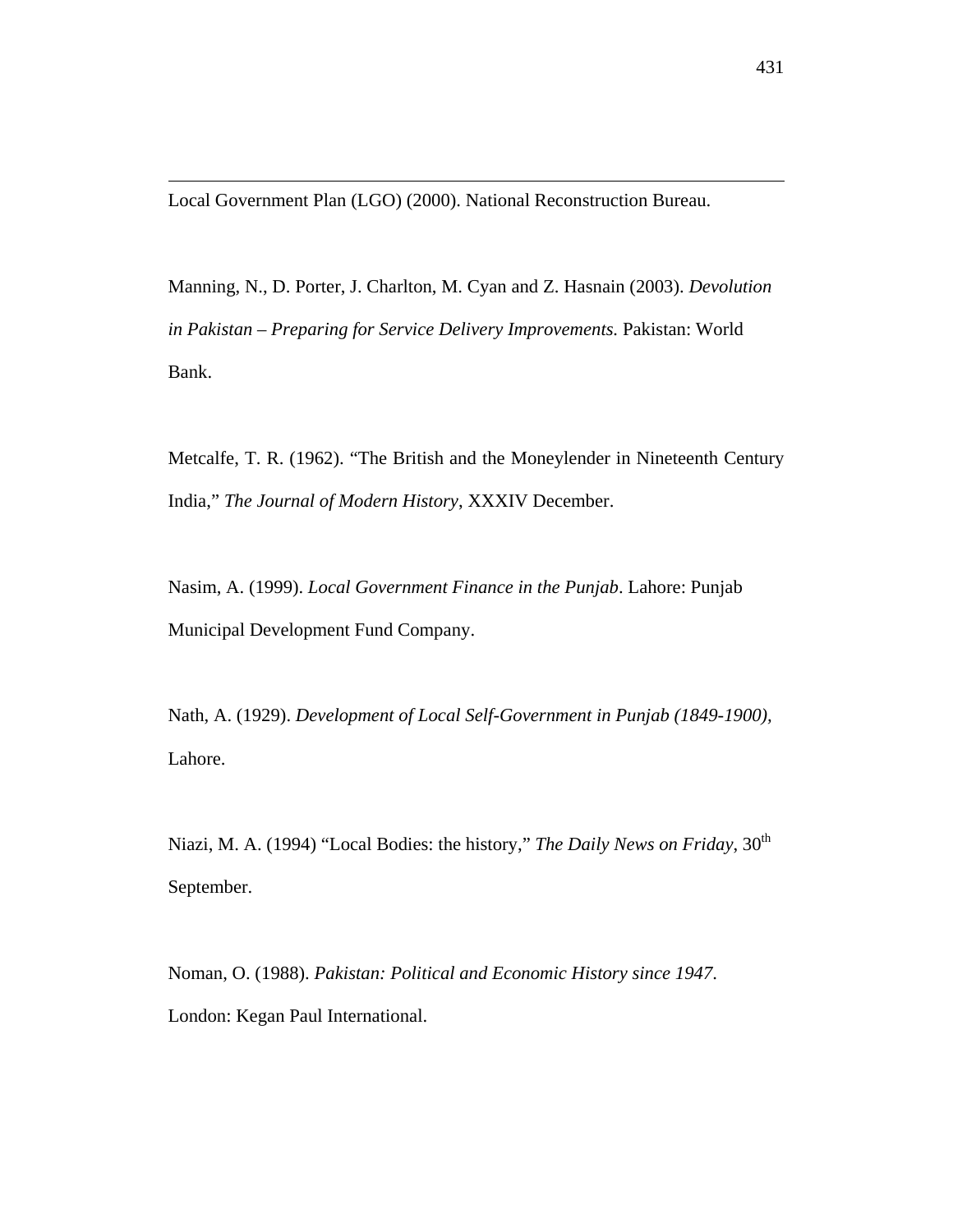Pasha, M. (1998) *Colonial Political Economy: Recruitment and Underdevelopment in the Punjab.* Karachi: Oxford University Press.

 $\overline{a}$ 

Rizvi, S. A (1976) *Changing Patterns of Local Government in Pakistan*. Karachi: Pakistan Historical Society.

Siddiqui, K. (1992). *Local Government in South Asia*. Dhaka: University Press Limited.

Talbot, I. (1996). "State Society and Identity: The British Punjab, 1875-1937," in G. Singh and I. Talbot (eds.) *Punjabi Identity: Continuity and Change.* New Delhi: Manohar.

Talbot, I. (1998). *Pakistan, A Modern History.* New York: St. Martin's Press.

Tinker, H. (1968). *The Foundations of Local Self-Government in India, Pakistan and Burma*. New York: Praeger.